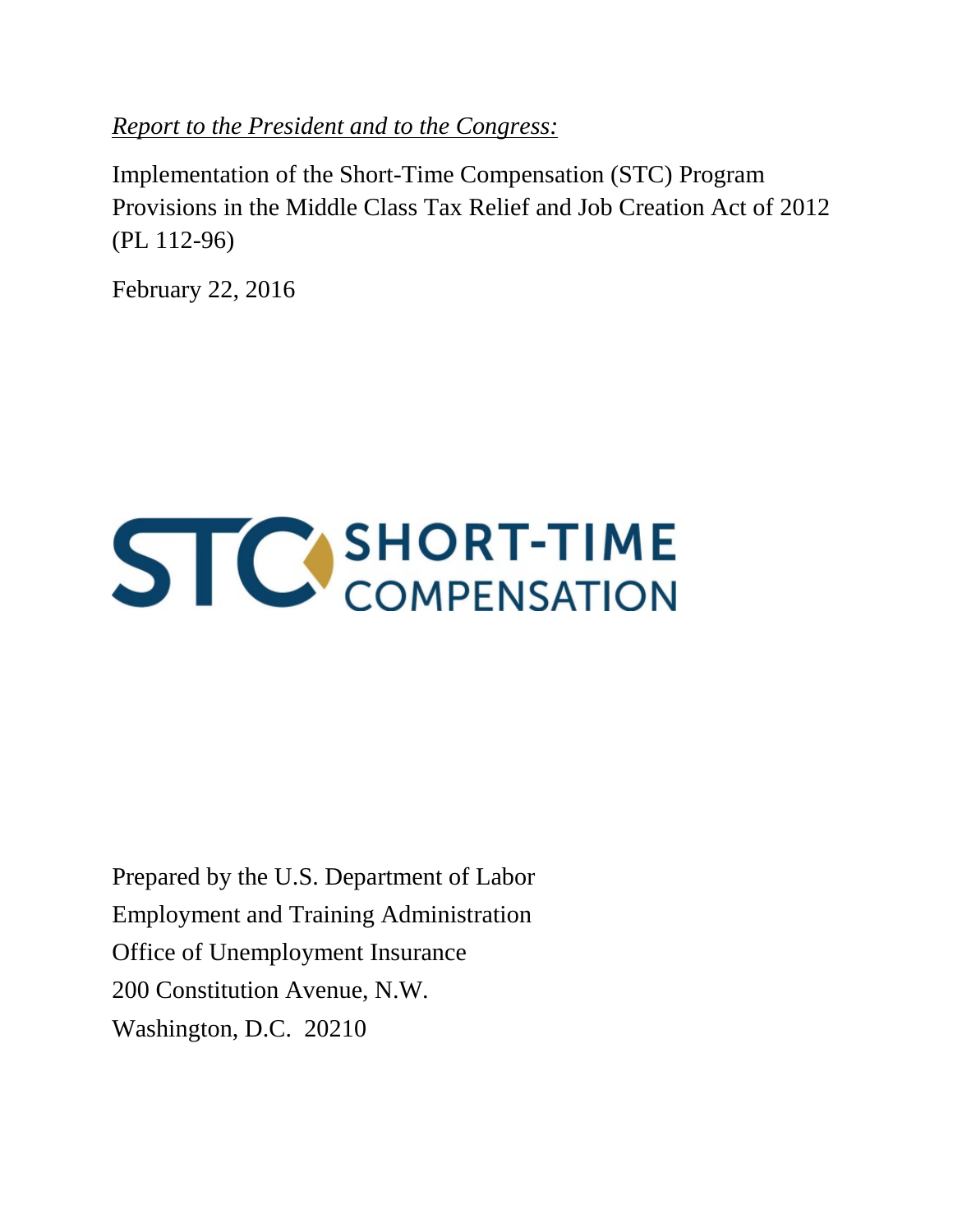# **Table of Contents**

| <b>Sections</b> |                                                              | Page    |
|-----------------|--------------------------------------------------------------|---------|
|                 |                                                              | iii     |
|                 |                                                              | iv-vi   |
| 1.              |                                                              | $1 - 1$ |
|                 |                                                              | $1 - 1$ |
|                 |                                                              | $1 - 3$ |
|                 | 1.3 The Middle Class Tax Relief and Job Creation Act of 2012 | $1-3$   |
| 2.              |                                                              | $2 - 1$ |
|                 |                                                              | $2 - 1$ |
|                 |                                                              | $2 - 3$ |
|                 |                                                              | $2 - 4$ |
|                 |                                                              | $2 - 5$ |
| 3.              |                                                              | $3-1$   |
|                 |                                                              | $3-1$   |
|                 | 3.2 Departmental Guidance and Assistance to States Regarding |         |
|                 |                                                              | $3-6$   |
|                 | 3.3 State Laws That Conform to the New Definition of STC     | $3 - 8$ |
|                 | 3.4 State Perspective on Enacting Conforming Legislation     | $3-9$   |
|                 |                                                              | $4 - 1$ |
|                 |                                                              | $4 - 1$ |
|                 | 4.1.1 Implementation or Improved Administration Grants       | $4 - 2$ |
|                 | 4.1.2 Program Promotion and Employer Enrollment              |         |
|                 | Grants.                                                      | $4 - 2$ |
|                 |                                                              | $4 - 3$ |
|                 | 4.3 Implementation or Administrative Challenges              | $4 - 4$ |
|                 | 4.3.1 Antiquated IT Systems that Cannot Support              |         |
|                 |                                                              | $4 - 4$ |
|                 |                                                              | $4 - 4$ |
|                 |                                                              | $4 - 5$ |
|                 |                                                              | $4 - 5$ |
|                 | 4.3.5 Flexibility Provided to Meet Employers' Changing       |         |
|                 |                                                              | $4 - 5$ |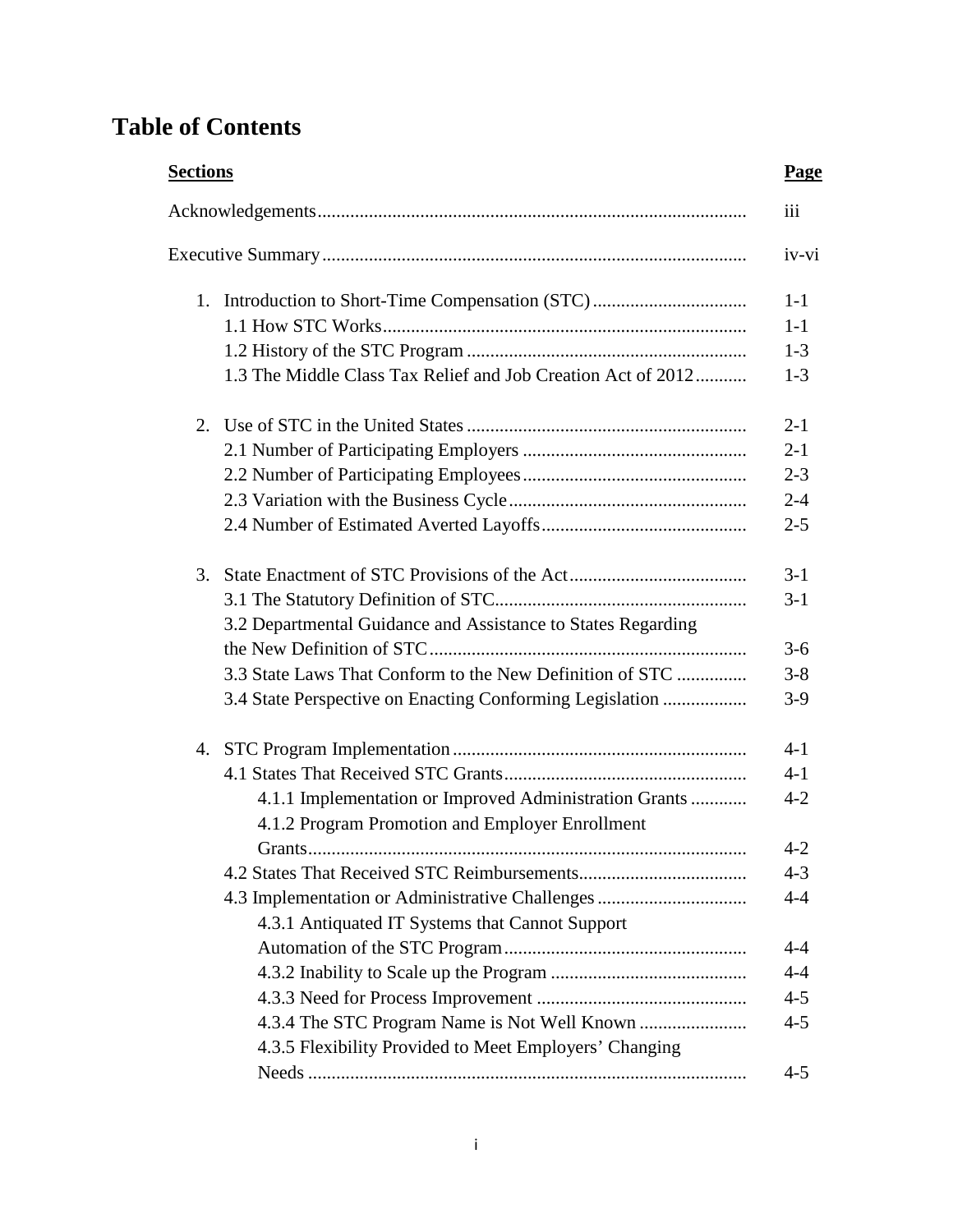| 5. |                                                               | $5 - 1$ |
|----|---------------------------------------------------------------|---------|
|    | 5.1 How Employers Heard About the STC Program                 | $5 - 3$ |
|    | 5.2 Distribution of Information about STC and Motivations for |         |
|    |                                                               | $5 - 3$ |
|    |                                                               | $5 - 4$ |
|    | 5.4 Employer Satisfaction of Communications with State        |         |
|    |                                                               | $5 - 5$ |
|    | 5.5 Likelihood of STC and Non-STC Employers to Participate    |         |
|    |                                                               | $5 - 6$ |
|    |                                                               | $5 - 7$ |
| 6. |                                                               | $6-1$   |
|    |                                                               | $6-1$   |
|    | 6.1.1 Centralize Administration to Support Efficiency and     |         |
|    |                                                               | $6-1$   |
|    |                                                               | $6-1$   |
|    | 6.1.3 Use a Balance of Process Improvement and                |         |
|    |                                                               | $6 - 2$ |
|    | 6.1.4 Increase Flexibility in STC Administration              | $6 - 3$ |
|    | 6.1.5 Use a Dedicated STC Web Page and Promotional            |         |
|    |                                                               | $6 - 3$ |
|    |                                                               | $6 - 4$ |
|    |                                                               | $6 - 4$ |
|    |                                                               | $6 - 4$ |
|    |                                                               | $6 - 5$ |
|    |                                                               | $6 - 5$ |
|    | 6.2.4 Customize and Personalize Outreach and Promotion        | $6 - 6$ |
|    |                                                               | $6 - 6$ |
|    |                                                               | 7-1     |
|    | Appendices                                                    |         |
|    | Appendix A: Approved Optional Provisions for States' STC      |         |
|    |                                                               | $A-1$   |
|    | Appendix B: State Laws that Conform to the New Definition     | $B-1$   |
|    |                                                               |         |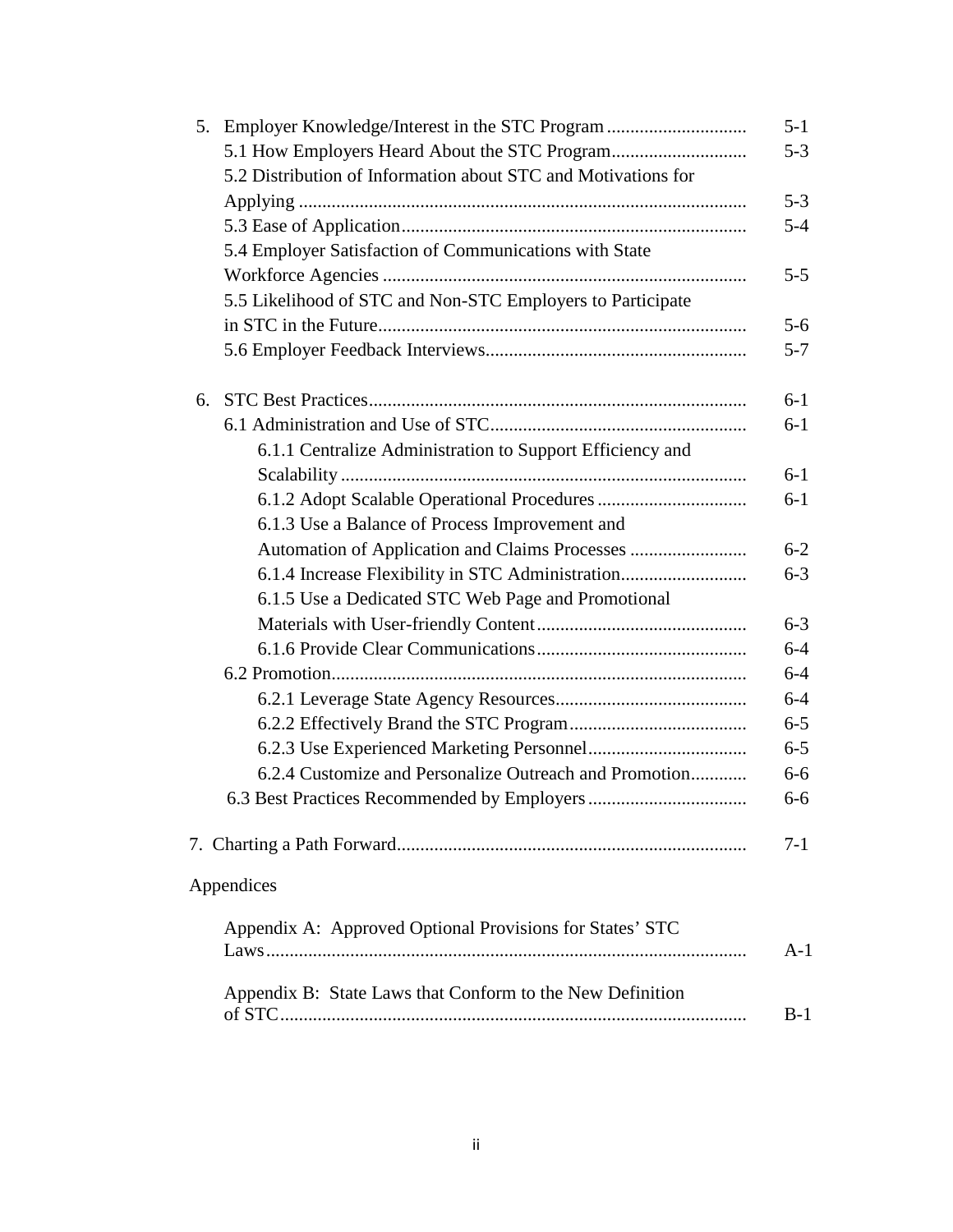### **Acknowledgements**

l

The information and data used is in this report are obtained from multiple sources, which include the following:

- A DOL sponsored four-state survey of STC employers and non-STC employers conducted in Kansas, Minnesota, Rhode Island and Washington. The survey was conducted by IMPAQ International. Information used in this report is obtained from data and information provided in the IMPAQ report (the IMPAQ Study);<sup>[1](#page-3-0)</sup>
- Interviews conducted by Westat with personnel from nine selected state workforce agencies that administer the STC program (Connecticut, Florida, Michigan, Ohio, Oregon, Rhode Island, Texas, Virginia, and Washington) and with employers who used STC in three states (Connecticut, Michigan, and Texas). Information used in this report is obtained from information in the Westat report, which contained the interview results as well as an examination of the STC program and data; $^2$  $^2$
- Information captured by the contractor of the Employment and Training Administration (ETA), Maher and Maher, during the STC Summit on November 17 and 18, 2015, which highlighted effective practices in the implementation and operation of the STC program, discussed past and present challenges for states operating STC programs, and strategized solutions and opportunities for future improvements to the program; and
- Data collected and maintained by the U.S. Department of Labor.

The U.S. Department of Labor thanks all those who contributed to this important report.

<span id="page-3-0"></span><sup>&</sup>lt;sup>1</sup> The report is unpublished (IMPAQ International, Employer Views about the Short-Time Compensation Program: A Survey and Analysis in Four States. Authors: David Balducchi, Stephen Wandner, Annelies Goger, Zachary Miller, Sandeep Shetty, Cassandra Agbayani, Jasmine Eucogco).

<span id="page-3-1"></span> $2^2$  The report is unpublished (Westat, Short-Time Compensation After Enactment of The Middle Class Tax Relief and Job Creation Act of 2012. Authors Frank Bennici and Stephen A. Wandner).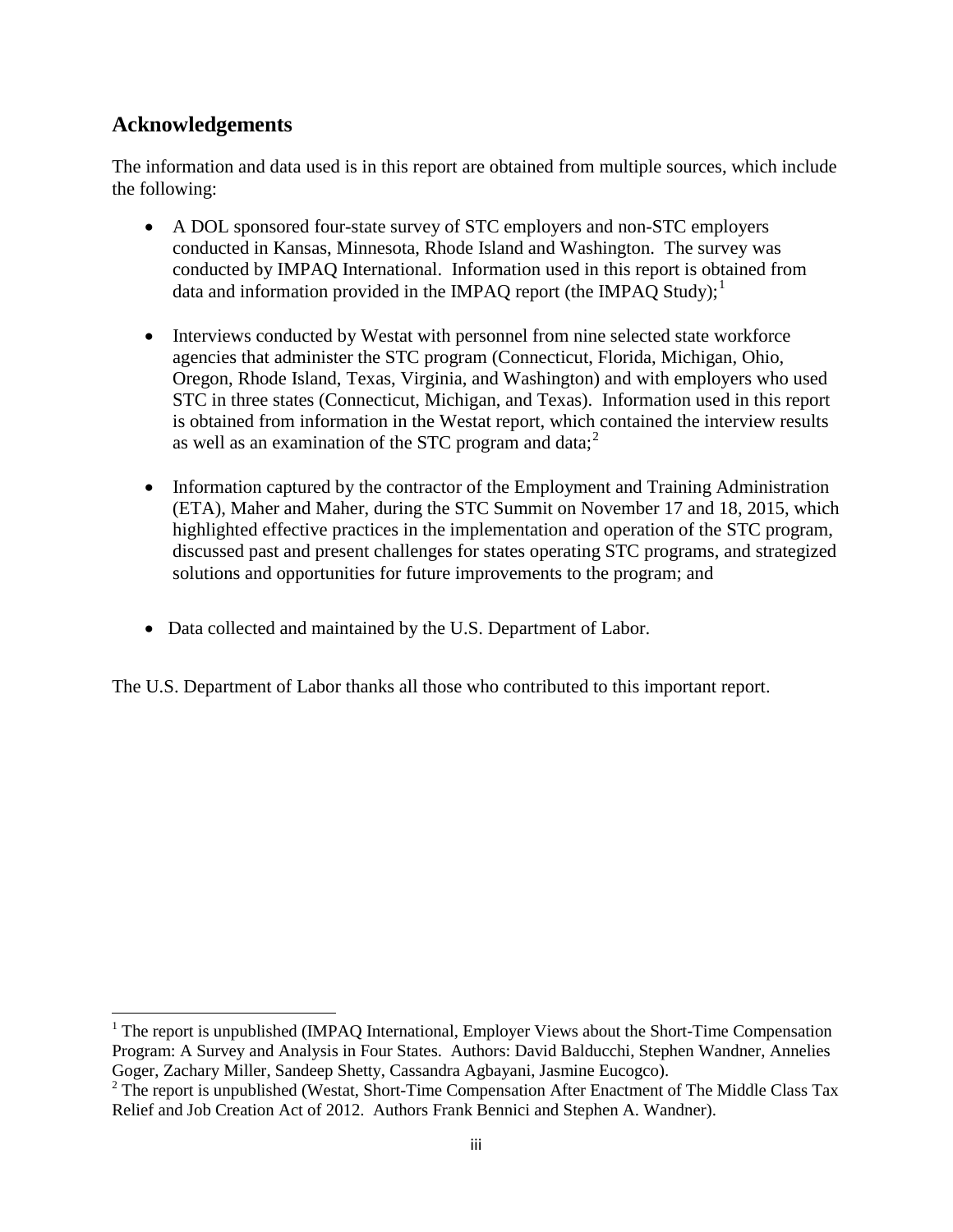### **Executive Summary**

The Short-Time Compensation (STC) is a variation of the Unemployment Insurance (UI) program and it is designed to avert layoffs. Also known as the work sharing or the shared-work program, it is overseen by the U.S. Department of Labor (DOL) and is administered by state UI agencies. During an economic or business downturn, employers can avoid a layoff(s) of one or more members of an affected unit of employees through a reduction in hours for all workers in the affected unit. Workers impacted by the reduction in hours receive a partial STC benefit commensurate with the percentage of reduction from their usual hours of work. STC is a program that is beneficial to both employers and employees and it saves jobs. STC allows employers to retain a skilled work force within an affected unit(s) through a partial reduction of employees' hours of work rather than laying-off some employees within the unit. STC preserves employees' jobs during times of lowered economic activity and cushions the negative impact of the reduced business activity within the unit by permitting employees to collect an STC payment to replace a portion of their lost wages. In addition, the STC program helps businesses remain viable, provides important assistance to workers and their families, and benefits local economies.

After the onset of the most recent recession, Congress enacted and the President signed the Middle Class Tax Relief and Job Creation Act of 2012 (the Act) to promote additional state adoption of the STC program. The Act included a definition specifying the elements of the STC program. The Act provided financial incentives to states, which includes providing 100 percent reimbursement of benefits for a period of 3 ½ years and grants to help states implement or expand their existing programs. The Act also required USDOL to submit a report to Congress and to the President by February 22, 2016, to include state and employer best practices, an analysis of challenges related to state enactment and implementation of STC programs, and information on employer interest in participating in the program. This report is intended to meet this requirement and is based on data gathered from multiple sources including a four-state survey of STC employers and non-STC employers; a report containing interviews with state staff and STC employers; state data that is collected and maintained by the U.S. Department of Labor (DOL), and information obtained at a DOL 2015 STC Summit held in Washington, D.C.

Currently, 28 states have amended their STC laws, or enacted new STC provisions in their state UI laws, to conform to the new definition of STC in the Act. The size of the STC program has traditionally been measured by the number of employee participants, which are collected monthly. Since 1995, there have been four years in which more than 100,000 employees received STC. The greatest number of STC participants was 288,618 in 2009 during the height of the last recession. The number of STC claimants has increased during peak periods of economic recession (rising to 3.0 percent in 2008 and 6.4 percent in 2009). An estimated 570,000 jobs have been saved through the STC program since the beginning of the Great Recession.

With funding provided by the Act, DOL worked to support state adoption, implementation, and expansion of STC through a variety of means, including guidance to states, development of model legislative language to assist states in enacting or amending their laws, development of an STC website which provides states with many resources and tools to create and operate an STC program [\(http://stc.workforce3one.org/\)](http://stc.workforce3one.org/), hosting webinars, and providing one-on-one technical assistance to individual states.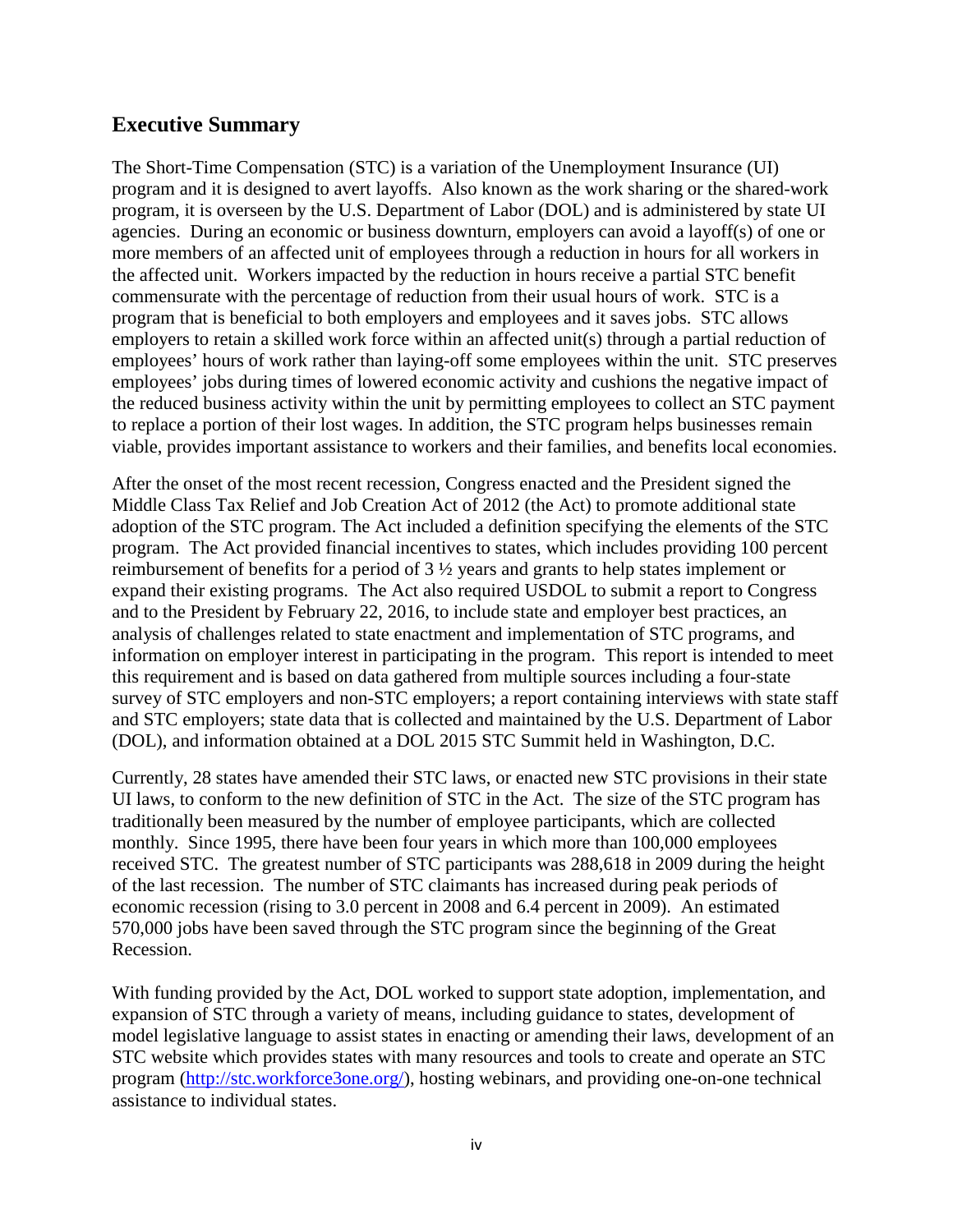DOL also worked with states to take advantage of the financial incentives available. The Act provided funding for grants to states for STC program promotion and enrollment of employers, and for implementation or improved administration. Only states that had conforming STC laws could be approved for grants, and the state STC program could not be subject to discontinuation. Sixteen states took advantage of available grant funds, totaling \$46.1 million and are using the grant funds to automate their systems or for other program improvement activities. States are using the promotion/enrollment grant funds to outreach to employers and stakeholders, design and update STC promotional materials, improve STC websites, hire/train staff, and develop a data warehouses to identify potential employers that may benefit from the STC program.

Twenty-two STC states received Federal STC benefit reimbursements totaling \$266.7 million between 2012 and 2015. Federal reimbursement of STC benefit costs ended in August 2015. The Act provided for 100 percent reimbursements of STC benefits paid. However, the reimbursement became subject to reductions as a result of Federal sequestration provisions.

In recent studies and at the 2015 STC Summit, states identified a number of challenges to successful enactment and administration of STC including: 1) antiquated IT systems that cannot support STC automation efforts; 2) lack of preparation to efficiently manage the spike in STC activity during the recession; 3) need for process improvements to make STC work better for employers and workers; 4) lack of a common and recognizable "brand" for the STC program; and, 5) the need for greater flexibility to meet employers' changing business needs.

The lack of a common brand for the STC program makes it a challenge to employer awareness of the program. Some states use the term "short-time compensation" while other states label their STC program "work sharing" or "shared work". STC employers had very high awareness of the term "unemployment insurance" but low awareness of the term "Short-Time Compensation." However, once employers participate in the program and are familiar with it, most are likely to repeat participation when needed.

Recent STC studies and information obtained from the 2015 STC Summit indicate states have developed a number of best STC practices, which contribute to the success of their STC programs: 1) centralized STC administration to support efficiency; 2) procedures to ensure adequate staffing during periods of increased activity; 3) continuous process improvement strategies; 4) automated application and claims processes; 5) increased flexibility to employers to make weekly changes for STC workers whose work hours are not consistent; 6) clear communication with STC employers; and, 7) development and use of a dedicated STC web page and other actions to help increase awareness and program promotion.

The following best practices were offered by the employers based on their own STC experiences: 1) learn STC parameters to avoid misunderstandings; 2) inform STC employees of work schedules (days/hours to be worked); 3) confirm receipt of weekly claim certification forms; 4) accurately report work hours of STC employees; 5) work with union representatives, as appropriate; and, 6) ensure there is a designated back-up for the carrying out the STC reporting responsibilities.

In conclusion, the new STC provisions under the Act have both grown and strengthened the program by increasing the number of states operating STC programs by offering financial incentives; expanding and clarifying the definition of STC; supporting state trust funds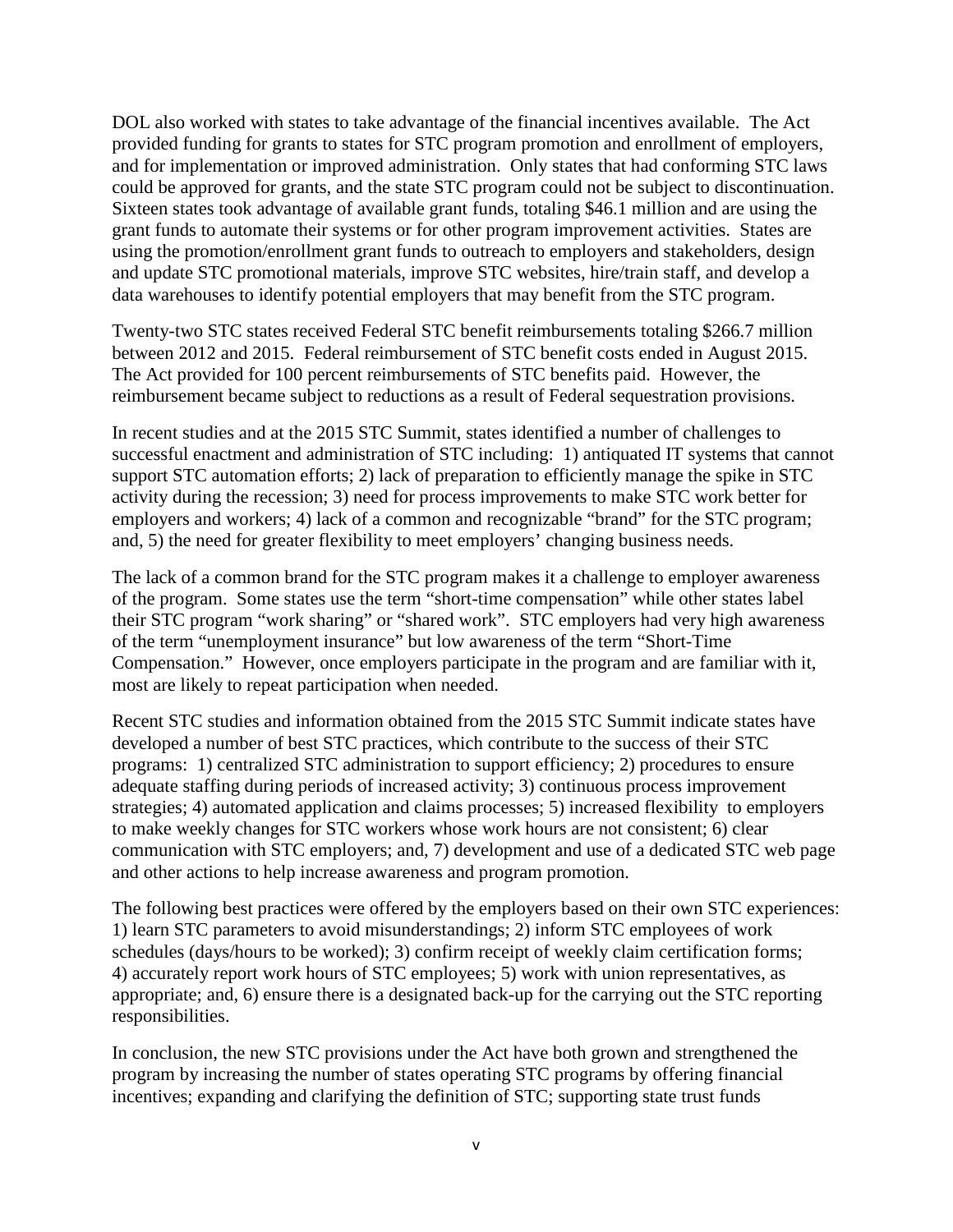(particularly during a recessionary period) by providing Federal reimbursement of STC benefits to states; and, providing STC grants to states to improve program administration and promote and expand outreach to employers. Employers and employees have benefited from the program and jobs have been saved. DOL is fully committed to continuing promotion of state adoption of the STC program as well as providing ongoing support to the states that are operating STC programs.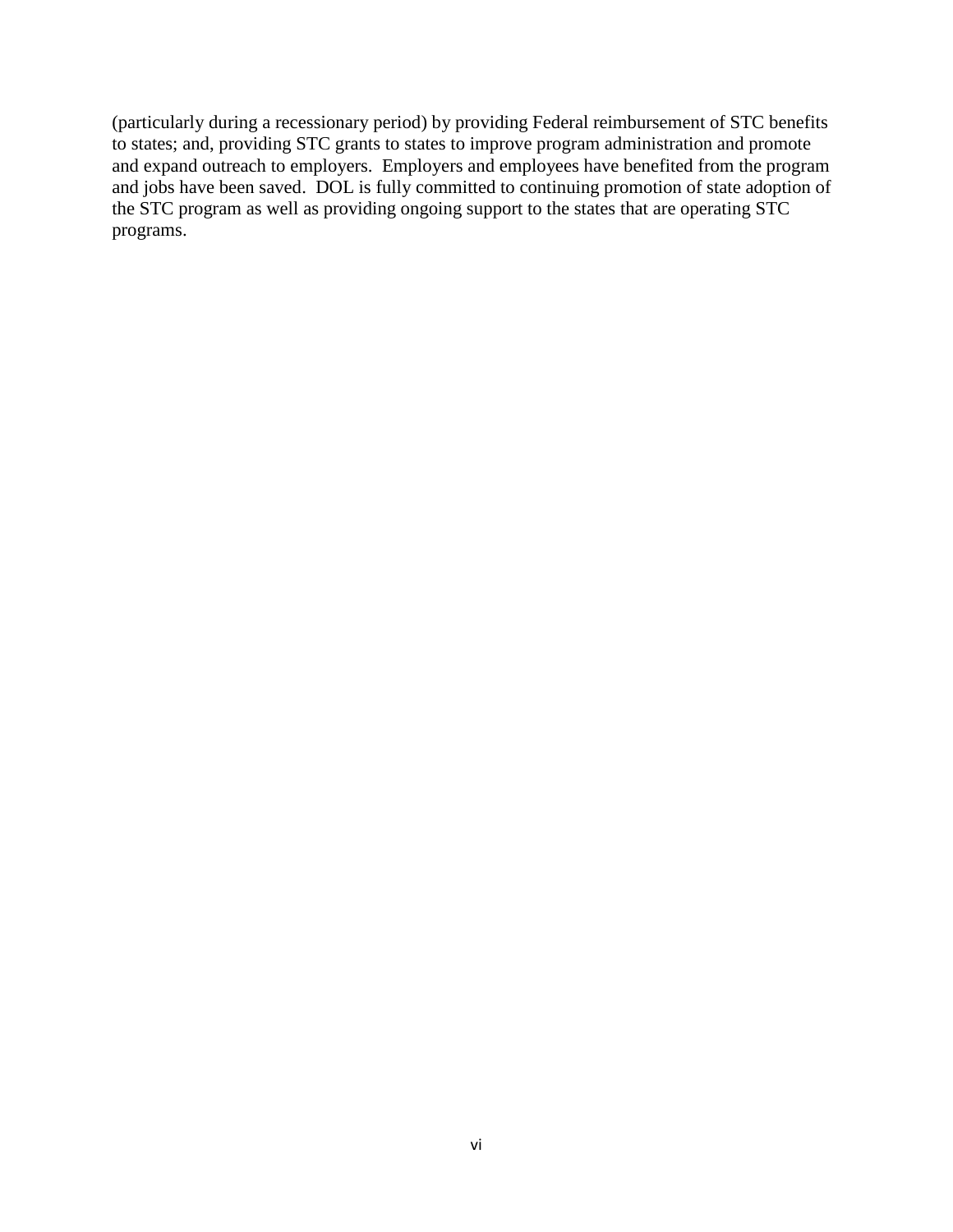# **Section I: Introduction to Short-Time Compensation (STC)**

Short-Time Compensation (STC), also known as work sharing or the shared-work program, is a program administered by state unemployment insurance (UI) agencies that offers employers an opportunity to avert layoffs within an affected unit that is experiencing a reduction in available work. Employers can avoid a layoff of one or more members of the affected unit through a reduction in hours for the affected unit, and affected employees will receive a partial STC benefit commensurate with the percentage of reduction from their usual hours of work. STC plans generally last from for 26-52 weeks, depending on the duration of time established under state law.

STC is a program that is beneficial to both employers and employees. STC allows employers to retain a skilled work force within the affected unit or units through a partial reduction of employees' hours of work rather than laying-off some employees within the unit. STC preserves employees' jobs during times of lowered economic activity and cushions the negative impact of the reduced business activity within the unit by permitting employees to collect an STC payment to replace a portion of their lost wages.

Participation in an STC plan allows the employer to retain its trained workers until demand for its products and services resumes, at which point employers have the opportunity to restore hours. Through the duration of the plan, the participating employer can maintain productivity and quality levels because it has the same experienced employees doing the same work. A participating STC employer avoids the costs of having to hire and train new workers when normal business activity levels resume. Also, by participating in an approved STC plan, an employer communicates to its employees (and the local community) that it values the well-being of its workers. In addition, the STC program helps employers keep businesses viable, provides important assistance to workers and their families, and benefits local economies.

STC benefits workers in the affected unit or units by averting the loss of employment during declining business activity. Workers receive an STC payment to cushion the impact of the reduction in the usual hours of work while maintaining health and retirement benefits under the same terms and conditions as though the employee's workweek were not reduced during the duration of the STC plan. Individuals may be able to participate in training to enhance their work skills as part of the STC plan. By participating in the STC program, employees stay connected to their job, continue to apply their skills, and avoid the need to look for alternative employment. Retaining employment and income can be particularly important for a family, especially if other family members lose their jobs or face reduced work hours. Once the economic conditions for the employer improve, the employees can then resume their regular hours of work.

# **1.1 How STC Works**

STC refers to a benefit payment made to individuals who are working reduced hours under an STC plan, and the payment is different from regular UI in both the amount payable and the conditions of entitlement. Although the U.S. Department of Labor (DOL) actively encourages states to enact legislation to implement an STC program, state participation is voluntary. States that choose to administer an STC program must amend their state UI law to provide for the payment of STC from state UI trust funds consistent with the definition of an STC program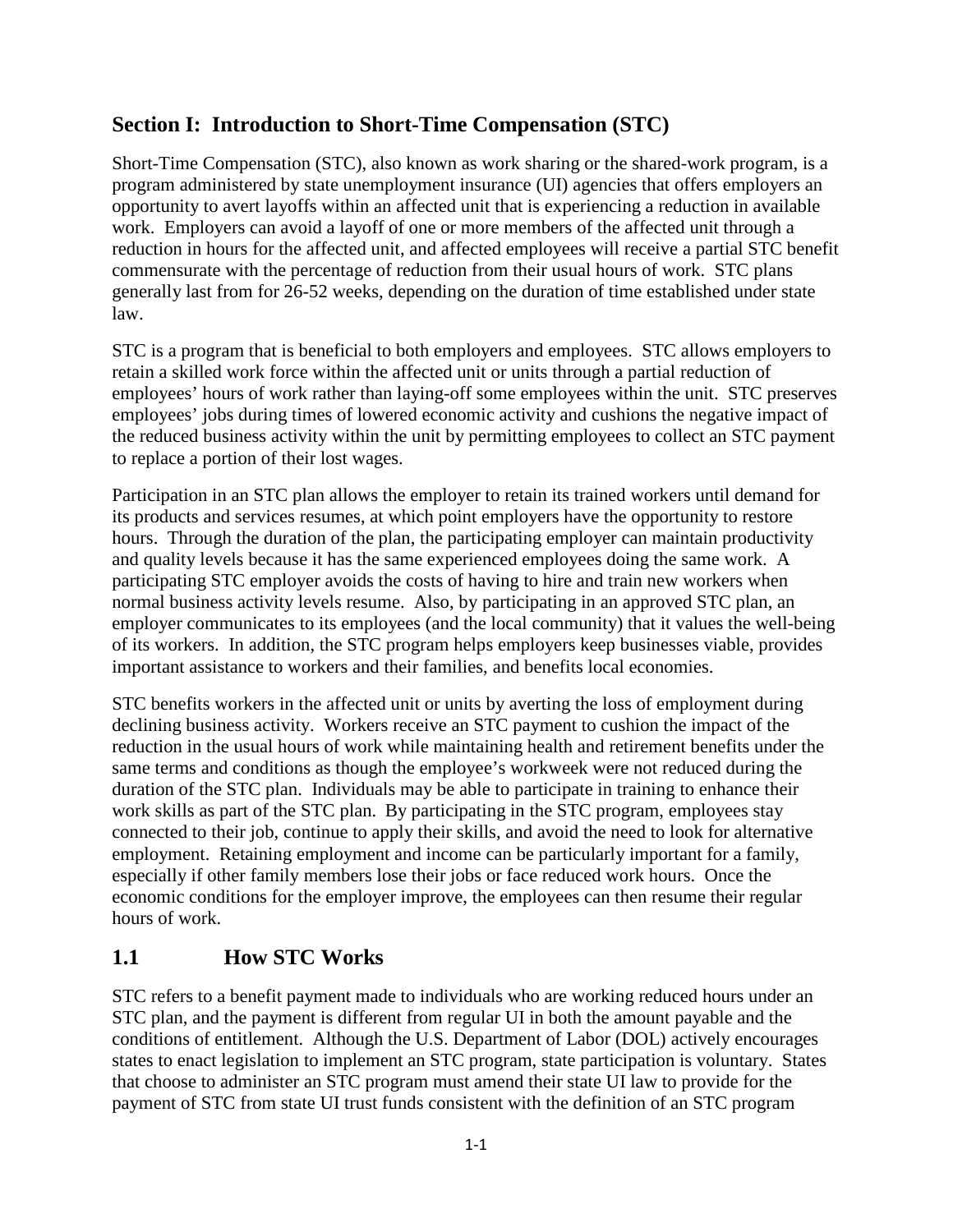provided in Federal UI law, as set out in the Middle Class tax Relief and Job Creation Act of 2012. ETA reviews these state STC laws to ensure the laws conform to federal law.

State UI agencies are responsible for administering the STC program. Employers interested in participating in the program must file an application with the state UI agency for approval of their STC plan. The state UI agency reviews the application to determine eligibility of the employer and the employees to be covered as provided in the state STC law. The duration of the STC plan varies by state as provided in state law, but generally states may approve an STC plan that lasts from 26-52 weeks. State STC laws permit modification of STC plans if business conditions improve or deteriorate. States vary in the degree of flexibility provided to employers regarding modifications to employee participation and changes in the plan from week to week.

For employees in an approved STC plan, the STC weekly benefit amount is determined as the product of the regular weekly UI amount for a week of total unemployment multiplied by the percentage of reduction in the individual's usual weekly hours of work. This STC weekly benefit amount is payable for each week that the claimant is otherwise eligible, regardless of the individual's earnings and the deductible income provisions under state UI law.

For employees to be covered by an STC plan and to receive benefits, they must meet state UI eligibility requirements. Each individual included in the STC plan must be monetarily eligible for benefits and not subject to any disqualification. However, the eligibility requirements relating to the claimant being available for work; actively seeking work; and the partial benefit provisions do not apply. Although excused from the availability for work requirement, each member included in the STC plan must be available for their usual hours of work with the STC employer.

Claims for STC may, in general, follow the procedures for regular UI. Either the employer or the affected unit employees or both, depending on the state, will be involved in the process of submitting initial claims and weekly or bi-weekly claims for STC directly to the UI agency. Receipt of STC reduces the maximum benefit amount available under the regular UI program (i.e., if the individual was fully laid-off after participation in STC, the amount of STC received would be subtracted from the UI maximum benefit amount).

### **Box 1.1: Example of How STC Works**

- Employer X has 300 employees, with 100 employees in each of three work units (units A, B, and C) who each work 40 hours per week.
- The demand for work in Unit A drops due to loss of two major contracts. Employer X needs to reduce work hours by 20 percent to meet current product demand.
- Employer X can either assign 20 employees to full layoff, or use the STC program and reduce hours for all 100 employees in Unit A by 20 percent (reduce weekly hours from 40 to 32). Employer X applies for a 26-week STC plan.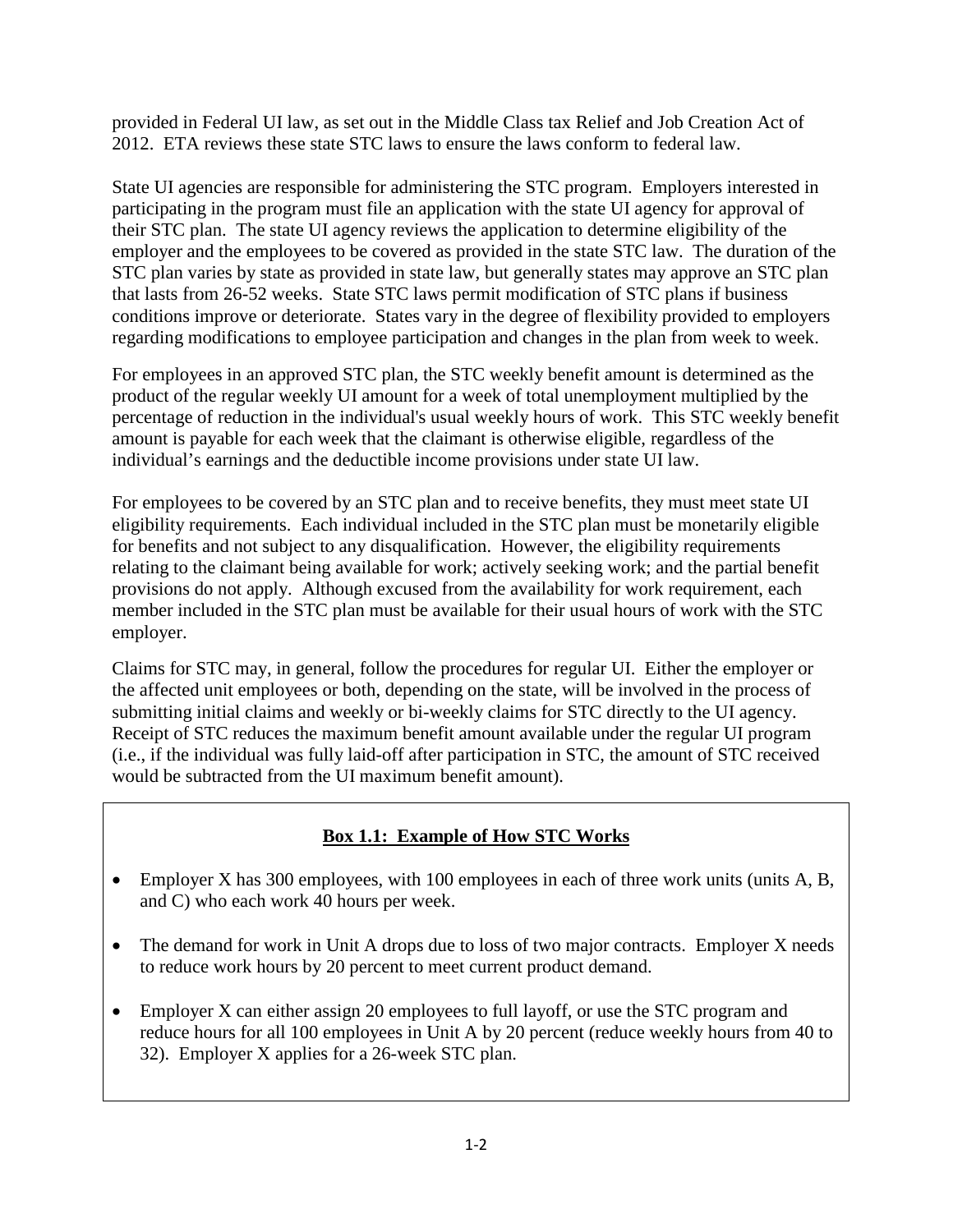- Under an approved STC plan, employees will receive STC payments equal to 20 percent of the amount they would have received from the UI program had they become fully unemployed.
- If all Unit A employees earned \$40 per hour, the regular weekly earnings for 40 hours would be \$1,600. Under the STC plan, Unit A employees work 32 hours and earn \$1,280 from their employer, or \$320 less than their regular pay.
- STC employees in Unit A would also receive 20 percent of their full UI weekly benefit because their hours were reduced 20 percent.
- For example, if an individual's full UI weekly benefit amount would be \$360, then the individual would be eligible to receive 20 percent of \$360 or \$72 per week as STC payments.
- If the employee's hours are reduced as expected during the 26-week plan, the employee would receive weekly wages of \$1,280 plus weekly STC amounts of \$72 for a total of \$1,352 per week.

# **1.2 History of the STC Program**

California was the first state in the United States to enact STC legislation in 1978. Arizona and Oregon followed in 1982 with their own individual legislation. DOL began studying STC in the late 1970s, and monitored the progress of the first STC states. Initially, states were authorized to implement temporary STC programs using funds from their accounts in the Unemployment Trust Fund (UTF), pursuant to the Tax Equity and Fiscal Responsibility Act of 1982 (Pub. L. 97-248). The Unemployment Compensation Amendments of 1992 (Pub. L 102-318) added statutory authority for states to fund STC from the UTF and established certain requirements related to the definition of an STC program.

### **1.3 The Middle Class Tax Relief and Job Creation Act of 2012**

After the onset of the most recent recession, legislation was enacted to promote additional use of the STC program by the states. Congress passed and President Obama signed into law on February 22, 2012 the Middle Class Tax Relief and Job Creation Act of 2012 (Pub. L. 112-96) (the Act). Subtitle D of the Act, also known as the Layoff Prevention Act of 2012, specified the requirements of the STC program. The Act also provided resources to support states in implementing, improving, and promoting their STC programs.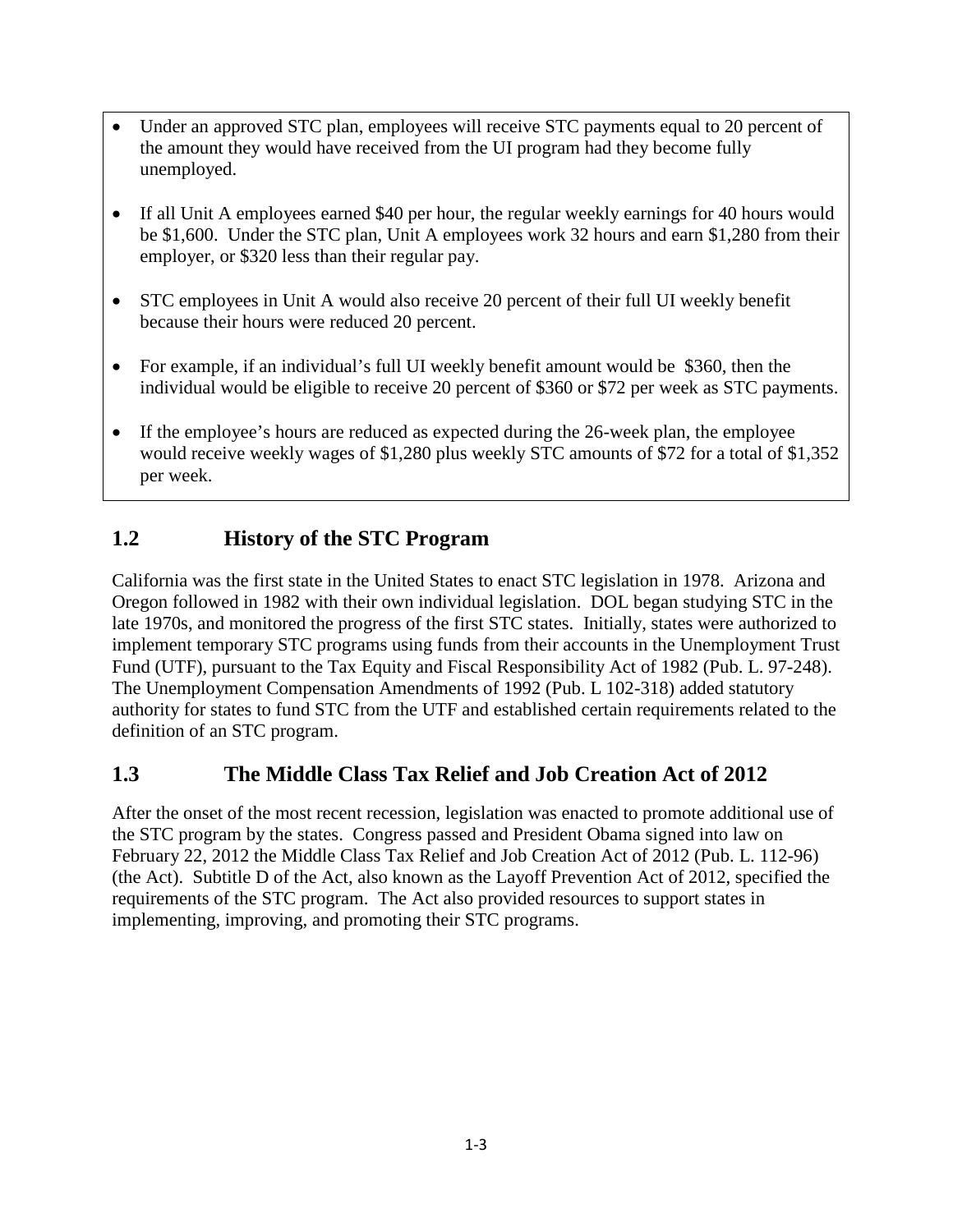**STC Redefined:** Section 2161 of the Act revised the definition of STC for the first time in nearly 20 years. The revised definition contained new provisions and modified or expanded provisions in the prior law. Section III of this report contains a detailed explanation of the new STC definition.

**STC Reimbursements to States:** In addition to making changes to the definition of STC, Section 2162 of the Act provided Federal reimbursement for 100 percent<sup>[3](#page-10-0)</sup> of certain STC benefit costs for up to three years to states operating a conforming STC program. If a state had an existing STC law at the time of enactment of the Act that did not conform to the new definition of STC, this section of the Act provided a transition period for up to two years and six months for the state to enact conforming legislation. During the transition period, the state was eligible to receive Federal reimbursement of STC benefit costs provided the state signed an agreement with DOL to receive such reimbursement and to properly report such expenditures of STC. A total of twenty-two states received STC benefit costs reimbursements (see Figure 4.1).

**Optional Temporary Federal STC Program:** For a state that did not have a law providing for an STC program, Section 2163 of the Act established an optional temporary Federal STC program to allow states to try out the STC program and pay STC based on a signed agreement between the state and DOL similar to the way a temporary federally funded extension program (such as the Emergency Unemployment Compensation program enacted in 2008) is paid. The optional program provided that all administrative costs and one-half of the STC benefit costs of these newly established programs would be federally reimbursed. In these states, STC participating employers would pay for the other half of STC costs. States could participate in the temporary Federal STC program for no more than two years. No state chose to participate in this optional program.

**STC Grants to States:** Under Section 216[4](#page-10-1) of the Act, Congress provided up to \$100 million<sup>4</sup> for grants to STC states that enacted conforming STC legislation for implementation or improved administration of an STC program and for promotion of the program and enrollment of employers in a conforming STC program. The amount of each state's share of the grant money was based on its proportionate share of Federal Unemployment Tax Act (FUTA) taxable wages for Calendar Year 2009 multiplied by the \$100,000,000 authorized by the Act.

**DOL Assistance & Guidance to States:** Section 2165 of the Act required DOL to consult with STC stakeholders to develop model STC legislative language to ensure conformity with the new program definition. Additionally, DOL was required to develop and issue revised programmatic guidance and reporting requirements to assist states in developing and enacting STC programs.

**STC Report:** Section 2166 required the Secretary of Labor to submit a report on the implementation of the changes to STC as a result of the Act no later than four years after enactment (February 22, 2016). This report is provided in response to this requirement.

 $\overline{\phantom{a}}$ 

<span id="page-10-0"></span> $3$  The STC Reimbursement was subject to sequestration. Sequestration reduced reimbursement to 94.9 percent in Fiscal Year (FY) 2013, to 92.8 percent in FY2014, and to 92.7 percent in FY2015.

<span id="page-10-1"></span> $4 \text{ The Act authorized the Secretary to use } 0.25 \text{ percent of that amount in support of STC activities.}$ Therefore, the total amount available in grant funds was \$99,750,000.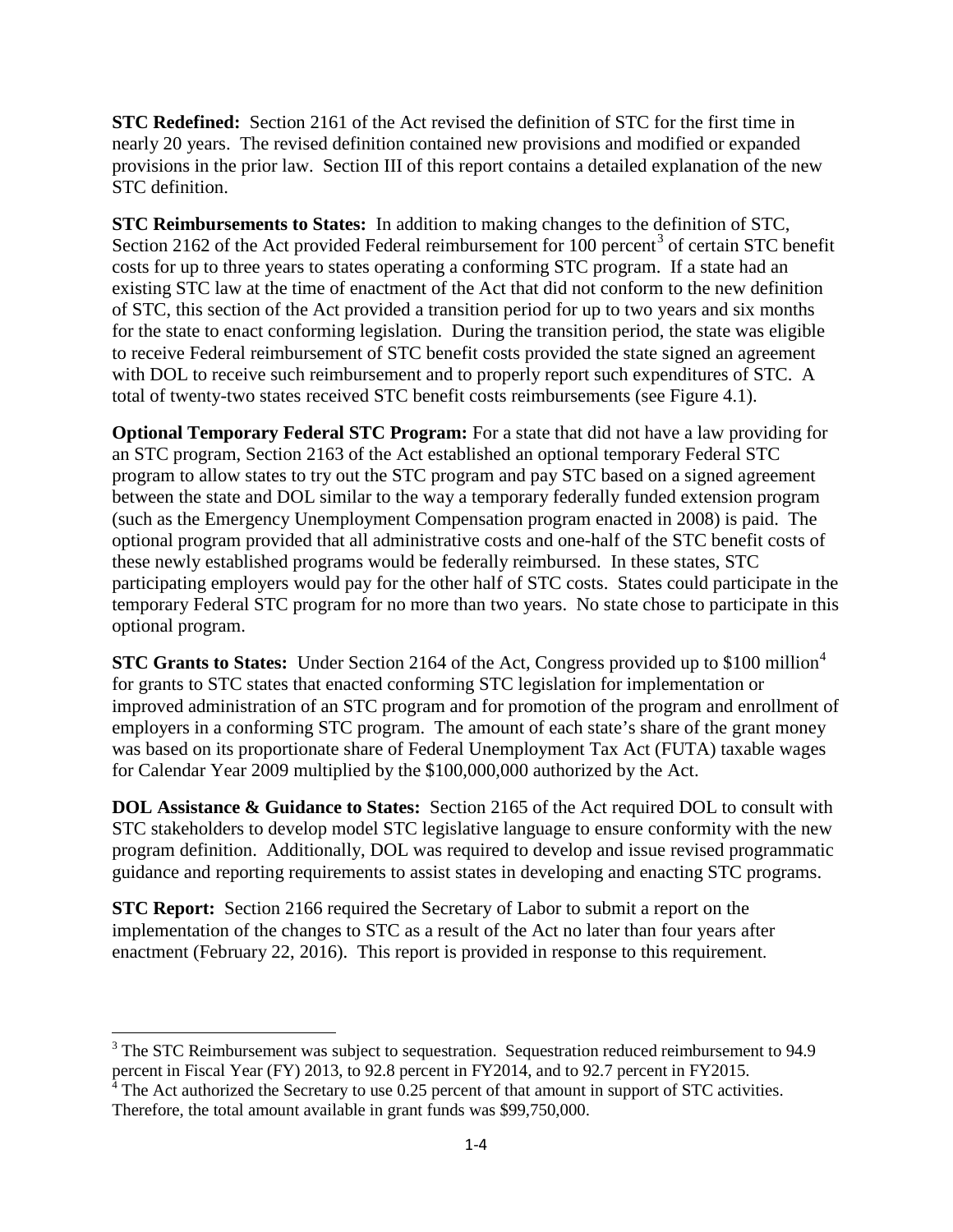# **Section II: Use of STC in the United States**

The discussion below presents information and data obtained from the Westat report.<sup>[5](#page-11-0)</sup>

### **2.1 Number of Participating Employers**

The collection of data on the number of employers participating in the STC program was mandated by the Act. As a result, monthly reporting of the count of participating employers to DOL only began in July 2012. Figure 2.1 provides the total and average number of employers participating across the U.S. The total number of employers, which is the average of the monthly numbers for a given year, varies considerably among states. The average number of participating employers per state, also shown in Figure 2.2, indicates that a few states have a large number of participating employers, while most states have relatively small numbers of participating employers. In 2014, Arizona and Washington had, on average, more than 900 employers participating in STC, and California and Missouri had, on average, about 300 and 400 employers, respectively. Figure 2.1 also shows a downward trend in the number of participating employers, consistent with an improving economy during the reported time period.



#### **Figure 2.1 Total and average number of employers across states participating in STC, for July 2012 through June 2015**

Yearly totals represent the total number of employers in all states averaged over the 12 months of the calendar year.

 The average across states is the total employers each quarter divided by the number of states. Source: U.S. Department of Labor 5159 monthly STC claims report.

<span id="page-11-0"></span><sup>&</sup>lt;sup>5</sup> The report is unpublished (Westat, Short-Time Compensation After Enactment of The Middle Class Tax Relief and Job Creation Act of 2012. Authors Frank Bennici and Stephen A. Wandner).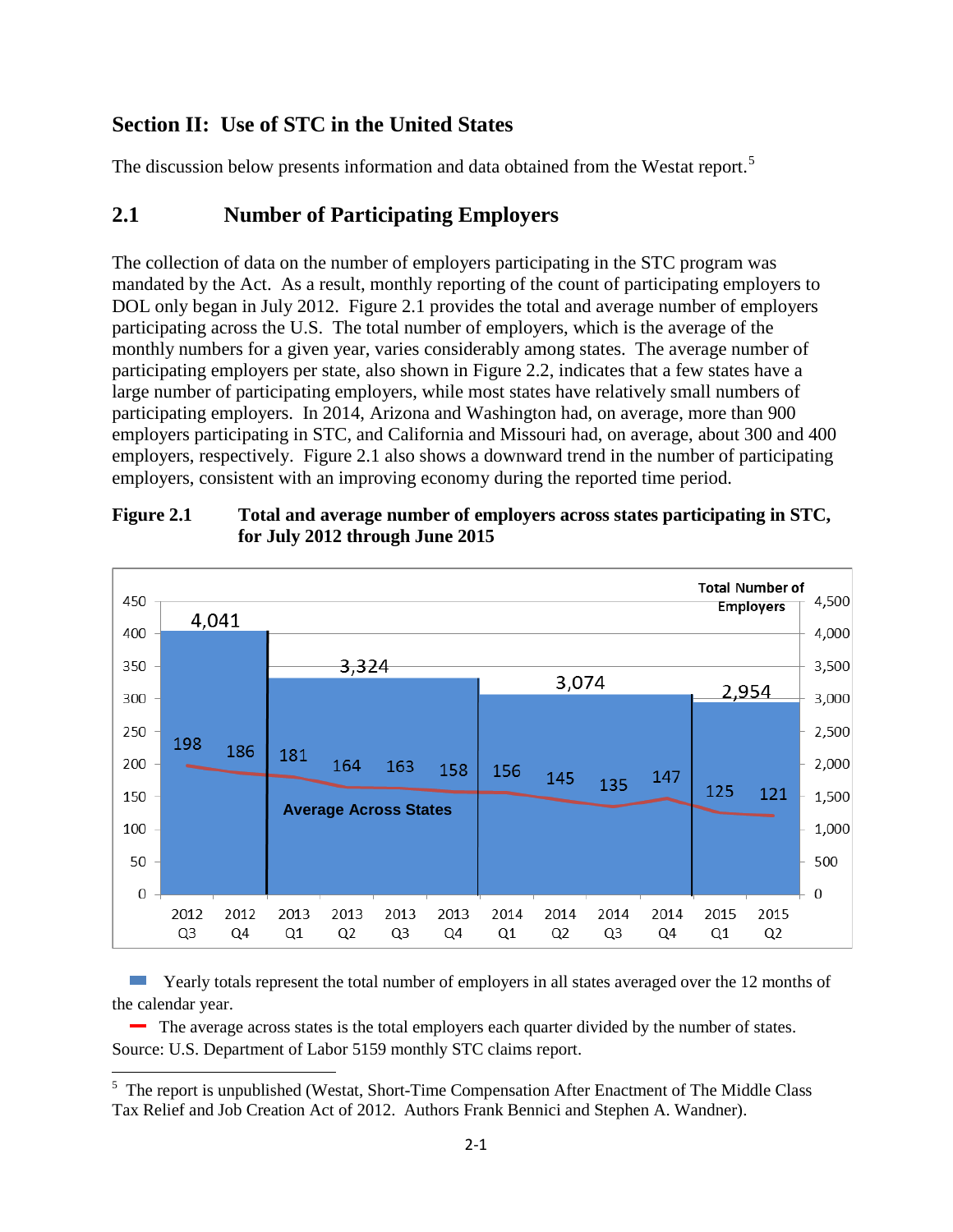

**Figure 2.2 Average numbers of employers participating in STC in 2014, by state**

Source: U.S. Department of Labor ETA 5159 monthly STC claims report. 21 states had active STC programs in 2014 and reported the number of participating employers.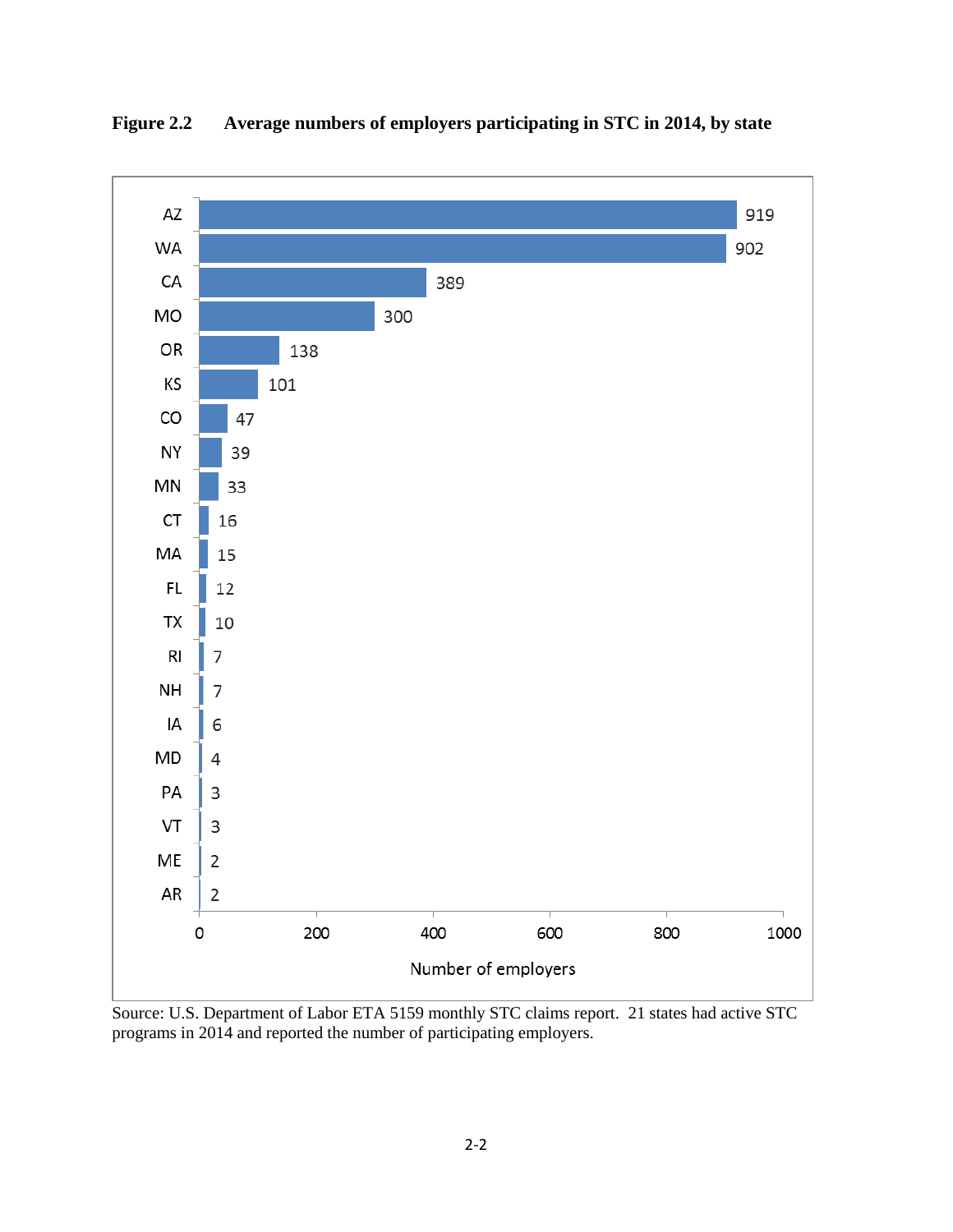# **2.2 Number of Participating Employees**

The size of the STC program has traditionally been measured by the number of employee participants. These numbers have been collected monthly for over three decades. Since 1995, there have been four years in which more than 100,000 employees received STC first payments. "First payments" represent the number of employees who filed an STC claim and received their first STC payment. The greatest number of STC participants was 288,618 in 2009 during the height of the last recession. When compared to the number of regular UI first payments, the number of STC first payments is a relatively small percentage, but increases during peak periods of economic recession (rising to 3.0 percent in 2008 and 6.4 percent in 2009). See Figure 2.3.

| Year | <b>Number of STC first</b><br>payments | <b>Number of regular UI</b><br>first payments | <b>STC</b> first payments as a percentage<br>of UI first payments |
|------|----------------------------------------|-----------------------------------------------|-------------------------------------------------------------------|
| 1995 | 45,942                                 | 2,847,890                                     | 1.6                                                               |
| 1996 | 41,549                                 | 2,710,832                                     | 1.5                                                               |
| 1997 | 32,498                                 | 2,694,307                                     | 1.2                                                               |
| 1998 | 47,728                                 | 2,698,085                                     | 1.8                                                               |
| 1999 | 36,666                                 | 2,549,669                                     | 1.4                                                               |
| 2000 | 32,916                                 | 2,560,028                                     | 1.3                                                               |
| 2001 | 111,202                                | 3,071,153                                     | 3.6                                                               |
| 2002 | 93,795                                 | 3,232,841                                     | 2.9                                                               |
| 2003 | 83,783                                 | 3,296,383                                     | 2.5                                                               |
| 2004 | 42,209                                 | 3,114,893                                     | 1.4                                                               |
| 2005 | 40,238                                 | 2,967,107                                     | 1.4                                                               |
| 2006 | 39,854                                 | 2,814,781                                     | 1.4                                                               |
| 2007 | 48,924                                 | 3,018,237                                     | 1.6                                                               |
| 2008 | 96,388                                 | 3,174,867                                     | 3.0                                                               |
| 2009 | 288,618                                | 4,476,889                                     | 6.4                                                               |
| 2010 | 147,591                                | 3,801,557                                     | 3.9                                                               |
| 2011 | 106,544                                | 3,620,627                                     | 2.9                                                               |
| 2012 | 89,099                                 | 3,735,770                                     | 2.4                                                               |
| 2013 | 73,969                                 | 3,616,374                                     | 2.0                                                               |
| 2014 | 53,565                                 | 3,205,620                                     | 1.7                                                               |

#### **Figure 2.3 STC first payments and UI first payments and STC first payments as a percentage of UI first payments, by year**

Source: U.S. Department of Labor ETA 5159 monthly STC claims report.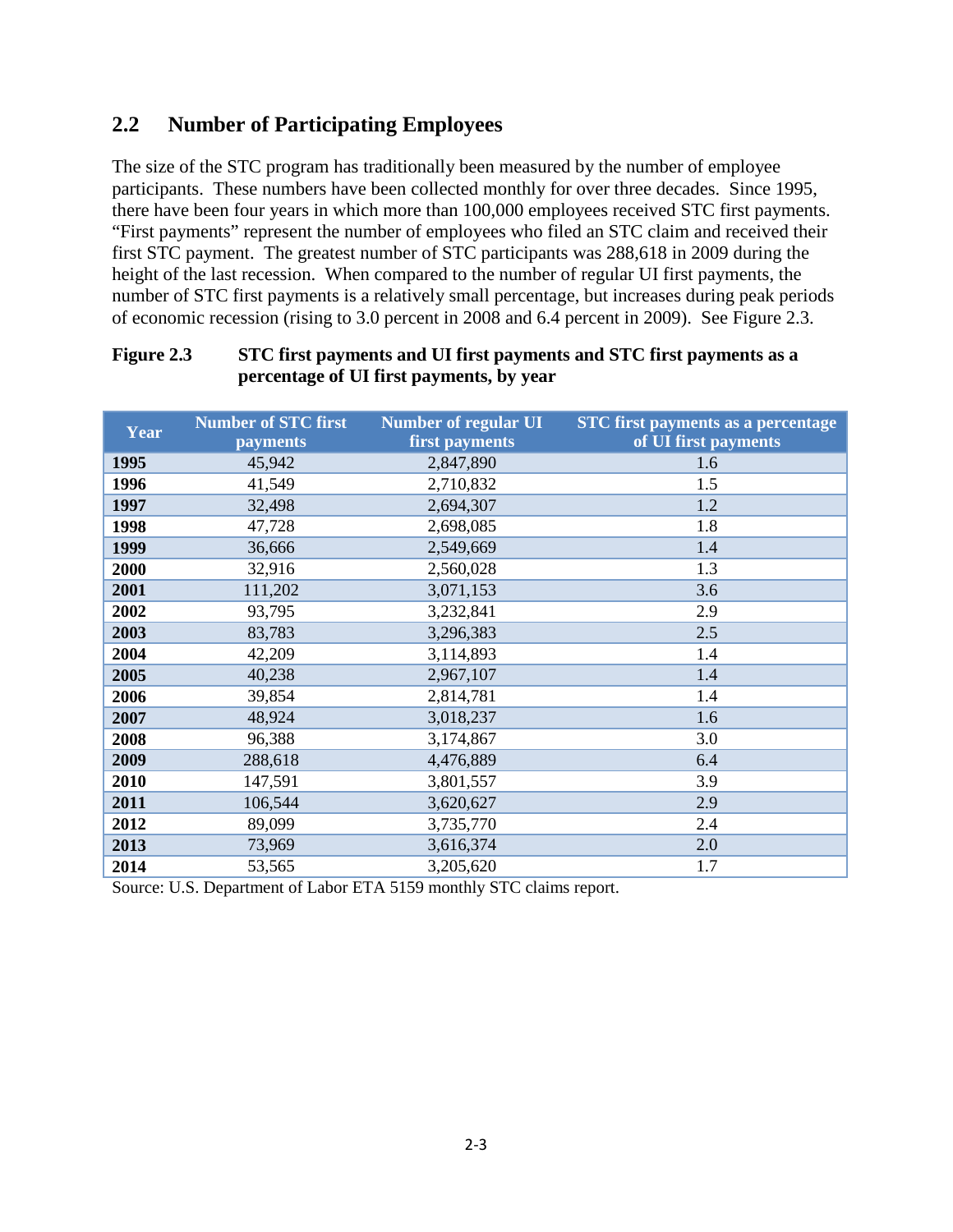Figure 2.4 provides the trend in the annual amount of STC paid, reflecting the peak use in 2009 and showing much higher usage during the Great Recession than 2001-2003 (which was a prior recessionary period).



**Figure 2.4 Annual amount of STC compensation benefits paid, 1986 - 2015** 

Source: U.S. Department of Labor ETA 5159 monthly STC claims report. The 2015 data are limited to January through August 2015.

### **2.3 Variation with the Business Cycle**

The STC program is highly cyclical in nature, even more so than the regular UI program as employers tend to have less need for the program when the economy is strong. The cyclical nature of the STC program is illustrated in Figure 2.5, a graph of STC first payments as compared to the insured unemployment rate (IUR). The IUR and STC first payments follow a similar trajectory. As the IUR rises, so too does participation in STC. This figure also reveals how much greater the effect of the 2007-2009 recession was on STC participation than the 2001 recession. Program use increased sharply at the outset of the Great Recession. It declined just as sharply after 2009.

Although STC is predominantly used during economic downturns, there are employers that use STC when there is a decline in their business, for reasons such as a reduction in demand for their goods and services.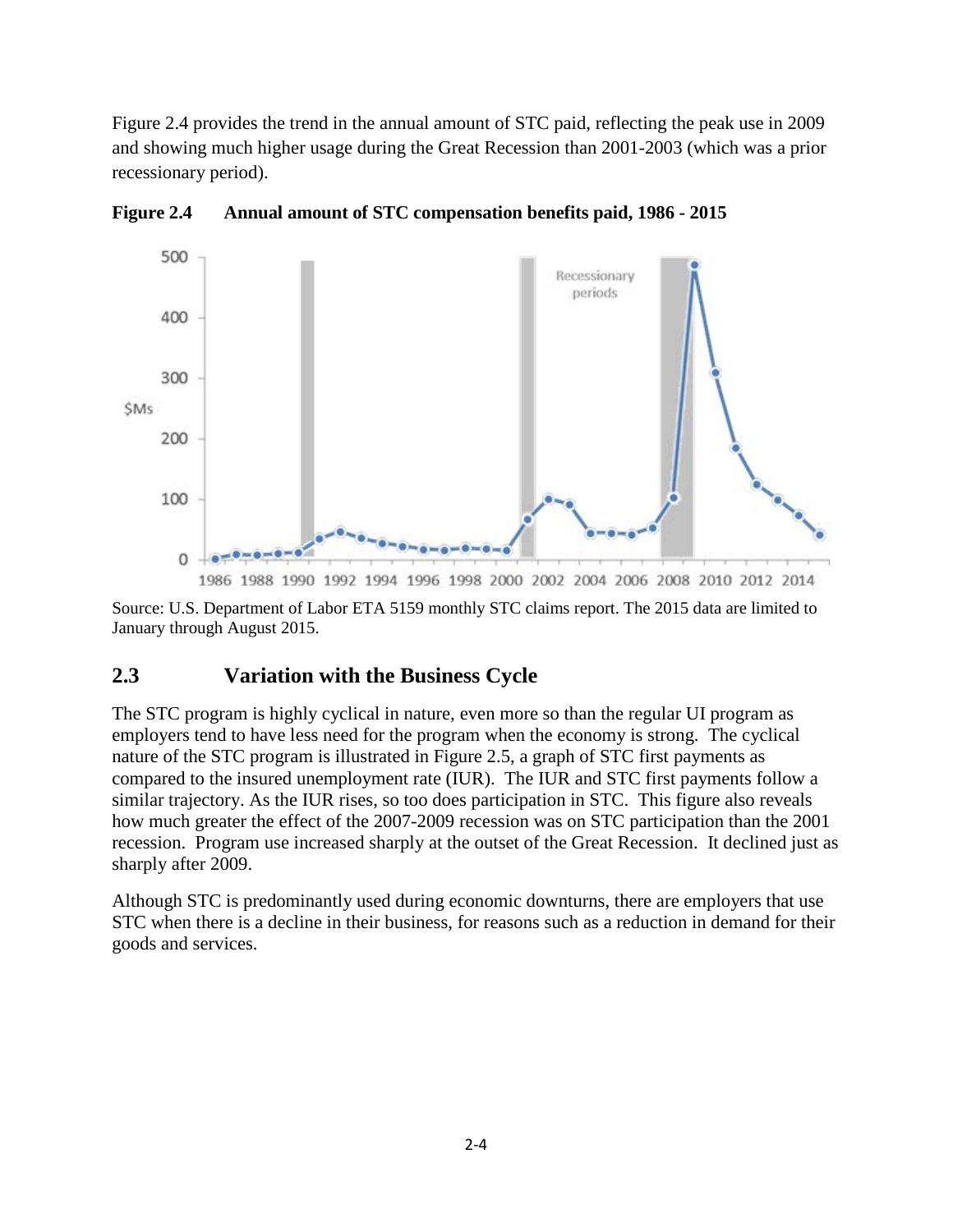

**Figure 2.5 STC first payments and average national rate of insured unemployment, 1995 – 2014**

Source: U.S. Department of Labor ETA 5159 monthly STC claims report and Federal Reserve Economic Data, [https://research.stlouisfed.org/fred2/series/IURNSA#,](https://research.stlouisfed.org/fred2/series/IURNSA) with bands to show the beginning and ending of recessionary periods.

### **2.4 Number of Estimated Averted Layoffs**

The purpose of the STC program is to avert layoffs. States have enacted their STC programs in the hope that participation in the program will avert layoffs in the short run and preserve jobs. One way to estimate the number of layoffs averted is to convert the number of STC initial claims to full-time equivalents of a regular UI layoff, based on the percentage of hours reduced by an employer for its employees covered under an STC plan. For example, a 20 percent reduction in hours under STC for 100 workers could be considered the equivalent to 20 employee layoffs being averted. Federal reporting requires states to estimate the number of layoffs averted using this computation. Figure 2.6 charts the estimates of the number of layoffs averted nationally, by year, for the period 1995-2014. The graph shows a dramatic increase in the number of estimated layoffs averted between 2007 and 2009, and a total estimate of approximately 570,000 jobs having been saved through the STC program since the beginning of the last recession (2008- 2015).

It is possible for layoffs to occur after the period of STC use because of the long term impact of the economic recession on the employer's business, especially for longer recessions. The 2015 Employer Survey Study asked STC employers if they eventually laid-off STC employees because of a continued lack of work (considering only the most recent usage during the study period of 2008-2013). The percentage of employers that said they eventually used layoffs ranged between 16 and 21 percent across the four states that participated in the employer survey conducted by IMPAQ International (the survey did not ask for the number of employees laid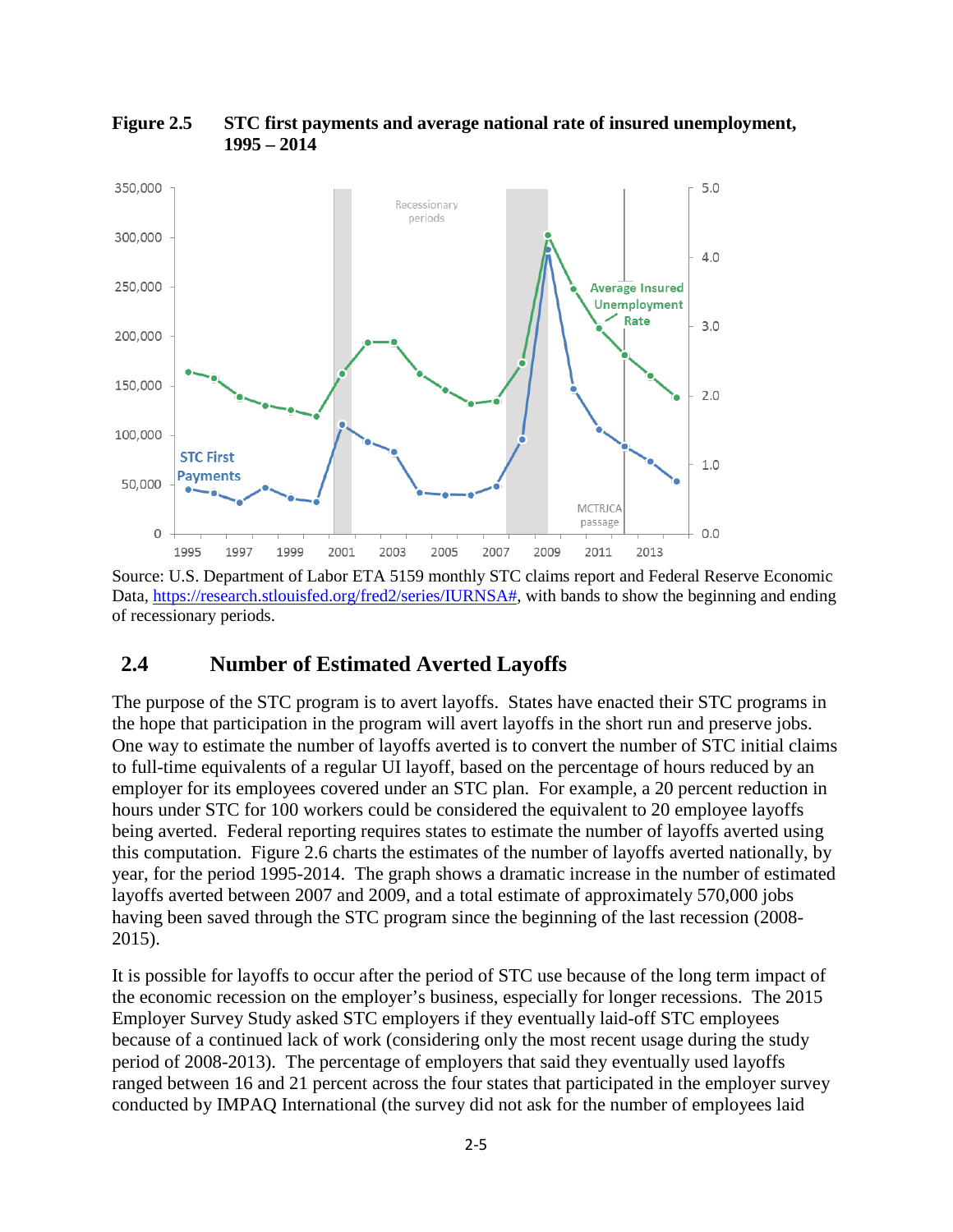off). For two states that came out of the recession faster, the layoffs occurred mainly in 2009 and 2010. These results suggest that the use of STC prevented a significant portion of these employees from being laid off during the recession and those employees were then available to resume full-time employment afterwards.

#### **Figure 2.6 Estimate of the number of layoffs averted through the use of STC, based on STC initial claims converted to full-time equivalents, by year**



Source: Westat report authors' calculation using U.S. Department of Labor ETA 5159 monthly claims report.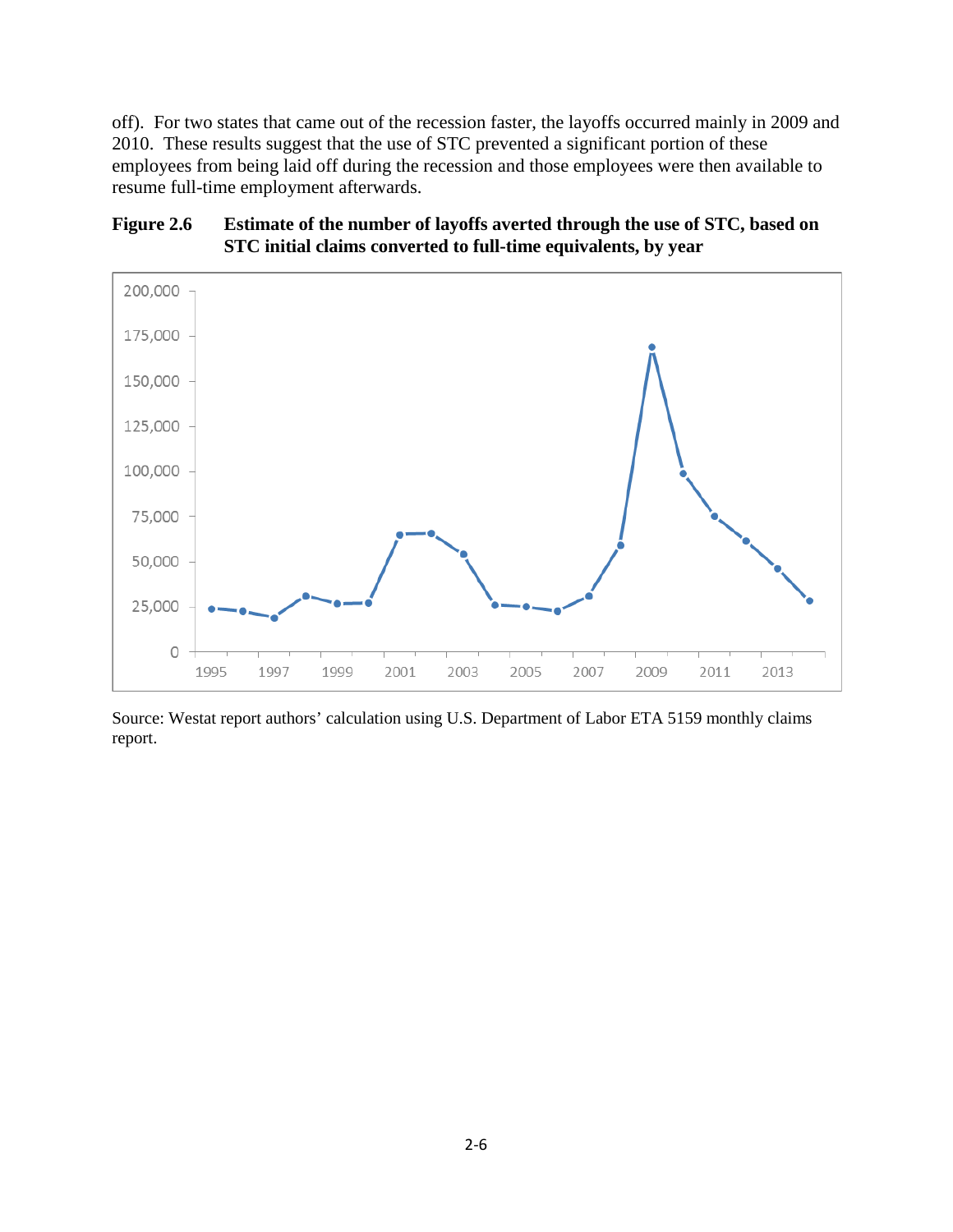# **Section III: State Enactment of STC Provisions of the Act**

# **3.1 The Statutory Definition of STC**

Since the inception of the STC program, states were authorized to implement temporary STC programs using funds from their accounts in the Unemployment Trust Fund (UTF) in the Tax Equity and Fiscal Responsibility Act of 1982 (Pub. L. 97-248). The Unemployment Compensation Amendments of 1992 (Pub. L. 102-318) added statutory authority for states to fund STC from the UTF and established certain requirements in its definition of an STC program.

Prior to enactment of the Act, twenty-one state UI laws contained a provision authorizing the payment of STC benefits.<sup>[6](#page-17-0)</sup> The Act amended the Federal Unemployment Tax Act (FUTA) by providing a new definition of an STC program in new subsection (v) of Section 3306, FUTA, which became effective on the date of enactment, February 22, 2012. States are not required to carry out an STC program; however, states may only operate an STC program if the State law conforms to this definition. Seven states enacted new STC programs after enactment of the Act (Illinois, Michigan, Nebraska, New Jersey, Ohio, Virginia and Wisconsin).

Section 401 of the Unemployment Compensation Amendments of 1992 included the definition of a short-time compensation program as follows:

(d) DEFINITIONS.--For purposes of this section--

(1) SHORT-TIME COMPENSATION PROGRAM.--The term "shorttime compensation program" means a program under which--

(A) individuals whose workweeks have been reduced by at least 10 percent are eligible for unemployment compensation;

(B) the amount of unemployment compensation payable to any such individual is a pro rata portion of the unemployment compensation which would be payable to the individual if the individual were totally unemployed;

(C) eligible employees are not required to meet the availability for work or work search test requirements while collecting short-time compensation benefits, but are required to be available for their normal workweek;

(D) eligible employees may participate in an employer-sponsored training program to enhance job skills if such program has been approved by the State agency; and

l

<span id="page-17-0"></span><sup>&</sup>lt;sup>6</sup> US Department of Labor, Employment and Training Administration - Office of Unemployment Insurance, *Comparison of State Unemployment Insurance Laws of 2011*, p 4-11.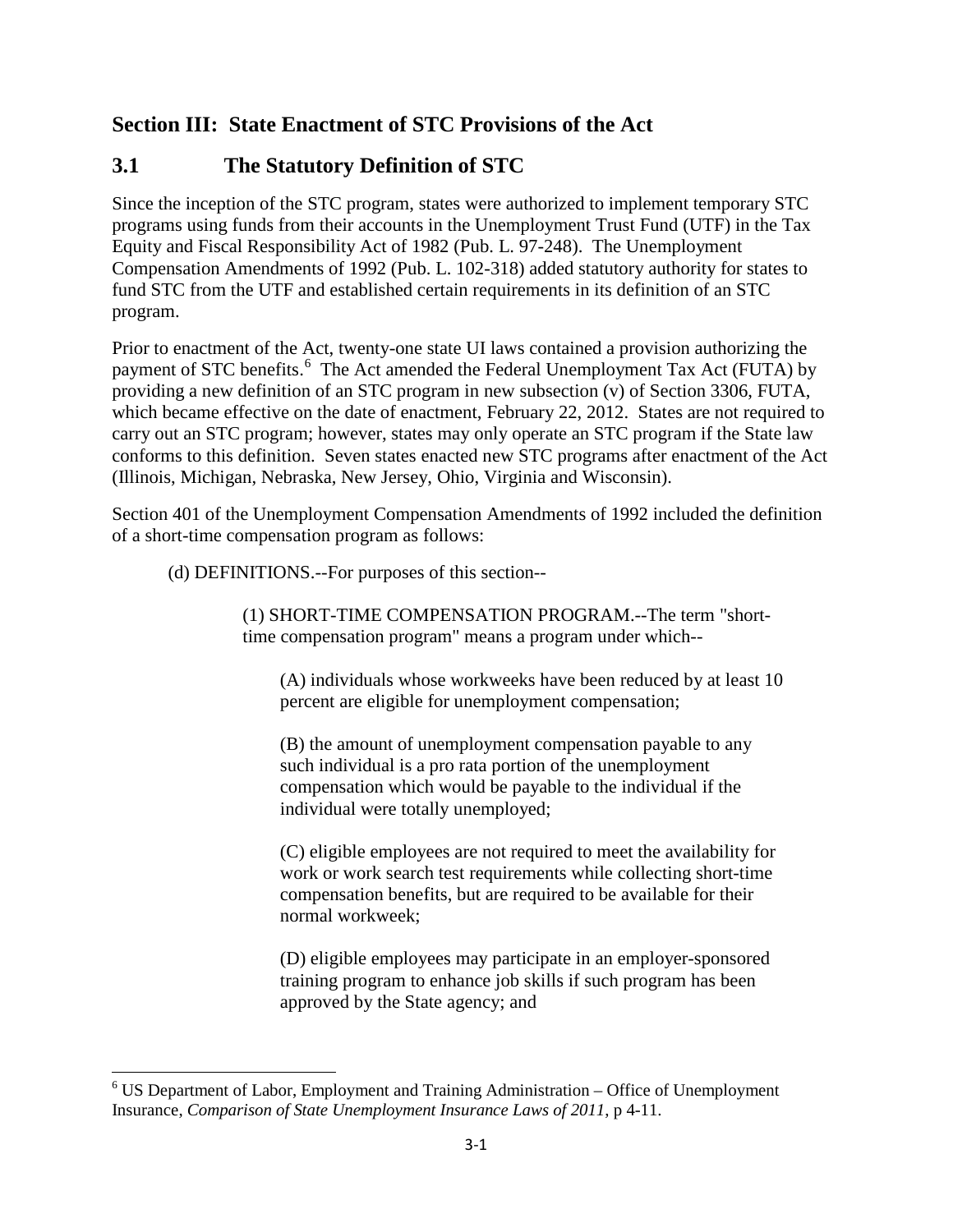(E) there is a reduction in the number of hours worked by employees in lieu of imposing temporary layoffs.

(2) STATE.--The term "State" includes the District of Columbia, the Commonwealth of Puerto Rico, and the Virgin Islands.<sup>[7](#page-18-0)</sup>

In the Act, this definition was modified and expanded. The Act added a new section 3306(v) to the Federal Unemployment Tax Act (FUTA). Section 3306(v) consists of paragraphs (1) through (10). Paragraphs (1) through (9) contain the specific definition of a short-time compensation program and state STC law must conform to this amended definition. A comparison of this definition to the previous definition is provided.

a. *"(1) the participation of an employer is voluntary;"* 

This is the same as prior law. Employer participation has always been voluntary in STC programs.

b. "(2) *an employer reduces the number of hours worked by employees in lieu of layoffs;"* 

This is a modification from the prior definition. Previously, the STC definition required a reduction in hours worked by employees in lieu of temporary layoffs. The removal of the word temporary may enable a state UI agency to approve more applications by employers to participate in an STC program since the employer is no longer required to reasonably expect that the layoff be temporary. The use of the word "layoffs" means that the employing unit affected must consist of at least two workers.

*"(3) such employees whose workweeks have been reduced by at least 10 percent, and by not more than the percentage, if any, that is determined by the State to be appropriate (but in no case more than 60 percent), are not disqualified from unemployment compensation;"* 

This is a modification from prior law. Consistent with prior law, employees participating in STC must not be disqualified from UI on account of their STC participation. However, prior law required a reduction in the workweek of at least 10 percent. No maximum percentage was provided under the prior law. Federal law now establishes both a minimum (10 percent) and maximum (60 percent) percentage by which individuals' workweeks may be reduced. The states may determine the range as long as it falls within those parameters.

*"(4) the amount of unemployment compensation payable to any such employee is a pro rata portion of the unemployment compensation which would otherwise be payable to the employee if such employee were unemployed;"* 

<span id="page-18-0"></span>l <sup>7</sup> Unemployment Compensation Program Letter (UIPL) No. 45-92.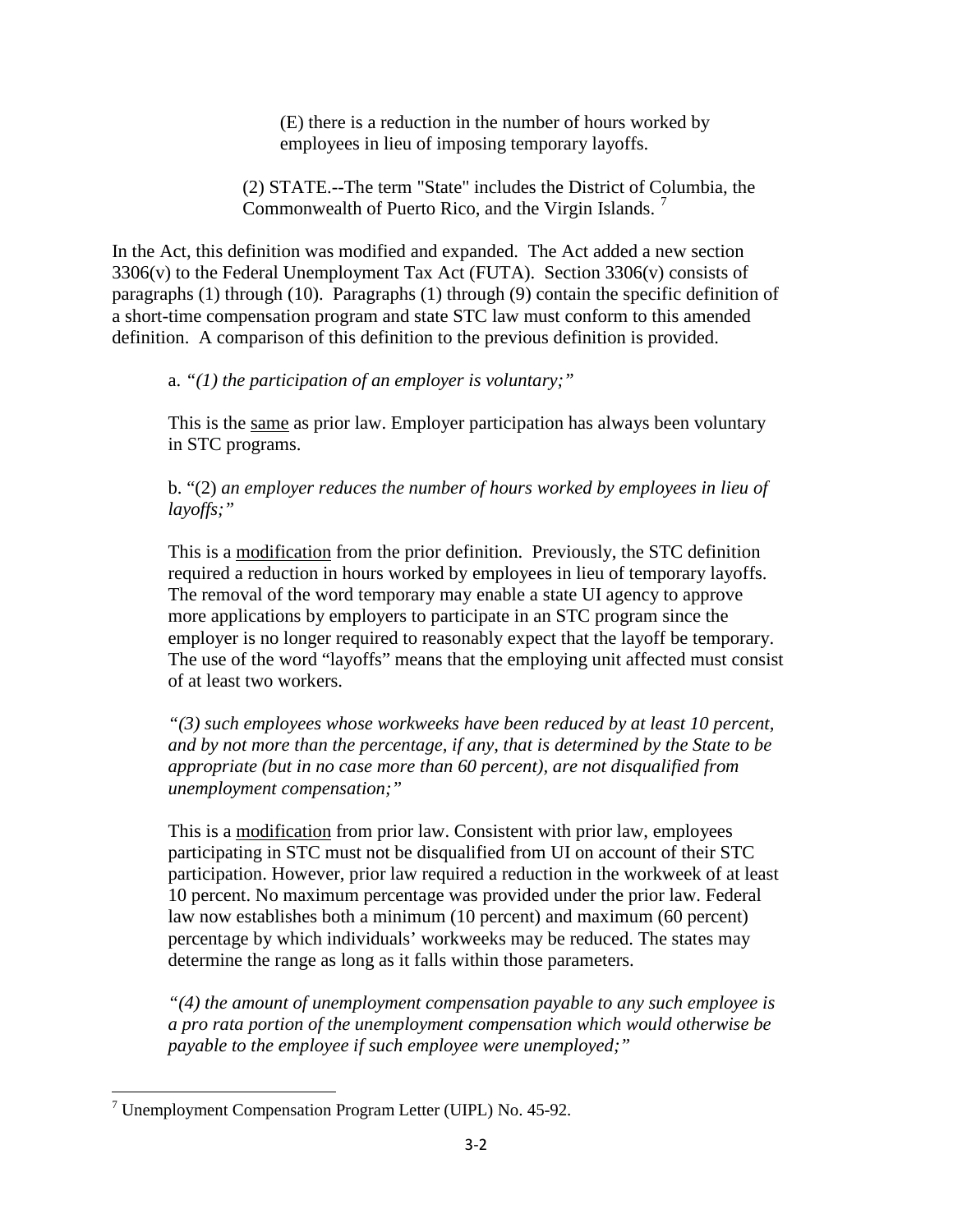This is the same as prior law. STC weekly benefit amounts have always been defined as a proportion of the UI weekly benefit amount payable for a week of total unemployment equivalent to the proportion of the workweek that had been reduced. Thus, individuals must be monetarily eligible for UI and have remaining entitlement to UI in order to receive an STC weekly benefit amount.

e. *"(5) such employees meet the availability for work and work search test requirements while collecting short-time compensation benefits, by being available for their workweek as required by the State agency;"* 

This is the same as prior law.

l

f. *"(6) eligible employees may participate, as appropriate, in training (including employer-sponsored training or worker training funded under the Workforce Investment Act of 1998) to enhance job skills if such program has been approved by the State agency;"* 

This is an expansion of the requirement in prior law because it permits the state UI agency to approve STC plans providing for both employer-sponsored training and Workforce Investment Act (WIA)<sup>[8](#page-19-0)</sup> training to improve job skills. Previously, only employer-sponsored training could be included in an STC plan. The addition of WIA training should provide more training opportunities to STC participants. As under previous law, any training must be approved by the state agency.

g. *"(7) the State agency shall require employers to certify that if the employer provides health benefits and retirement benefits under a defined benefit plan (as defined in section 414(j)) or contributions under a defined contribution plan (as defined in section 414(i)) to any employee whose workweek is reduced under the program that such benefits will continue to be provided to employees participating in the short-time compensation program under the same terms and conditions as though the workweek of such employee had not been reduced or to the same extent as other employees not participating in the short-time compensation program;"* 

This is a new requirement, although many states already have STC laws that contain similar provisions. The employer may not reduce the health or specified retirement benefits to individuals participating in the STC program. However, this prohibition on reductions does not apply if a reduction (described in more detail below) in such health and specified retirement benefits also apply to employees not participating in STC.

*Health Benefits.* As part of any application to participate in an STC program, an employer that provides health benefits to an employee who has a reduced workweek under the employer's STC plan must certify that such benefits will

<span id="page-19-0"></span> $8$  The Workforce Innovation and Opportunity Act (WIOA) took effect on July 1, 2015, replacing WIA.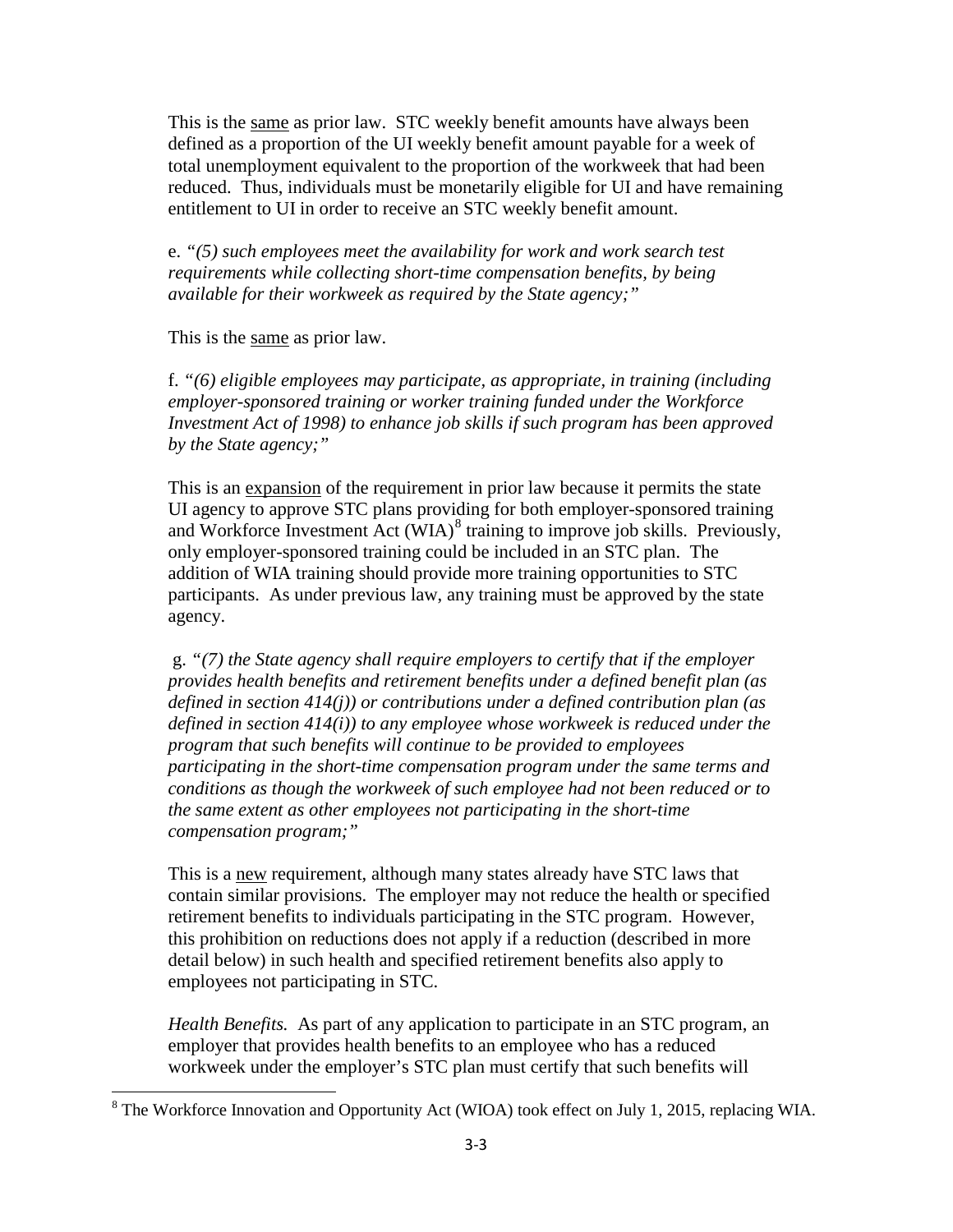continue to be provided to the employee under the same terms and conditions as though the employee's workweek were not reduced.

For purposes of this certification, employees participating in the employer's STC plan must be allowed to maintain coverage under the same terms and conditions as employees not participating in the STC plan. If coverage under the group health plan requires employee contributions, employees who participate in the STC plan may still be required to make such contributions in order to maintain their coverage. Notwithstanding the above, a change in health benefits applicable to employees who are not participating in the STC plan may also apply to employees who participate in the STC plan.

*Retirement Plans*. As part of any application to participate in an STC program, an employer that maintains a retirement plan (either a defined benefit plan or a defined contribution plan) for an employee who has a reduced workweek under the employer's proposed plan must certify that benefits (in the case of a defined benefit plan) and contributions (in the case of a defined contribution plan) will continue to be provided to the employee under the same terms and conditions as though the employee's workweek were not reduced.

For purposes of this certification, employees participating in the employer's STC plan must be allowed to maintain coverage in the retirement plan under the same terms and conditions as employees not participating in the STC plan. The hours that were reduced under the STC plan must be credited for purposes of participation, vesting, and accrual of benefits as though the workweek had not been reduced. The dollar amount of employer contributions to a defined contribution plan that are based on a percentage of compensation may be less due to the reduction in the employee's compensation. Notwithstanding the above, a reduction in benefits under a defined benefit plan or a reduction in contributions under a defined contribution plan, applicable to employees who are not participating in the STC program may also apply to employees who participate in the employer's STC plan.

h. *"(8) the State agency shall require an employer to submit a written plan describing the manner in which the requirements of this subsection will be implemented (including a plan for giving notice, where feasible, to an employee*  whose workweek is to be reduced) together with an estimate of the number of layoffs that would have occurred absent the ability to participate in short-time *compensation and such other information as the Secretary of Labor determines is appropriate;"* 

This is a new requirement, although state laws generally require employers to submit an application to participate in the STC program. However the requirement that the state law specify that any STC application will require the employer to specify how the plan meets the new requirements of Section 3306(v), FUTA, is generally new for states. Of particular note, the plan will have to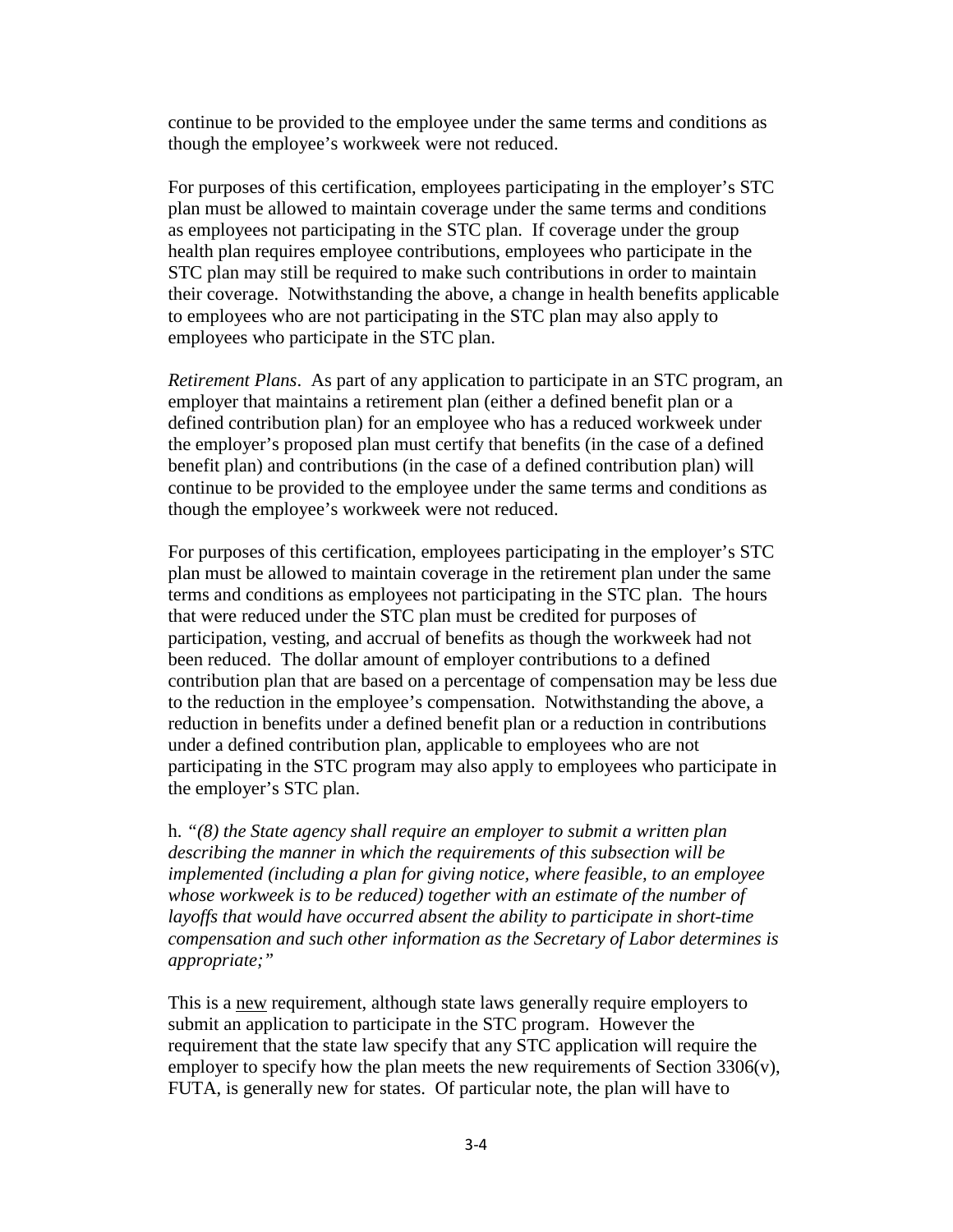specify how workers will be notified of the STC plan in advance, if feasible, and provide an estimate of the number of workers who would be laid off if the employer does not participate in STC. If advance notice is not feasible, the Department requires that the application explain why it is not feasible. If the affected unit is covered by a collective bargaining agreement, it will be sufficient to provide an explanation in the application of how notification to the bargaining agent will be provided.

i. *"( 9) the terms of the employer's written plan and implementation shall be consistent with employer obligations under applicable Federal and State laws;…"* 

This is a new requirement. Now, state STC law must require the employer to attest, as part of its STC application, that participation in the STC program is consistent with the employer's obligations under state and federal law.

j. *"(10) upon request by the State and approval by the Secretary of Labor, only such other provisions are included in the State law that are determined to be appropriate for purposes of a short-time compensation program."* 

This is a new provision intended to give states the flexibility to include, upon state request and approval by the Secretary, additional STC requirements. Many state STC laws already contained additional requirements for employer or employee participation in the STC program.

DOL issued additional guidance explaining the process by which states could request that the Secretary approve any additional provisions other than those specifically included in Section 3306(v), FUTA<sup>[9](#page-21-0)</sup> (see Appendix A for a listing of Approved Optional Provisions for States STC Laws).

In recognition that states would need to amend their laws to conform to this new definition, the Act provided a transition period for states with existing STC laws to conform to the new requirement. If any state that had not been administering an STC program on February 22, 2012, enacted a law providing for an STC program after that date, the enactment must conform to this new definition.

**Transition Period for State STC Laws to Conform to New Definition.** While the new definition of STC in Section 3306(v), FUTA, became effective on February 22, 2012, Section 2161(a)(3) provides for a transition period for states administering STC programs on that date. The term "administering" means the state's STC law is in effect, and the state agency responsible for administering the STC program has established operating guidelines and has informed employers and workers about the STC program, regardless of whether any STC payments have been made. We advised states that if a state's law cannot be administered consistent with this

 $\overline{\phantom{a}}$ 

<span id="page-21-0"></span><sup>&</sup>lt;sup>9</sup> Section 4 of UIPL No. 22-12, Section 6 of UIPL 22-12, Change 1, including Section K of the Commentary Section to Attachment 1 Draft Language and Commentary to Implement a Short-Time Compensation Program, UIPL 22-12, Change 2.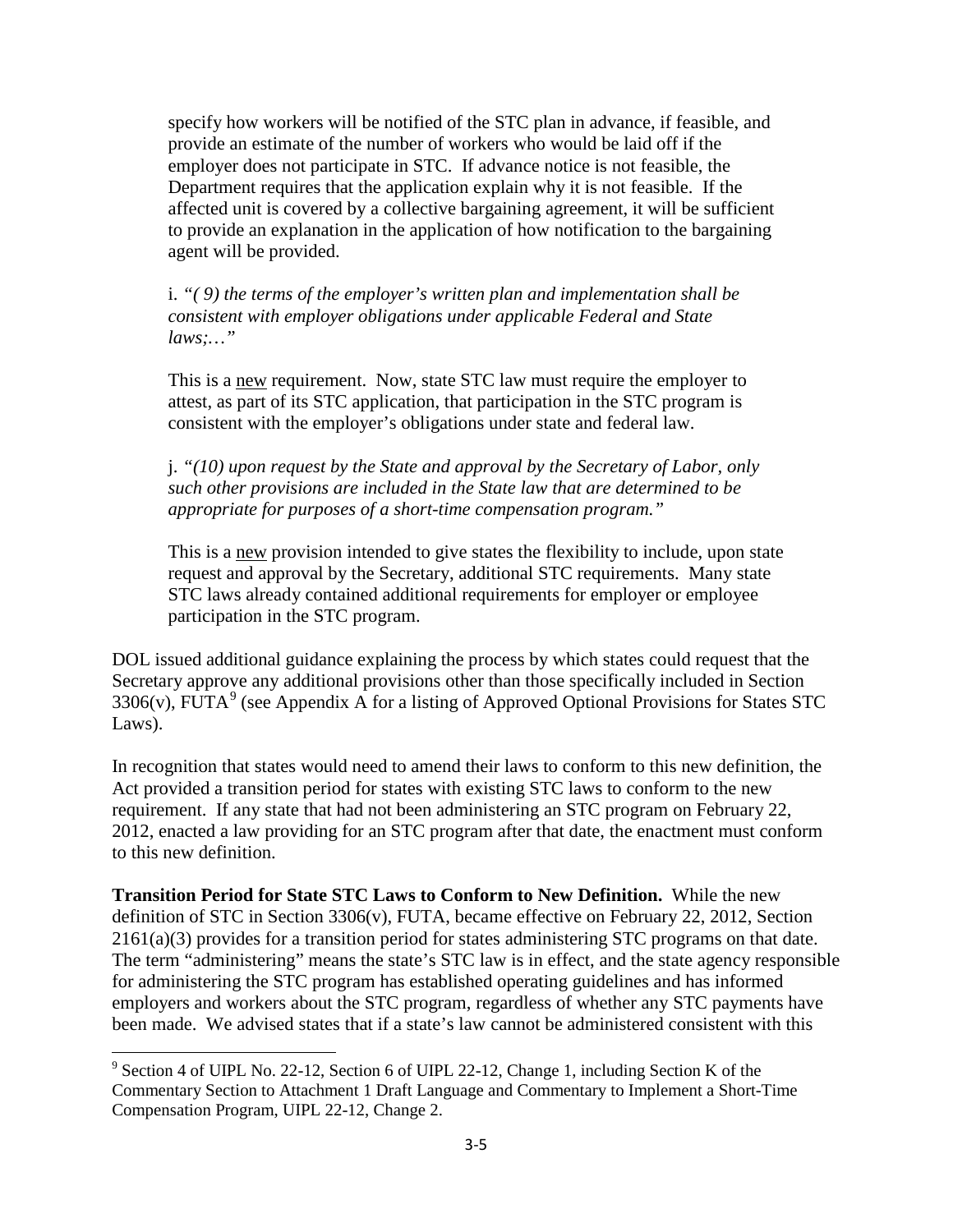new definition, the state may continue to administer its current STC law until the earlier of the effective date of state law changes conforming to this new STC definition or the "date that is 2 years and 6 months after the date of the enactment of this Act," August 22, 2014. Thus, if any state that had not been administering an STC program on February 22, 2012 enacted a law providing for an STC program after that date, the enactment must conform to the definition in Section 3306(v), FUTA. In addition, a state administering a non-conforming STC program on February 22, 2012, was required to amend its law to conform to Section 3306(v), FUTA, effective no later than August 22, 2014, in order to continue operating its STC program after that date. $10$ 

# **3.2 Departmental Guidance and Assistance to States Regarding the New Definition of STC**

The Act required DOL to develop model language to assist states in enacting or amending their law to conform to the new definition and to consult with state workforce agencies and other stakeholders to obtain input prior to developing model legislation.

A notice of listening sessions on implementation of unemployment insurance provisions of the Act was published at 77 Federal Register 16074 (March 19, 2012), and two listening sessions were held on March 16, 2012 and March 20, 2012. During these sessions, many states with existing STC laws expressed concern about the need to amend their law to conform to the new definition of STC in the Act.

During the listening sessions, some stakeholders expressed the opinion that the model language should be limited to that which is necessary to conform to the new definition and that no other requirements should be included in the model legislation. Some states have STC laws that have been in place since the 1980s, and expressed an interest in keeping the model language as consistent with the model language in UIPL No. 39-83 as the new definition of Section 3306(v), FUTA, would allow. Some states inquired about the approval process provided in Section  $3306(v)(10)$ , FUTA, if their current law contained additional provisions beyond the minimum conformity requirements. $^{11}$ 

After these listening sessions, DOL reviewed existing state laws for conformity with the new definition of STC in the Act and offered informal technical assistance pending issuance of the model legislation. DOL identified many additional provisions in state laws that were not inconsistent with the definition of an STC program in Section  $3306(v)(1)$  through (9), FUTA, but might require the state to request approval as appropriate for an STC program under Section 3306(v)(10), FUTA. On December 21, 2012, DOL issued UIPL No. 22-12, Change 1 including an attachment entitled "Draft Language and Commentary to Implement a Short-Time Compensation Program." This guidance also included a description of the process a state would utilize to request the Secretary of Labor to approve additional provisions it considers appropriate for an STC program.

l

 $10$  Section 5 of UIPL No. 22-12.

<span id="page-22-1"></span><span id="page-22-0"></span> $11$  Section 4 of UIPL No. 22-12, Change 1.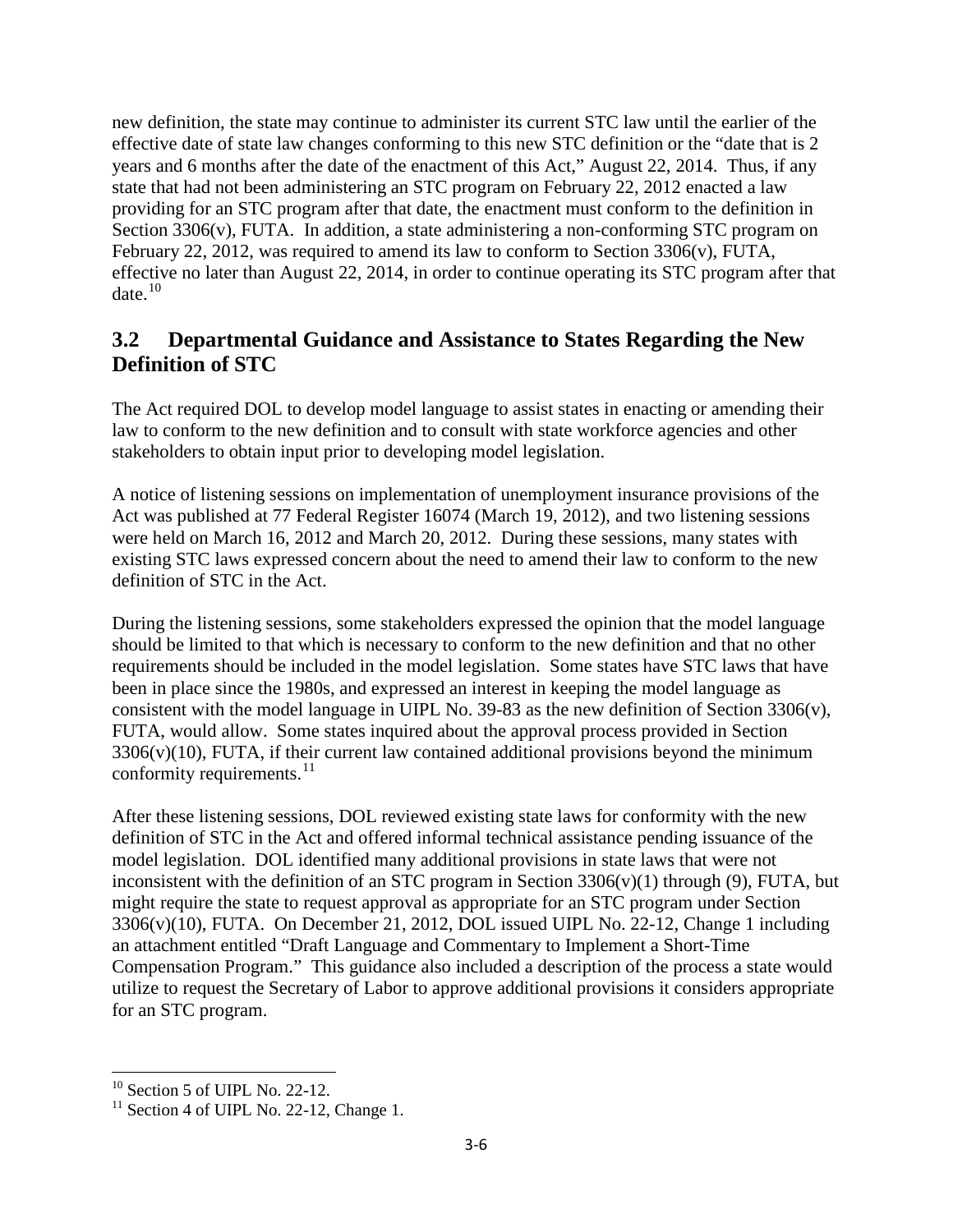On December 28, 2012, the Administrator for the Office of Unemployment Insurance (OUI) sent a letter to each state workforce agency administrator with an existing STC law informing the state that legislative changes were necessary to conform to the new definition of STC and explained that DOL would provide technical assistance to each state upon request. Additionally, this letter reminded states of the availability of the Federal reimbursement of STC benefit costs and that states could apply for STC grants as soon as their laws were in conformity with the new federal definition of STC.

On January 24, 2013, DOL hosted a webinar for state workforce agencies and stakeholders to discuss the implementation of recent changes to the federal STC law, including the model legislation and new conformity requirements. Thereafter, DOL provided individual technical assistance to states upon request or when any state STC legislation was introduced.

On July 31, 2013, the OUI Administrator sent a letter to states with existing STC programs requesting the states to submit a copy of all statutes, regulations, policies and forms pertaining to the STC program to assist DOL in an analysis of whether those states were in conformity or substantial compliance with the Act.

In November 2013, Secretary of Labor Thomas E. Perez sent letters to Governors of states with existing STC programs encouraging them to enact conforming legislation and to take advantage of the Federal financial incentives authorized by the Act. In November 2013, DOL followed up with phone calls to UI directors in states that had existing STC programs and those that had not yet established STC programs to encourage states to adopt such programs.

DOL developed an STC website, which provides states with many resources and tools to create and operate an STC program (website link: [http://stc.workforce3one.org/\)](http://stc.workforce3one.org/). A Training and Employment Notice No. 10-13 (issued November 14, 2013), press release, and blog posting was released announcing the STC website.

DOL followed up the website launch with two webinars for state UI agency staff and other STC stakeholders (including Governors, legislators, business leaders, unions, etc.). On November 20, 2013, DOL hosted state administrators and workforce partners in a webinar on "Short-Time Compensation (STC) Program Website Launch and Demonstration" to remind states of the available incentives for state implementation and/or expansion of STC programs that would soon no longer be available and to provide an overview of the newly developed STC website designed to be a resource for states.

On December 6, 2013, DOL hosted state administrators and workforce partners in a second webinar on "Short-Time Compensation (STC) Program: Legislation, Website Tools, and Q&A with State Panel" covered the incentives currently being offered by the Federal government for states to operate an STC program. This webinar also outlined the benefits of the program and provided participants with information needed for their legislation to meet the new federal definition of STC. The webinar featured a panel of state STC experts who discussed their experience with the STC program, including challenges and successful practices related to passage of the required legislation; implementation of the program; the benefits of the program; and the positive outcomes experienced by businesses that participate in the STC program.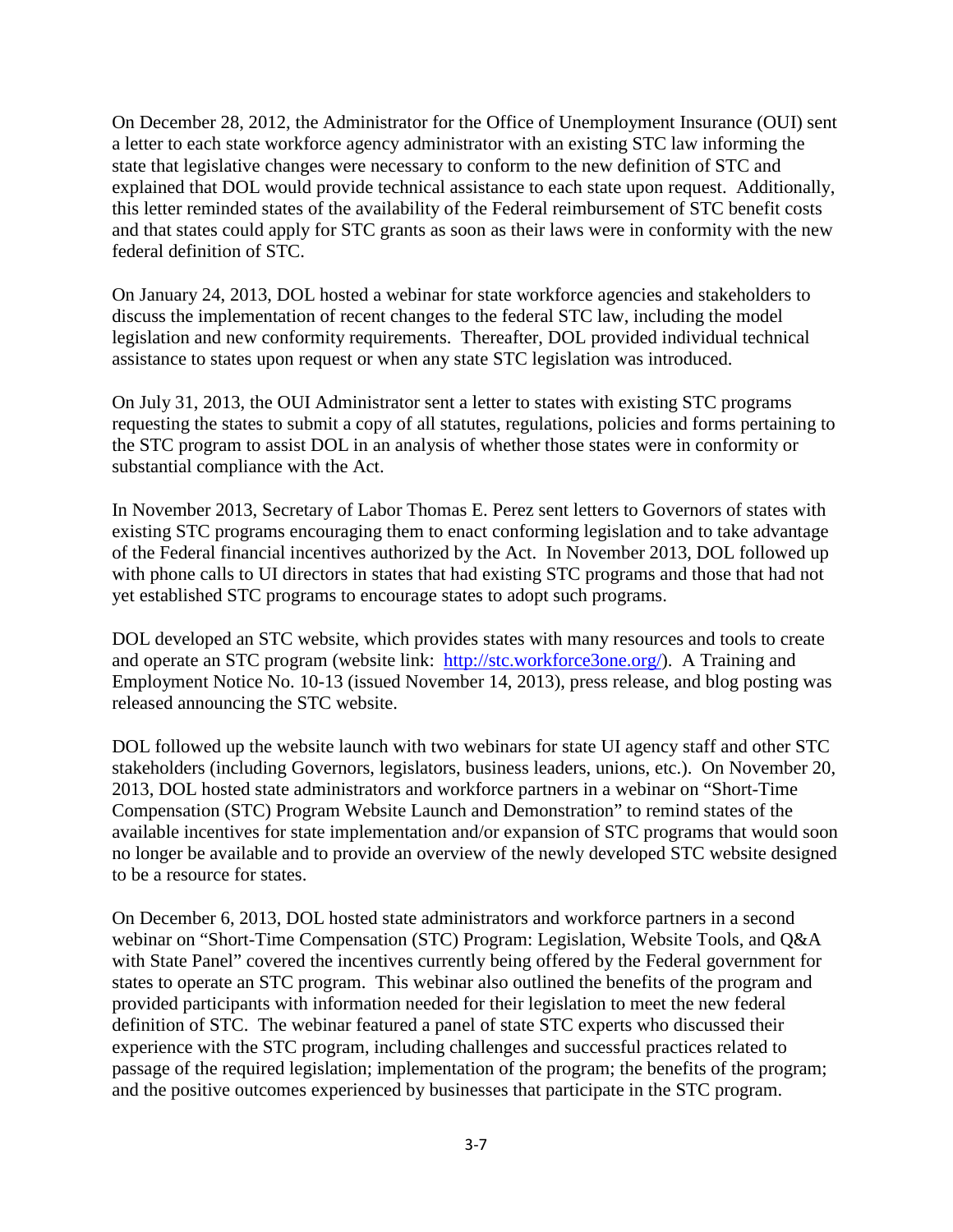OUI regularly communicated with its six ETA regional offices to encourage states to sign the reimbursement agreement, to apply for the STC grant(s), and to inform states that staff members were available to provide technical assistance during the legislative process and assistance regarding implementation/operation of STC programs.

On February 7, 2014, DOL completed its review of the additional provisions in state STC laws, regulations and policies. Several additional provisions were determined to be appropriate for a STC program. These additional provisions are included in Appendix A of this Report.

# **3.3 State Laws That Conform to the New Definition of STC**

Currently, twenty-eight states have amended their STC laws, or enacted new STC provisions in their state UI laws, to conform to the new definition of STC in the Act (see Figure 3.1 below and Appendix B).



#### **Figure 3.1: States with Active STC Programs, February 2016**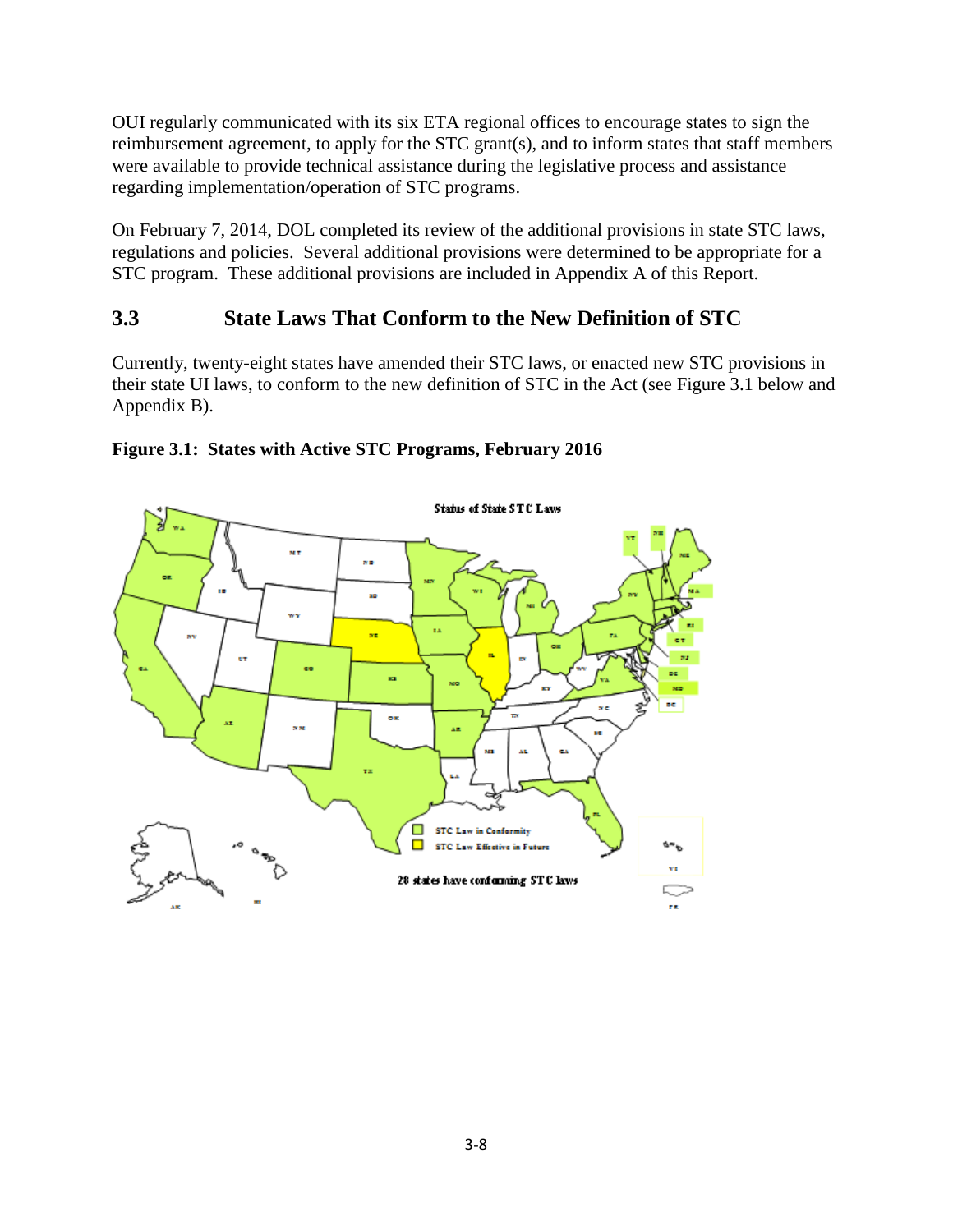### **3.4 State Perspective on Enacting Conforming Legislation**

In 2015, nine states that made STC legislative conformity changes were interviewed to determine the modifications made to conform with the Act and questioned about whether they encountered significant challenges (Connecticut, Florida, Michigan, Ohio, Oregon, Rhode Island, Texas, Virginia, and Washington). All representatives contacted reported that there were no significant difficulties in achieving conformity.<sup>[12](#page-25-0)</sup>

 $\overline{\phantom{a}}$ 

<span id="page-25-0"></span> $12$  DOL contracted with Westat to conduct interviews with state workforce agency officials involved in the legislative process. The report is unpublished (*Short-Time Compensation after Enactment of the Middle Class Tax Relief and Job Creation Act of 2012)*.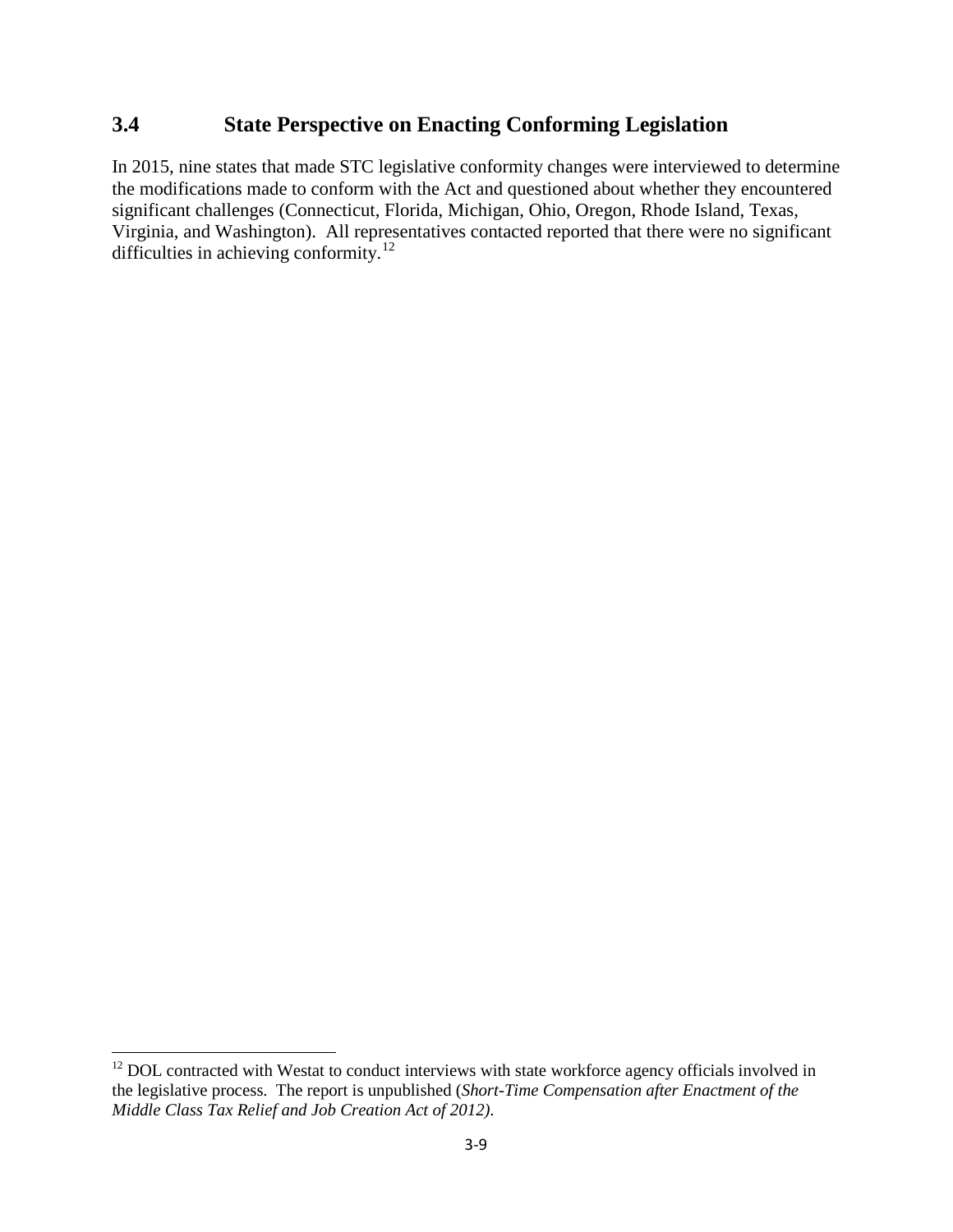# **Section IV: STC Program Implementation**

The discussion below presents information and data obtained from the Westat report.<sup>[13](#page-26-0)</sup>

# **4.1 States That Received STC Grants**

The Act provided funding for grants to states for STC program promotion and enrollment of employers, and for implementation or improved administration. One-third of the funds were available for implementation and/or improved administration grants and two-thirds of the funds could be used for promotion and enrollment grants. Only states that had conforming STC laws could be approved for grants, and the state STC program could not be subject to discontinuation. As a result, states with existing STC programs were unable to take advantage of the grants until their legislatures acted, which for some states was close to the time the grant availability expired.

The Act provided the following criteria for use of the STC grants:

- The creation or support of rapid response teams to advise employers about alternatives to layoffs;
- The provision of education or assistance to employers to enable them to assess the feasibility of participating in STC programs; and/or
- The development or enhancement of systems to automate—
	- (A) The submission and approval of employer STC plans; and
	- (B) The filing and approval of new and ongoing STC claims.

When developing STC grant applications, DOL strongly encouraged state UI agencies to partner with other workforce partners, such as Rapid Response teams, to reinforce the shared goal of layoff aversion and to leverage resources.

Seventeen STC states received grants totaling \$50.5 million (see Figure 4.1). Currently, however, sixteen (16) states are in receipt of grant funds, totaling \$46.1 million, as funds were recouped from one state because the state could not meet the grant requirement.<sup>[14](#page-26-1)</sup>

Five states applied for the grants and received funding in 2014 (Michigan, Ohio, Oregon, Texas<sup>[15](#page-26-2)</sup> and Washington). The remaining twelve states received grants in January 2015 (Arkansas, California, Connecticut, Illinois, Iowa, Massachusetts, Missouri, New Hampshire,

<span id="page-26-0"></span>l <sup>13</sup> The report is unpublished (Westat, Short-Time Compensation After Enactment of The Middle Class Tax Relief and Job Creation Act of 2012).

<span id="page-26-1"></span><sup>&</sup>lt;sup>14</sup> Illinois applied for and received an STC grant. After receiving its grant in January 2015, Illinois determined that it could not implement its STC program by the end of 2015. Since the Act required that all state STC laws had to be effective within 12 months of certification of grant eligibility, Illinois could not retain the grant.

<span id="page-26-2"></span> $15$  Texas submitted its improved administration grant in 2014 and its promotion/enrollment grant in January 2015.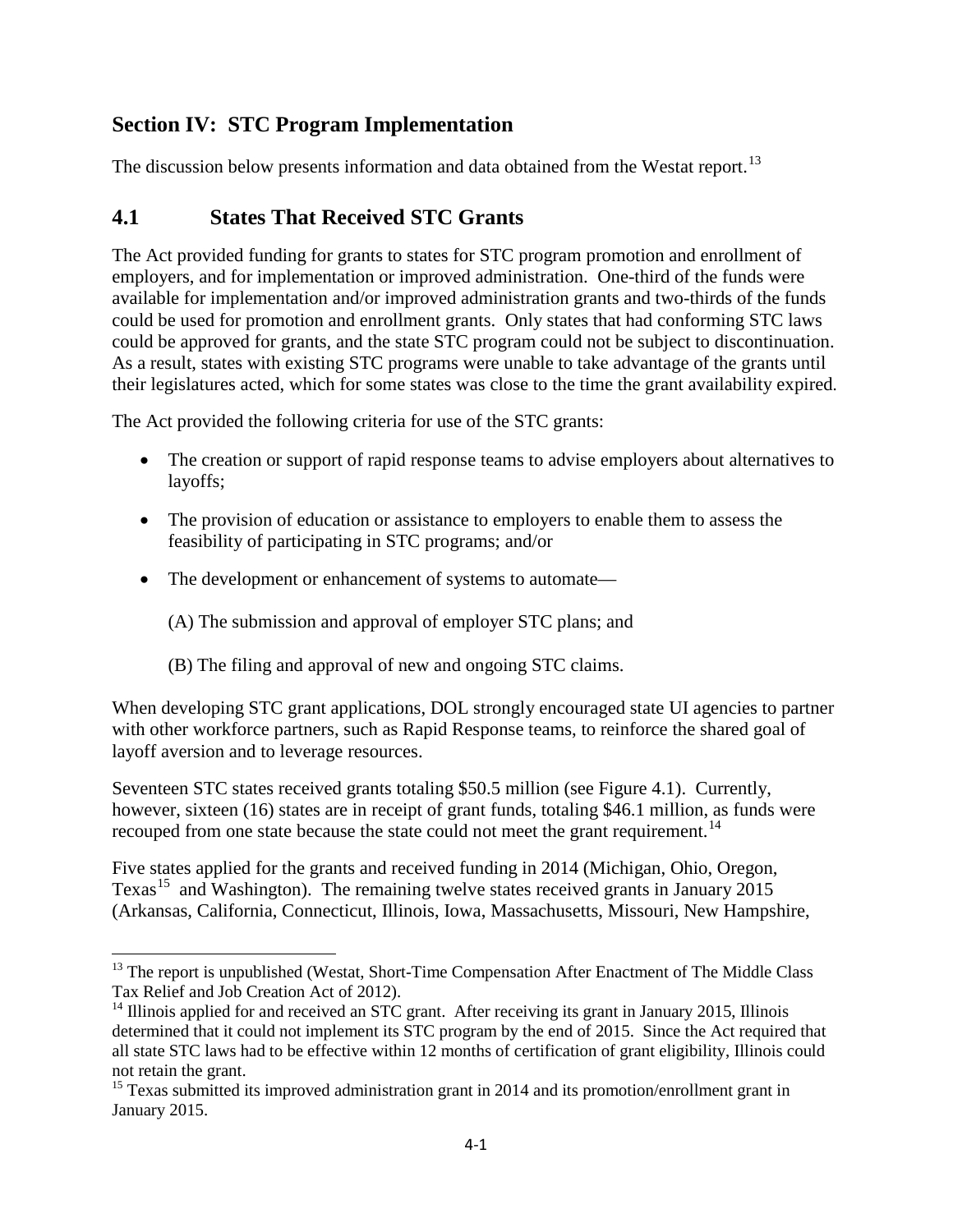New York, Pennsylvania, Rhode Island, and Wisconsin). All states, expect for Arkansas and New Hampshire applied for and received both grant types. Arkansas and New Hampshire applied only for administration improvement grants.

### **4.1.1 Implementation or Improved Administration Grants**

States that received the implementation/improved administration grant are using the grant funds to automate their systems or for other program improvement activities. The Westat report indicated that when STC grant funds were used for automation, some states also supplemented their grant funds with other automation grant funds available and/or built on an existing UI information technology modernization project. Other states used the grant funds for various types of process improvements. Below are other examples of how grant funds were used:

- Improving the STC application process and other downstream program operations;
- Hiring and training STC program staff;
- Developing and posting program STC information on the state website;
- Developing an STC web-portal; and
- Improving existing STC program forms (e.g. employer applications, claim forms, letters, etc.) and developing electronic forms.

### **4.1.2 Program Promotion and Employer Enrollment Grants**

States that received the STC grant for promotion and enrollment activities are utilizing the funds to:

- Develop or enhance a state website devoted to the STC program;
- Mail informational materials to employers;
- Initiate or expand presentations to employers or employer groups;
- Email informational materials to employers;
- Implement outreach efforts to legislators, other stakeholders (such as Chamber of Commerce and employer associations) about the STC program;
- Work with Rapid Response team and other workforce partners in the state to promote the program;
- Broadcast public service announcements on radio or TV;
- Promote their STC programs on the radio, TV, or internet;
- Conduct webinars for employers on the STC program;
- Promote STC program on billboards;
- Design or update promotional material, such as brochures, postcards, handouts, and videos (including employer testimonial videos);
- Launch an email campaign to employers across the state;
- Hire and train staff engaged in promotion and enrollment activities; and
- Develop a technology/data warehouse to identify potential employers that may benefit from the STC program.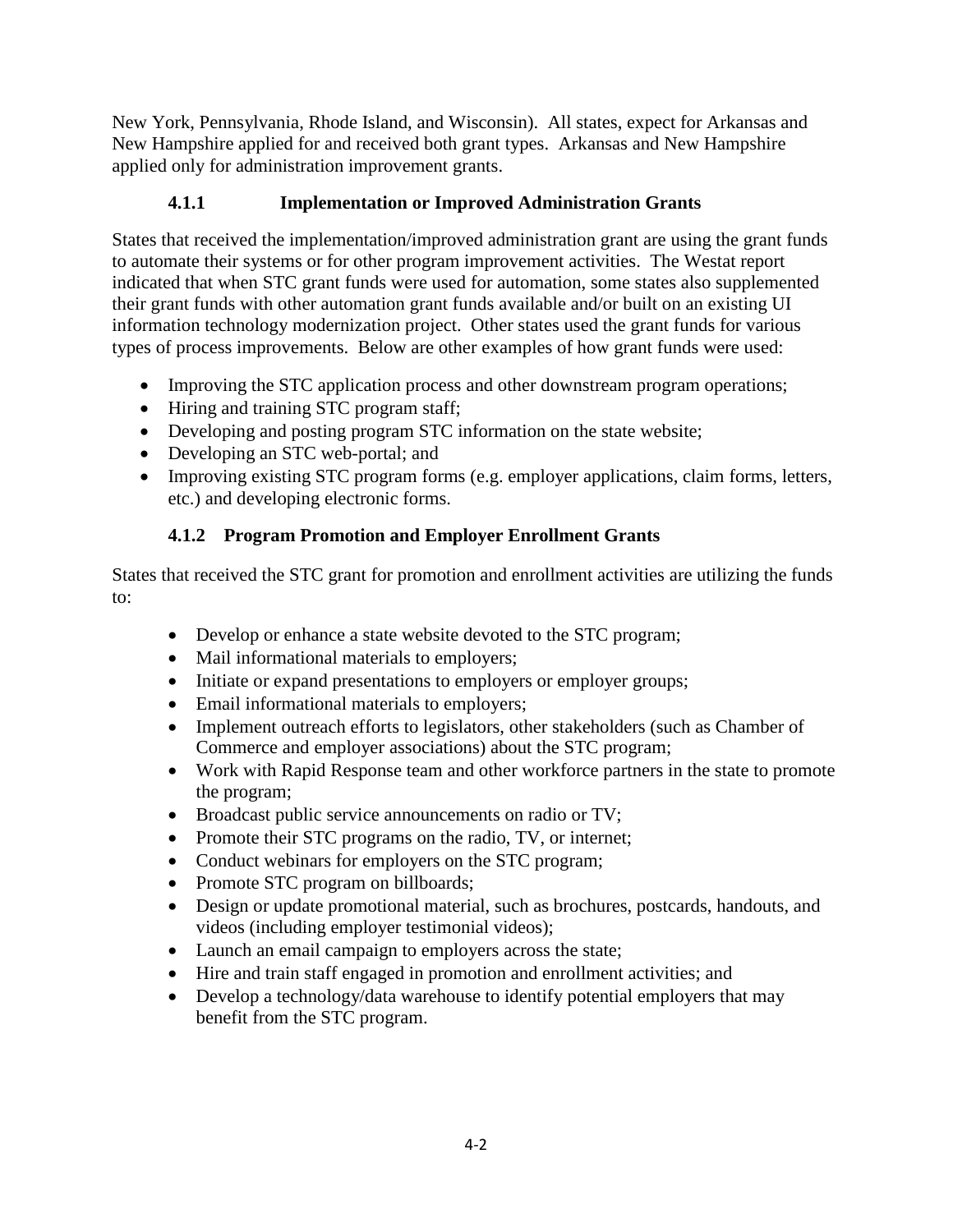### **4.2 States That Received STC Reimbursements**

Twenty-two STC states received reimbursements under the Act, totaling \$266.7 million between 2012 and 2015 (see Figure 4.1). The District of Columbia, Florida, Illinois, Nebraska, New Jersey, Virginia, and Wisconsin did not receive reimbursements. None of these states, except Florida, had STC activity during the time that reimbursement was available. Federal reimbursement for STC benefits ended in August 2015. Florida did not request reimbursement of STC benefit costs.

States that received the Federal reimbursement had the option of relieving an employer of charges (or not requiring reimbursement of the STC benefits from a reimbursable employer) for the STC benefits that were federally reimbursed. The Westat report suggested this option could be viewed as an incentive to new employers to try the STC program if needed. The Act provided for 100 percent reimbursements of STC benefits paid. However, the reimbursement became subject to reductions as a result of Federal sequestration provisions. The reimbursement was reduced to 94.9 percent in FY 2013, to 92.8 percent in FY 2014, and to 92.7 percent in FY 2015.

| <b>State</b>                     | <b>STC Grant (\$)</b><br>(17 States) | <b>Reimbursement (\$)</b><br>(22 States) |
|----------------------------------|--------------------------------------|------------------------------------------|
| <b>Arizona</b>                   |                                      | 1,982,906                                |
| <b>Arkansas</b>                  | 84,011                               | 615,404                                  |
| California                       | 11,564,436                           | 144,657,830                              |
| Colorado                         |                                      | 617,000                                  |
| <b>Connecticut</b>               | 1,260,659                            | 14,524,798                               |
| <b>District of Columbia</b>      |                                      |                                          |
| Florida                          |                                      |                                          |
| $\overline{\text{llinois}^{16}}$ | 4,307,659                            |                                          |
| Iowa                             | 1,047,671                            | 1,422,433                                |
| <b>Kansas</b>                    |                                      | 3,158,151                                |
| <b>Maine</b>                     |                                      | 117,000                                  |
| <b>Maryland</b>                  |                                      | 902,656                                  |
| <b>Massachusetts</b>             | 1,608,256                            | 4,118,345                                |
| <b>Michigan</b>                  | 2,840,535                            | 4,513                                    |
| <b>Minnesota</b>                 |                                      | 4,061,031                                |
| <b>Missouri</b>                  | 1,204,684                            | 14,499,412                               |
| <b>Nebraska</b>                  |                                      |                                          |
| <b>New Hampshire</b>             | 150,490                              | 353,137                                  |
| <b>New Jersey</b>                |                                      |                                          |
| <b>New York</b>                  | 6,078,428                            | 27,086,740                               |
| Ohio                             | 3,714,908                            | 142,000                                  |
| Oregon                           | 1,189,280                            | 4,580,382                                |
| Pennsylvania                     | 3,895,384                            | 383,000                                  |
| <b>Rhode Island</b>              | 328,092                              | 7,446,551                                |
| <b>Texas</b>                     | 8,273,025                            | 13,895,807                               |

#### **Figure 4.1 Amount of the STC grants and of Federal reimbursement received by states with STC programs**

l

<span id="page-28-0"></span> $16$ <sup>16</sup> The grant funds for Illinois were recouped by DOL because the state could not meet the grant requirement of operating the STC program within 12 months of receiving grant funds.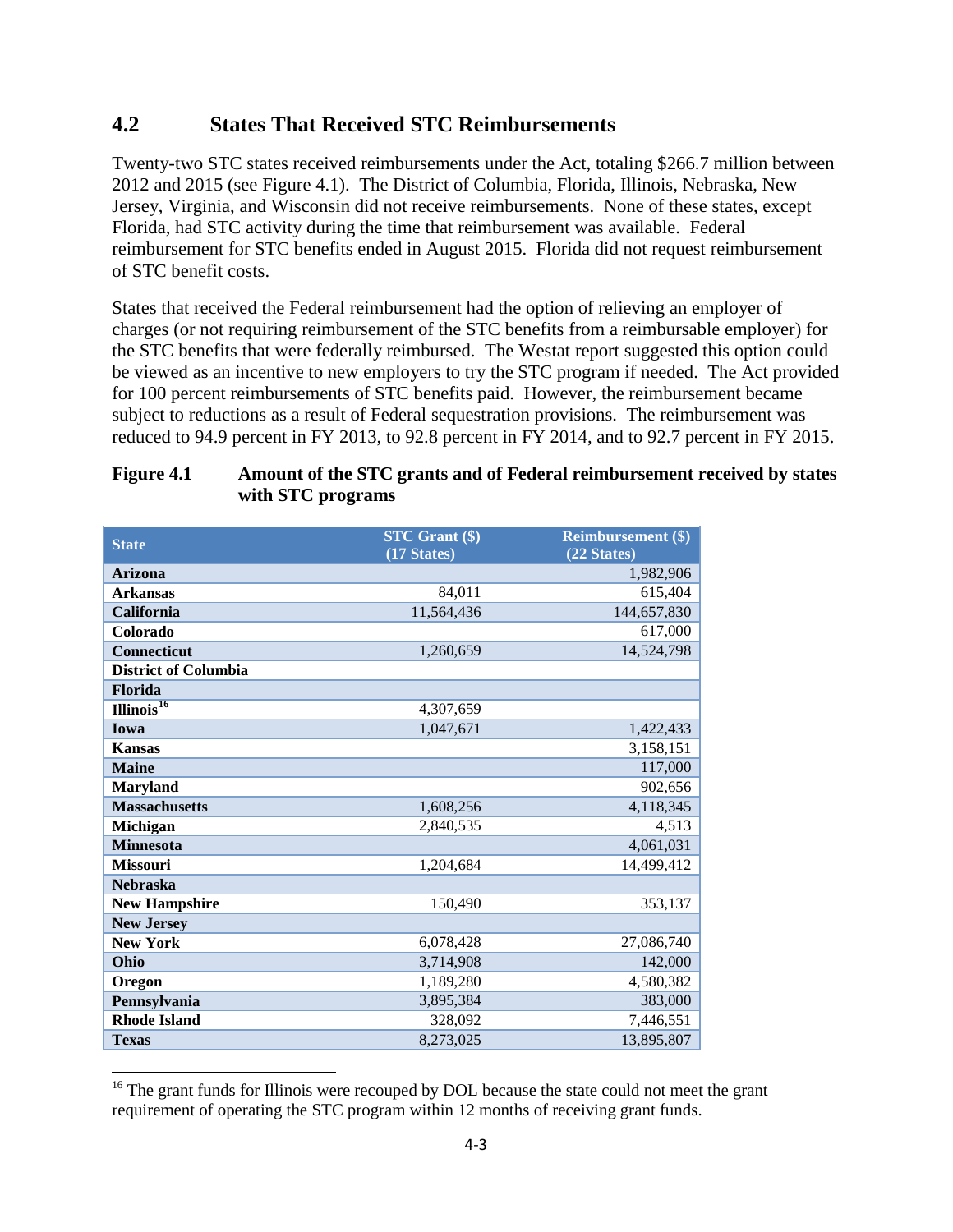#### **Figure 4.1 (Cont'd) Amount of the STC grants and of federal reimbursement received by states with STC programs**

| <b>State</b>     | $STC$ Grant $(\$)$<br>$(17 \text{ States})$ | <b>Reimbursement</b> (\$)<br>(22 States) |
|------------------|---------------------------------------------|------------------------------------------|
| <b>Vermont</b>   |                                             | 577,798                                  |
| Virginia         |                                             |                                          |
| Washington       | 2,136,749                                   | 21,553,120                               |
| <b>Wisconsin</b> | 777,396                                     |                                          |
| <b>TOTAL</b>     | 46,154,004                                  | 266,700,014                              |

Source: U.S. Department of Labor, Office of Unemployment Insurance

# **4.3 Implementation or Administrative Challenges**

At the 2015 STC Summit, several issues were discussed that can be viewed as challenges to states in the administration of their programs. These challenges include the lack of automation, the lack of resources to support outreach and promotion, the need for process improvements, the inability to scale up to be prepared for the next recession, the ability to achieve and expand program name recognition, and uncertainty about how much flexibility to provide employers in STC plans. These challenges are discussed in more detail below.

#### **4.3.1 Antiquated IT Systems that Cannot Support Automation of the STC Program**

Among the most significant challenges states faced with regard to the implementation and administration of STC are inadequate computer systems and lack of program automation. Most states do not have highly automated STC systems, and some states do not currently have UI computer systems that would support STC implementation.<sup>[17](#page-29-0)</sup> Without automation, the tasks of receiving and reviewing employer applications and claim filings are highly labor intensive. In some states, the weekly STC claims filings, for example, require STC staff to review long lists of participating employees that may vary each week, as well as vary by the percentage of hourly workweek reductions. In contrast, states with automated STC operations are able to verify and process claims more quickly.

#### **4.3.2 Inability to Scale up the Program**

 $\overline{\phantom{a}}$ 

A common issue raised by many states is the importance of being ready for the next recession. Some states have only one or a very small number of staff working on STC and several states said that they would have a difficult time scaling up to meet program demands because of the lack of automation and their current reliance on a manual paper system. Some, but not all, states were able to use their STC grant funds to help with automation and/or process improvements. Other states did not request grant funds. For example, Virginia could not apply for the STC grants because the program was set to end in 2016. By the time the sunset provision was eliminated in 2015, the deadline to apply for grant funds had passed. State attendees of the 2015

<span id="page-29-0"></span><sup>&</sup>lt;sup>17</sup> Because STC represents a small portion of state UI benefit payments, most states cannot afford to reprogram their systems to accommodate STC eligibility provisions that are different than those for regular UI payments.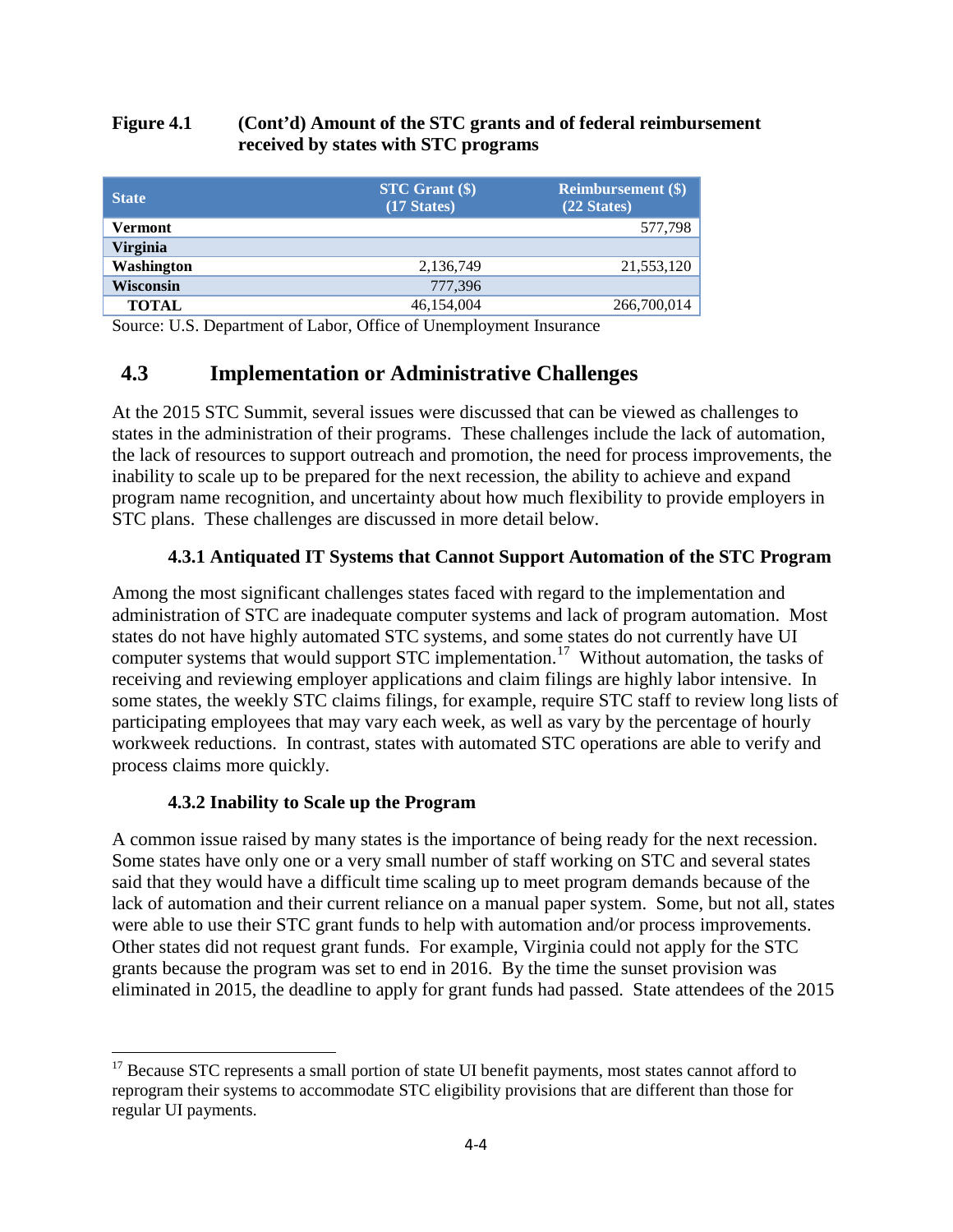STC Summit indicated that it would be helpful to states if additional grant funds were made available so states could modernize their STC systems.

### **4.3.3 Need for Process Improvement**

Several states noted that their STC operational processes could be improved to make them more efficient and reduce errors, particularly states that are operating manual paper systems and relying on regular postal service mail and fax machines. In Washington and Oregon, the agencies were using a process improvement approach that relied on a collaborative team effort to improve performance by systematically assessing and removing wasteful activities and operating as a lean enterprise.

Using its STC administration grant, Washington has adopted "lean" management tools and processes designed to improve workflow and identify improvement opportunities. So far, Washington has updated its paper forms to web-based fillable forms and is in the process of developing a database to log and track employer STC plans. Washington plans to integrate the database into a new UI/STC benefits system in late 2016.

In Oregon, the STC program improvement grant was used to fund a full-time project manager, secure vendor support, update STC forms, and develop program rules. Through the process improvement approach, seven improvement solutions were identified: develop written policies; standardize procedures to remove ad hoc decision making; moving the program to the special programs unit; reducing paperwork by using a shared network and creating electronic files; establishing objective standards; improving STC tools; and reducing incomplete, illegible forms (that introduce errors) by using fillable forms containing required fields.

### **4.3.4 The STC Program Name is Not Well Known**

Relatively few employers are aware of the existence of STC, which is a relatively small program. One issue that arises with STC promotion is that the name of STC varies from state to state, with some states using "Short-Time Compensation" and others using variations of "Shared Work" or "Work Share." The latter two names are sometimes confused with a separate program called "job sharing" in which employees share one job permanently.

Use of different names across states may lead to confusion for employers in a regional market that involves more than one state. An illustration of the problem of multiple state names for STC is the situation in the District of Columbia metropolitan region. Virginia, the District of Columbia, and Maryland all use different names – "Shared Work" is used in the District of Columbia, "Work Share" is used in Maryland, and "Short-Time Compensation" is used in Virginia. Use of one name for the program may facilitate improved program awareness.

### **4.3.5 Flexibility Provided to Meet Employers' Changing Needs**

State agencies vary in the level of flexibility they provide to employers in developing their STC plans and in the week-to-week administration of the program. Employers seek as much flexibility as possible to allow them to meet their business needs. Business conditions can change during the use of the plan that requires further reduction in hours or for adding or removing employees from the list of STC claimants.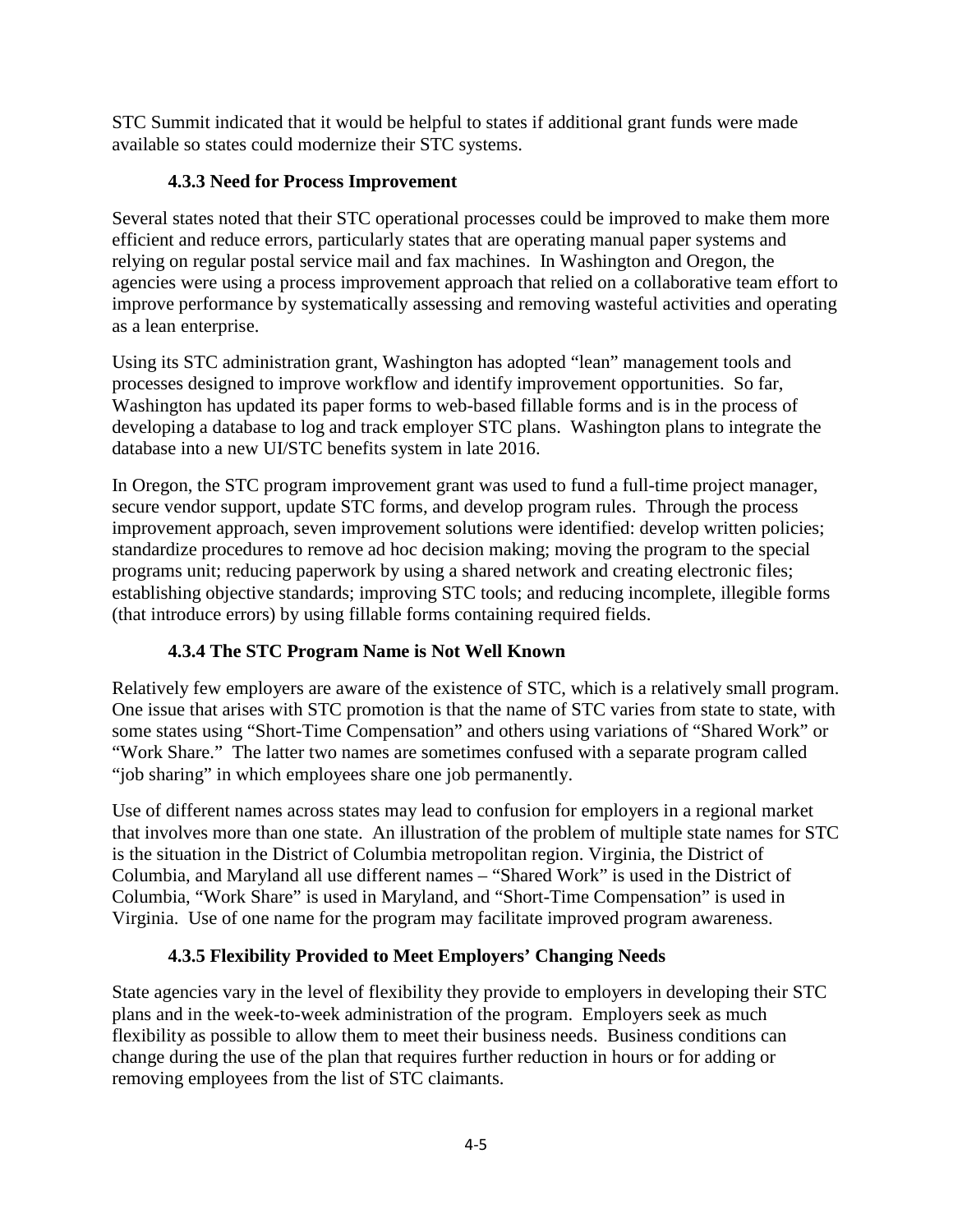The dilemma for states is determining how much flexibility to provide, considering the level of staff available to administer the STC program, the level of program automation, and the ability to continue such flexibility if the program is scaled up in a recession. States try to provide as much flexibility as possible while still maintaining the integrity of the program. Thus, the state agency also has to consider its ability to sufficiently audit the STC employer plans.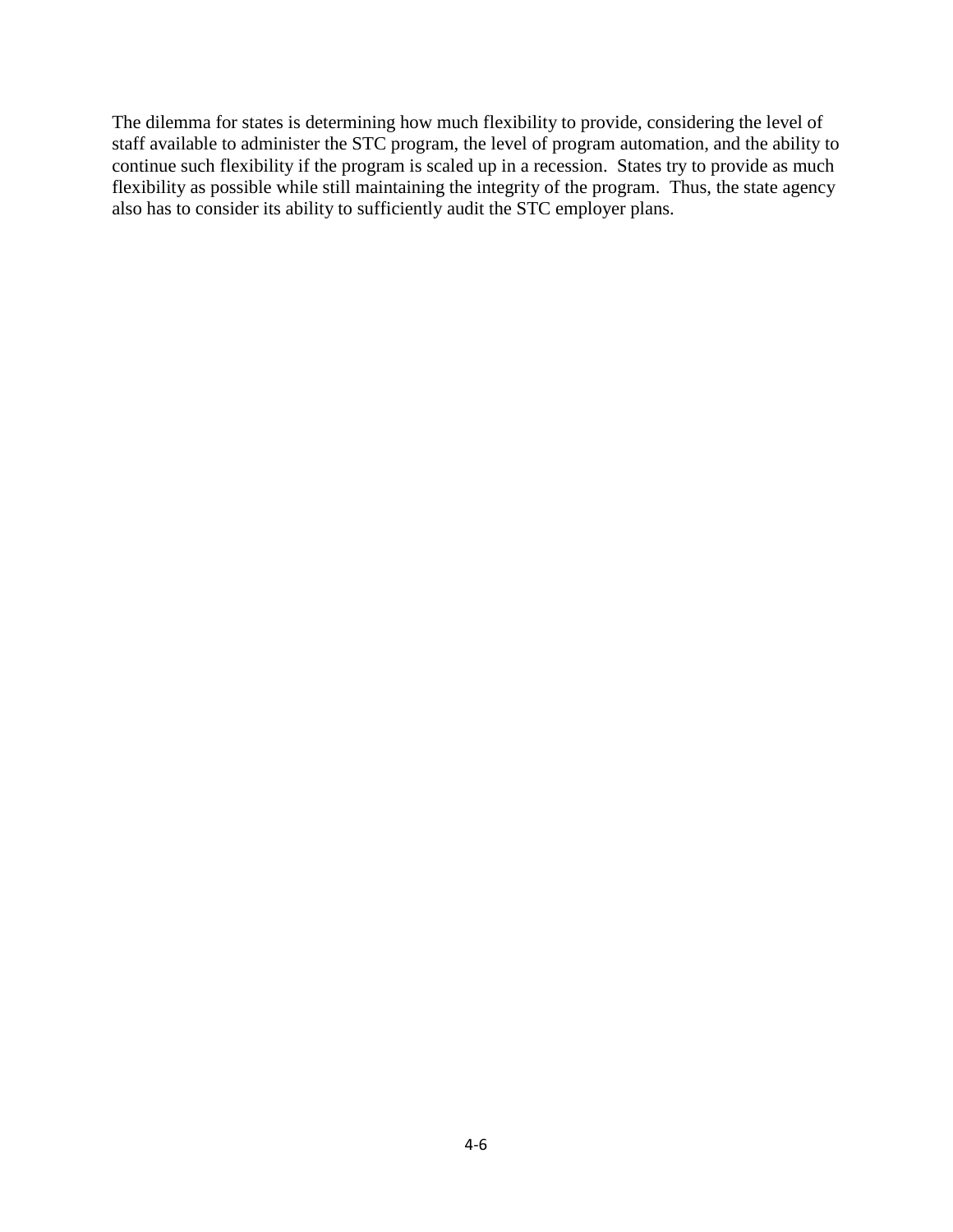### **Section V: Employer Knowledge/Interest in the STC Program**

DOL funded a survey of employers in four states with active STC programs from 2008 to 2013. The survey was conducted by IMPAQ International (the IMPAQ study). Almost all respondents were familiar with the term "unemployment benefits" and understood the meaning of the term.<sup>18</sup> However, STC has never been required in all states and there was less familiarity with the term "short-time compensation" among employers. After states were given permanent authority to operate STC programs in 1992, some states use the term "short-time compensation" while other states preferred a different name for the STC program. Some states label their STC program "work sharing" or "shared work." As a result, it is more likely that employers in a state will recognize the STC program under the label given to the program by their state legislation rather than the term "short-time compensation."

Among non-STC employers, awareness of STC was much lower than for the regular state UI program (Figure 5.1). When the IMPAQ study asked respondents if they recognized the STC program under the state's name for the program (for example, "Work Share"), awareness was higher. Across states, less than a quarter of non-STC employers had heard the term "Short-Time Compensation." Yet, when respondents were asked if they heard of STC under the label used for the STC program in the state UC law, the awareness of each state's program name was much higher. More than half of Rhode Island's non-STC employers were aware of the state's program name, followed by Kansas (37 percent) and Washington (35 percent).

Figure 5.2 shows the awareness level among STC employers. STC employers had very high awareness of the term "unemployment insurance" but low awareness of the term "Short-Time Compensation." Again, the STC employers almost universally recognized the name of their state's STC program, and their awareness was not surprisingly much higher than that of non-STC employers. As discussed in sections 4.3.4 and 6.2.2 of this report, use of different names may lead to challenges in communications with and among employers and makes it more difficult to promote the STC program.

After conducting the four-state survey, DOL determined that conducting a survey in all states would not be cost effective and would not have added significant value to our reporting on employers' interest in the program.

l

<span id="page-32-0"></span><sup>&</sup>lt;sup>18</sup> This report is unpublished (IMPAQ International, "Employer Views about the Short-Time Compensation Program: A Survey and Analysis in Four States").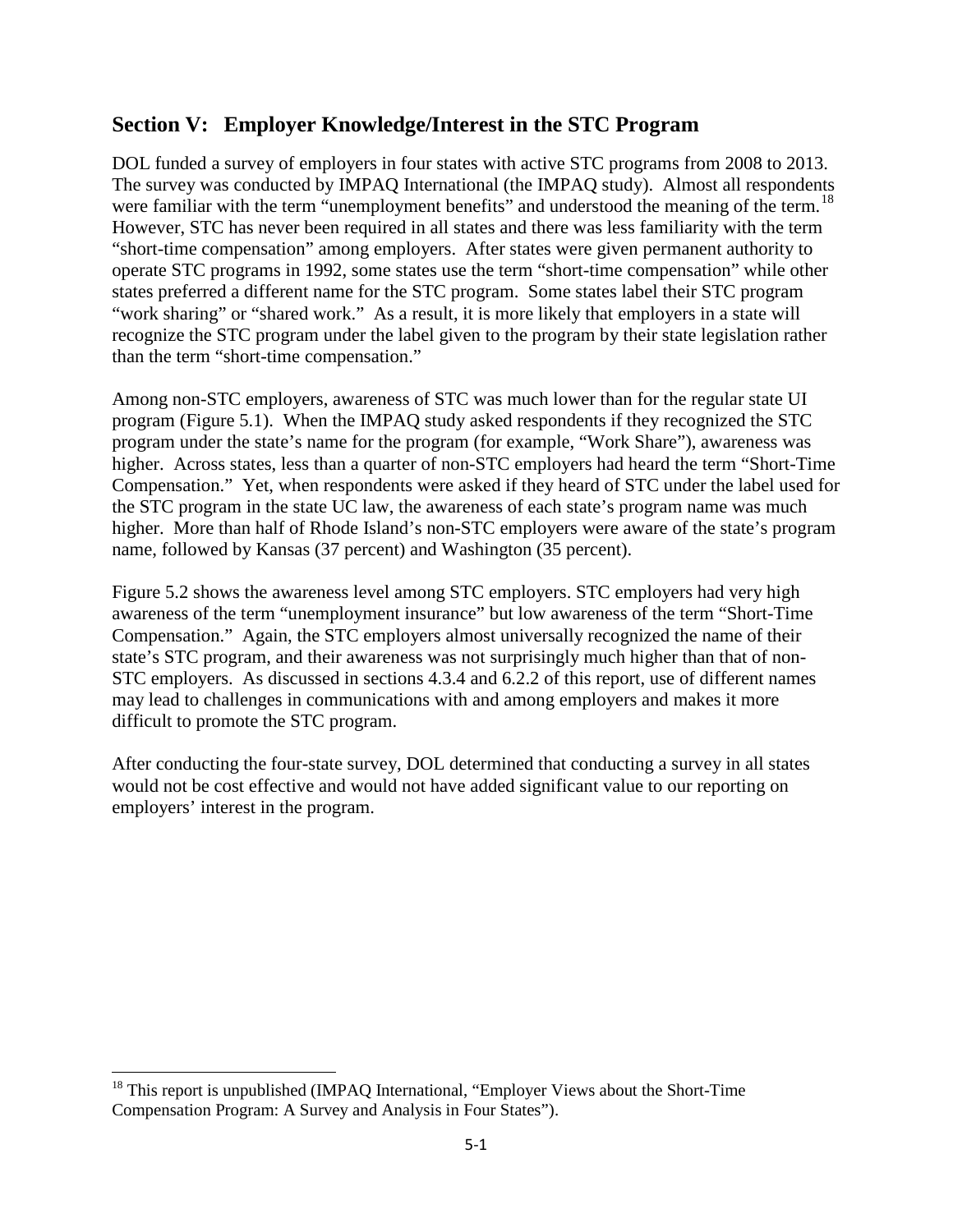

**Figure 5.1 Awareness of the STC program among non-STC employer respondents**

Source: IMPAQ International, "Employer Views about the Short-Time Compensation Program: A Survey and Analysis in Four States".



**Figure 5.2 Awareness of the STC program among STC employer respondents**

Source: IMPAQ International, "Employer Views about the Short-Time Compensation Program: A Survey and Analysis in Four States".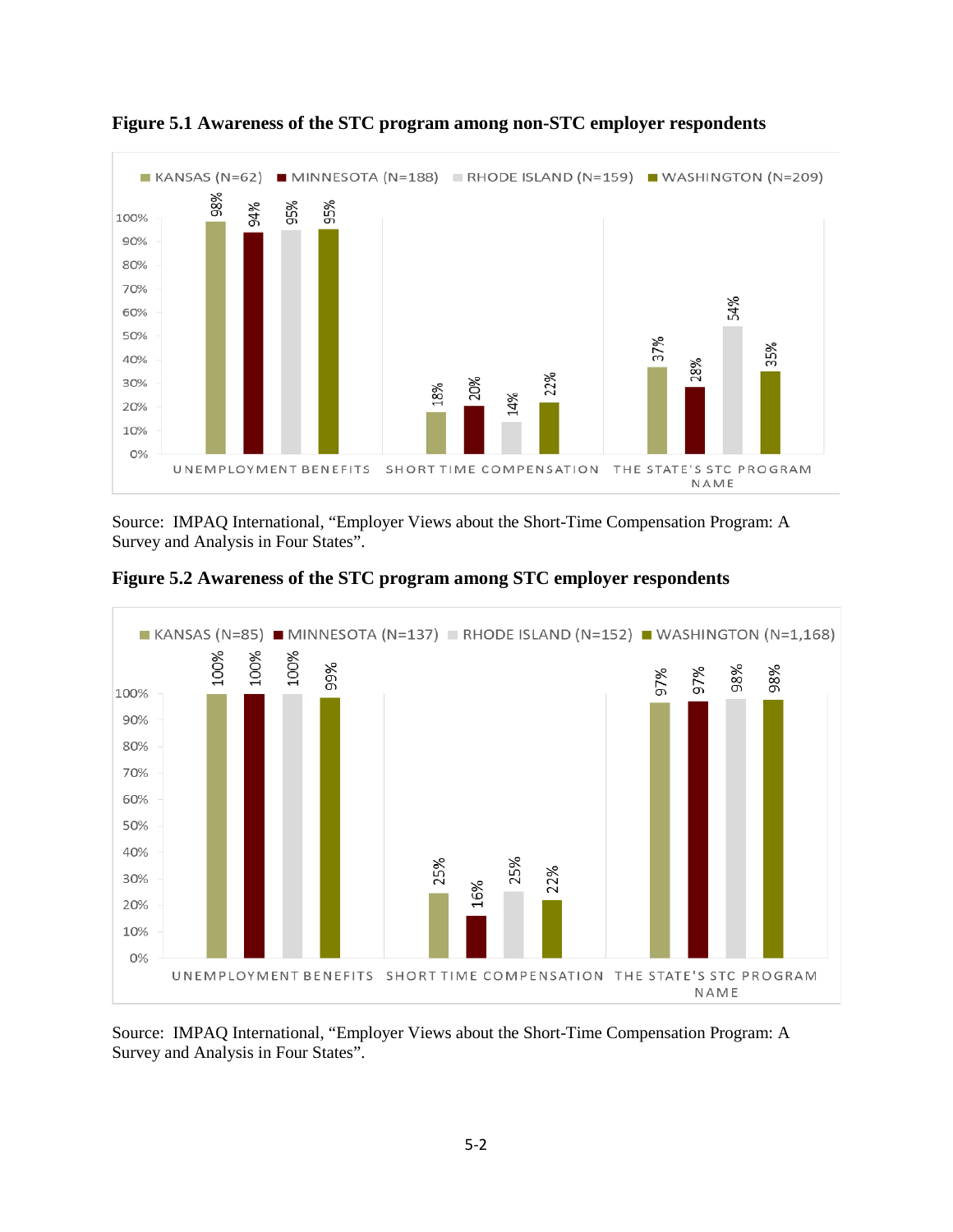# **5.1 How Employers Heard About the STC Program**

The IMPAQ survey results show that employers who have participated in the STC program obtained awareness of the program from several sources including outreach efforts by state or local government officials; hearing about it from other employers; and, in rarer instances, from employees.

For employers that were surveyed but had not participated in the state STC program, awareness either came from state and local outreach efforts or from discussions with other employers. State outreach efforts were a critical factor in awareness of the program for these employers. States that conducted extensive outreach programs were more likely to increase knowledge of the program than other states without such outreach efforts.

# **5.2 Distribution of Information about STC and Motivations for Applying**

Employers interested in participating in the state STC program typically sought information from the state agency about the STC program before submitting a plan application. The IMPAQ study found that almost all employers were very pleased with the adequacy of information they received from state agencies about the STC program. The survey results revealed that all employers who responded to the survey were satisfied with the information provided by the state STC agency.

Employers are most likely to inquire about STC when faced with a decline in business. In the IMPAQ study, as demonstrated in Figure 5.3, across all four study states, the main reason cited by employers for inquiring and submitting an application for STC was economic hardship caused by the loss of contracts or reduction in work. Other reasons that employers reported they inquired about STC included that the program would help maintain employee morale rather than laying off employees, that the STC program would enable employees to maintain health benefits, and that the STC program would reduce the cost of hiring and training new employees when business improved.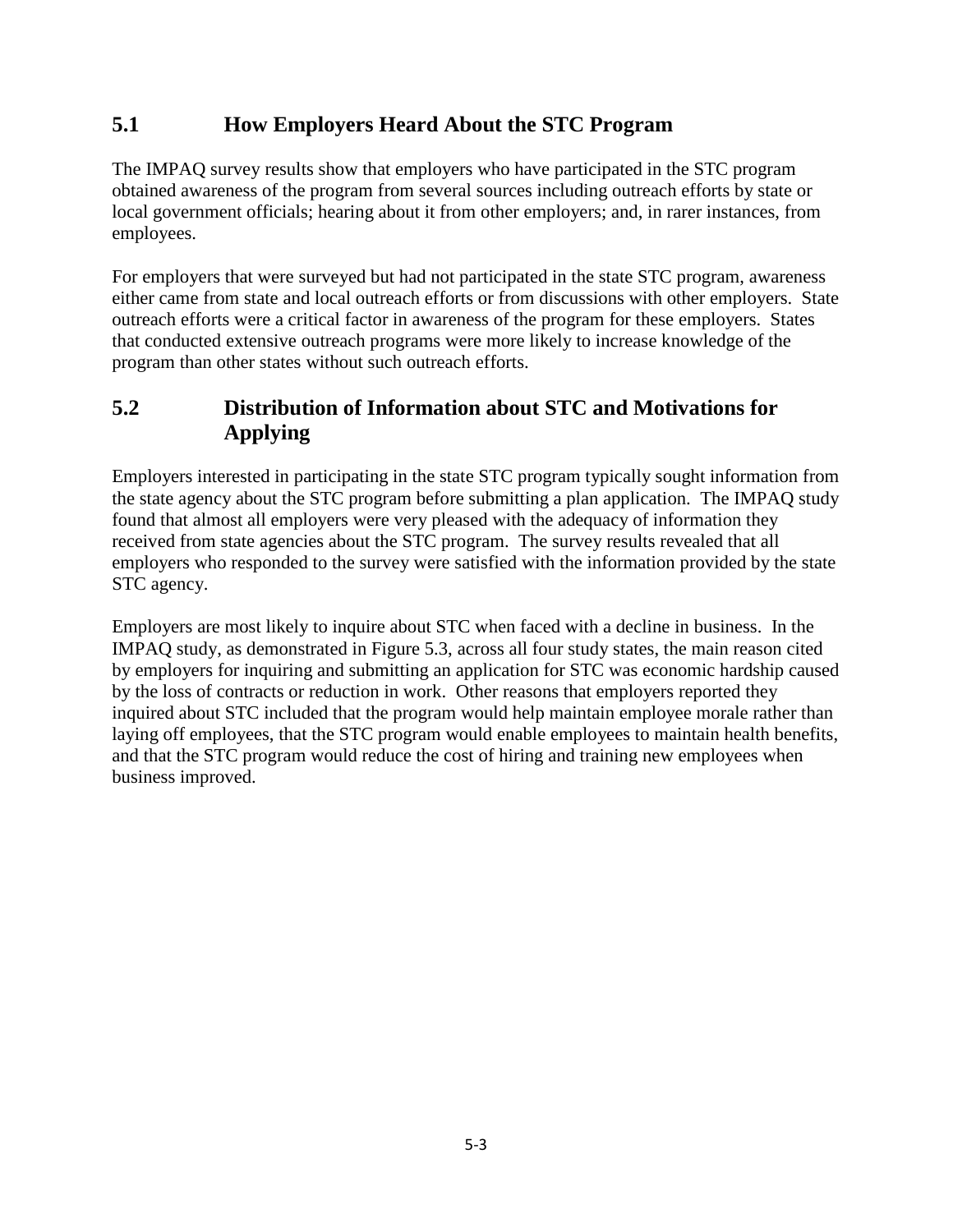

### **Figure 5.3 Reasons for STC employer respondents applying for STC, by state**

Source: IMPAQ International, "Employer Views about the Short-Time Compensation Program: A Survey and Analysis in Four States".<sup>[19](#page-35-0)</sup>

# **5.3 Ease of Application**

l

The administrative processes for submitting an STC plan application varies from state to state. Some states have employed a manual process for submitting plan applications but most states are moving toward some automation of the application process. Employers who have participated in approved STC plans reported that the application process is not difficult. In the IMPAQ study, as shown in Figure 5.4, most STC employers reported satisfaction with the application process Employers in Kansas were most satisfied with the application process; 82 percent rated the process as "very easy" or "easy." Washington and Rhode Island employers also showed high ratings with 72 percent and 65 percent respectively rating the application process as "very easy" or "easy." In Minnesota, 68 percent rated it "easy" or "neither easy nor difficult", but only 26

<span id="page-35-0"></span><sup>&</sup>lt;sup>19</sup> The study obtained a higher number of responses from Washington and therefore these are reported in a separate column to not distort the results across the study states.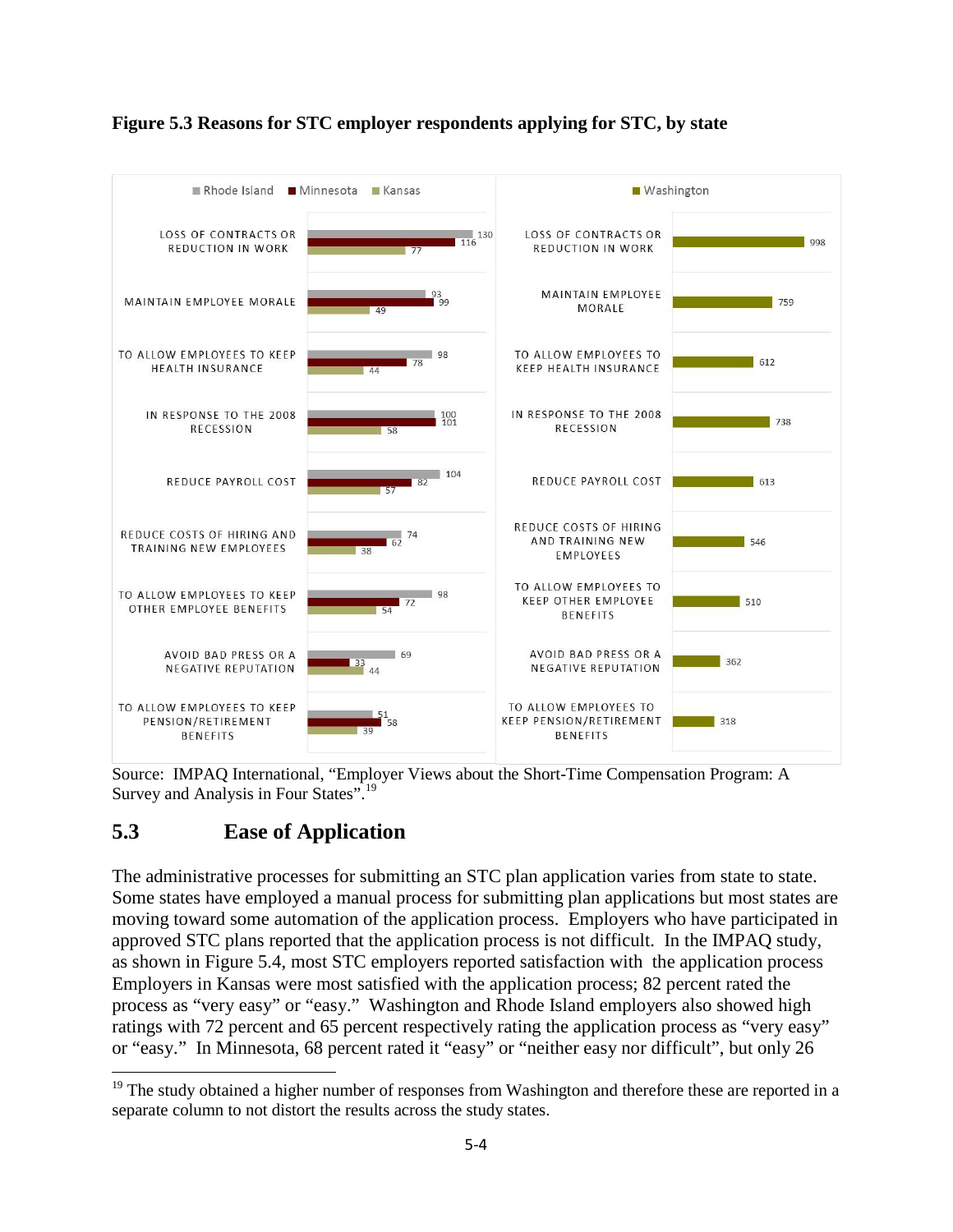percent rating it "very easy." One employer in Kansas said, "The people in the office were excellent to work with when I had questions." One Minnesota employer noted, "They were very helpful with questions, and they responded very quickly via email or phone [when] needed."



**Figure 5.4 STC Employer ratings of the application process** 

Source: IMPAQ International, "Employer Views about the Short-Time Compensation Program: A Survey and Analysis in Four States".

### **5.4 Employer Satisfaction of Communication with State Workforce Agencies**

Communication between STC employers and state workforce agencies is important to successful STC programs. State workforce agencies need to clearly and effectively communicate with STC employers about the application process and requirements for participation after approval of the STC plan. The IMPAQ study reported that the overwhelming majority of STC employers were satisfied with the communication they had with state officials about the program (Figure 5.5). In the survey states, almost all employers reported they were either "satisfied" or "very satisfied" with the communication received from state officials (Kansas employers reported that 99 percent of employers were either "satisfied" or "very satisfied"; Minnesota employers reported 96 percent were either "satisfied" or "very satisfied; Rhode Island employers reported 86 percent were either "satisfied" or "very satisfied; and Washington employers reported 97 percent were either "satisfied" or "very satisfied).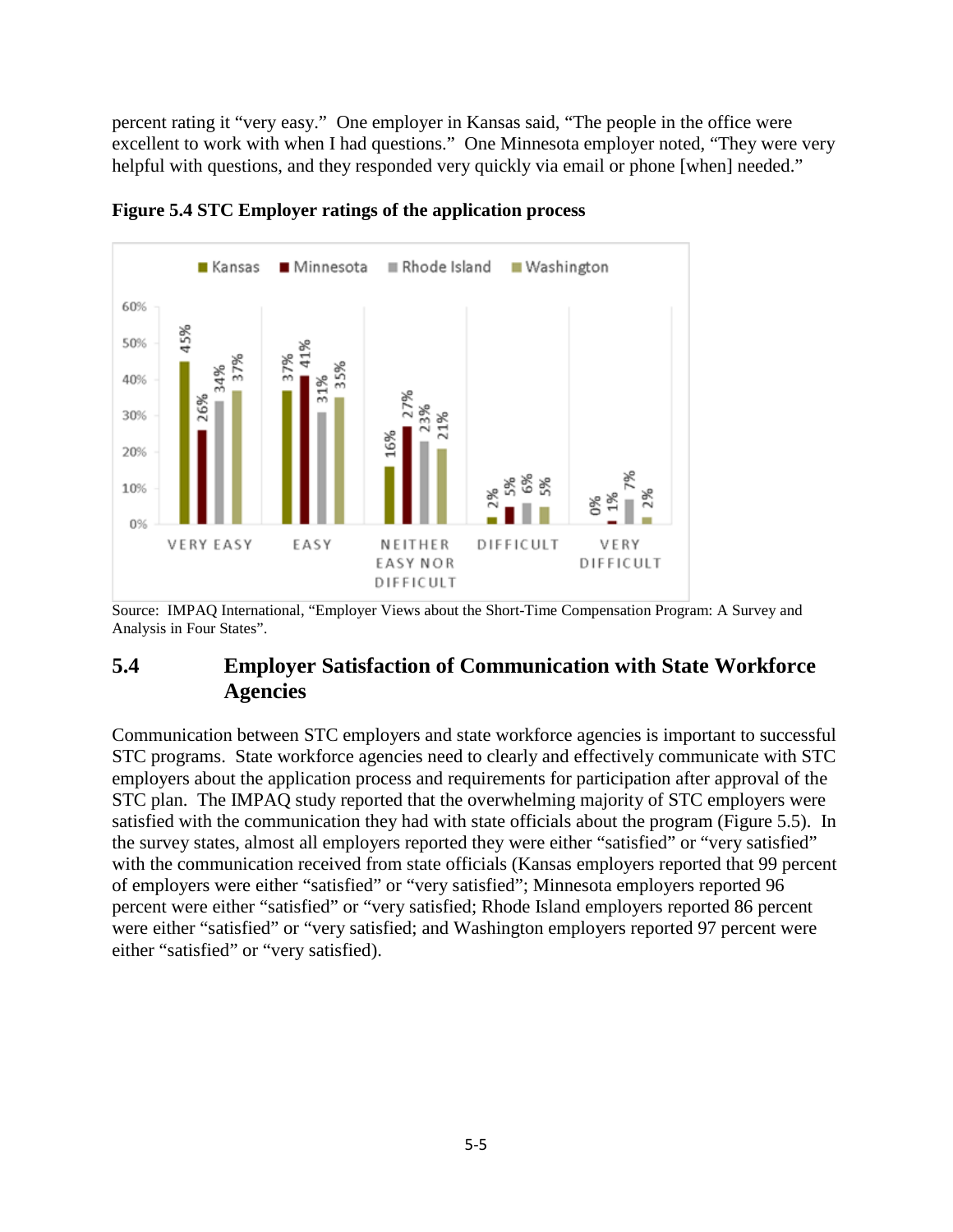

**Figure 5.5 STC employers' satisfaction with communication received from state officials** 

Source: IMPAQ International, "Employer Views about the Short-Time Compensation Program: A Survey and Analysis in Four States".

### **5.5 Likelihood of STC and Non-STC Employers to Participate in STC in the Future**

STC is a successful layoff aversion strategy during severe economic downturns as reflected by the estimated layoffs averted (described in section 2.4), the number of employers participating in STC during the recent recession, and that once employers participate in the program it is more likely that they will repeat participation in the future when similar economic conditions confront them. The IMPAQ study asked both employers who have previously participated in the state STC program and employers who had never participated whether they will apply to participate in the future. As demonstrated in Figure 5.6, more than 84 percent of STC employers across all four states responded that they were either "very likely" or "somewhat likely" to participate in STC in the future. The level of interest of employers who had not previously participated in STC to apply for an STC plan in the future varied but there was definite interest in doing so from survey respondents. In Kansas 41 percent of non-STC employers reported that they were either "very likely" or "somewhat likely" to apply for approval of an STC plan in the future; in Minnesota 38 percent of non-STC employers reported that they were either "very likely" or "somewhat likely" to apply for approval of an STC plan in the future; in Rhode Island 53 percent of non-STC employers reported that they were either "very likely" or "somewhat likely" to apply for approval of an STC plan in the future; and, in Washington 48 percent of non-STC employers reported that they were either "very likely" or "somewhat likely" to apply for approval of an STC plan in the future.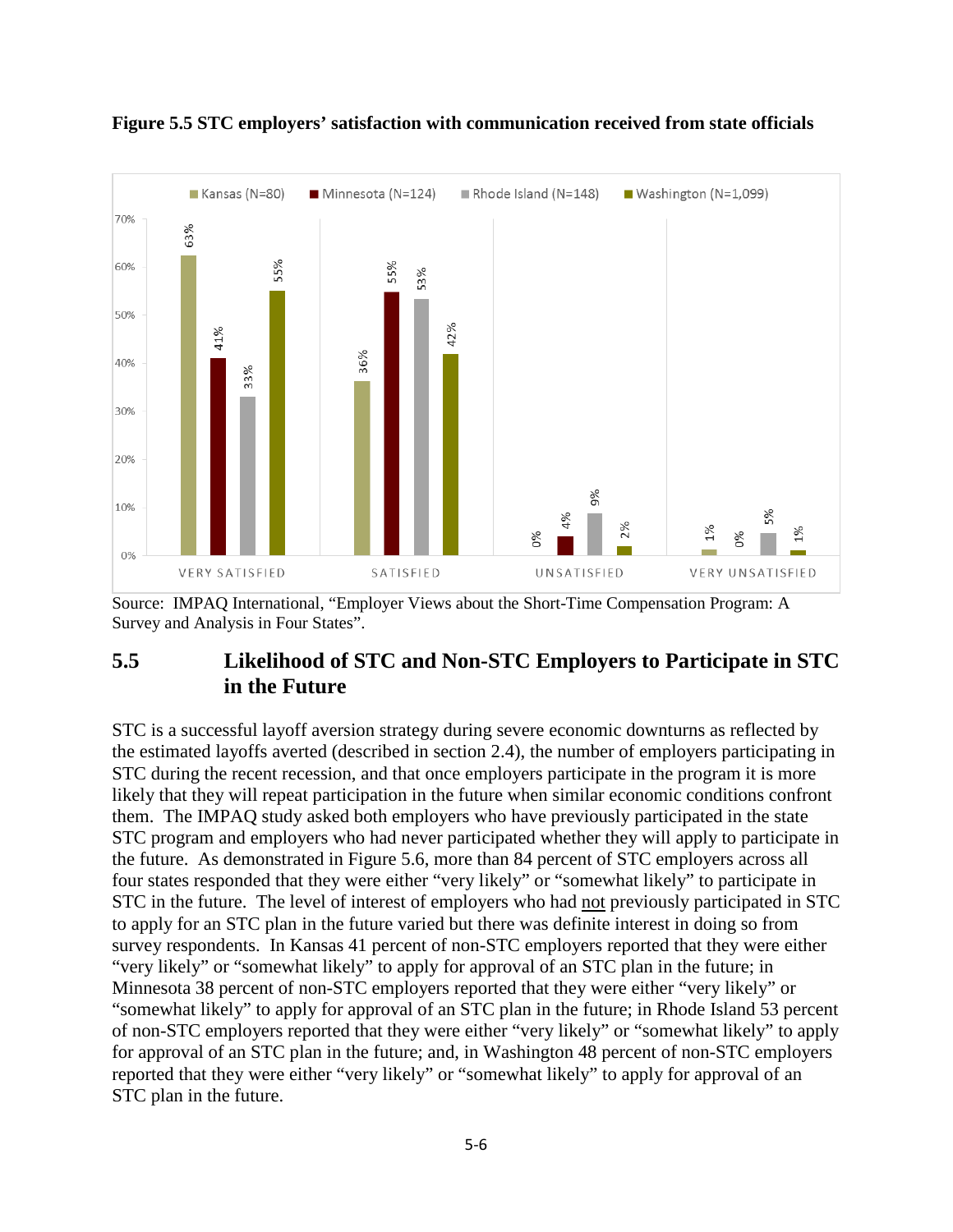|                          | <b>Kansas</b>      |            | <b>Minnesota</b>   |            | <b>Rhode Island</b> |            | Washington         |            |
|--------------------------|--------------------|------------|--------------------|------------|---------------------|------------|--------------------|------------|
|                          | Non-<br><b>STC</b> | <b>STC</b> | Non-<br><b>STC</b> | <b>STC</b> | Non-<br><b>STC</b>  | <b>STC</b> | Non-<br><b>STC</b> | <b>STC</b> |
| Very likely              | 7%                 | 62%        | 5%                 | 46%        | 9%                  | 64%        | 13%                | 73%        |
| Somewhat likely          | 34%                | 24%        | 33%                | 38%        | 44%                 | 24%        | 35%                | 20%        |
| Somewhat unlikely        | 27%                | 5%         | 23%                | 10%        | 17%                 | 8%         | 19%                | 4%         |
| Very unlikely            | 32%                | 9%         | 38%                | 5%         | 31%                 | 4%         | 33%                | 3%         |
| Number of<br>respondents | 59                 | 82         | 186                | 125        | 59                  | 148        | 208                | 1,093      |

**Figure 5.6 Likelihood of STC and non-STC employers to participate in STC in the future**

Source: IMPAQ International, "Employer Views about the Short-Time Compensation Program: A Survey and Analysis in Four States".

### **5.6 Employer Feedback Interviews**

 $\overline{\phantom{a}}$ 

The interviews conducted by Westat with nine STC employers from three states (Connecticut, Michigan, and Texas) provide some insights as to the reasons the employers participate in the program.[20](#page-38-0) Westat reported the following information in its study.

- A common theme among the employers was to help their employees remain employed, receive some earnings and maintain their health and retirement benefits.
- Employers would be able to keep valued employees and maintain employee morale.
- One employer interviewed indicated that the STC program helped it retain its very small workforce during a slow business period.
- Another employer said that STC was a perfect fit because the employer needed to reduce employee hours by eight hours a week but the employees would not be eligible for regular UI benefits.
- With STC, the impact on employees of reduced hours would not be as severe because of the receipt of STC. In addition, the employer would not lose employees to other firms.
- Interviews conducted with employers in Iowa and Oregon indicated that STC usage was beneficial to business survivability and effectiveness. STC helped employers make it through hard economic times and retain skilled and valued employees so that the employers were ready when demand improved. In addition, employers said they were motivated by human concerns to keep employees on the job and avoid falling into a deep financial hole.

<span id="page-38-0"></span> $20$  The Westat study involved focused interviews with state workforce agencies and employers. The report is unpublished (Westat, Short-Time Compensation After Enactment of The Middle Class Tax Relief and Job Creation Act of 2012).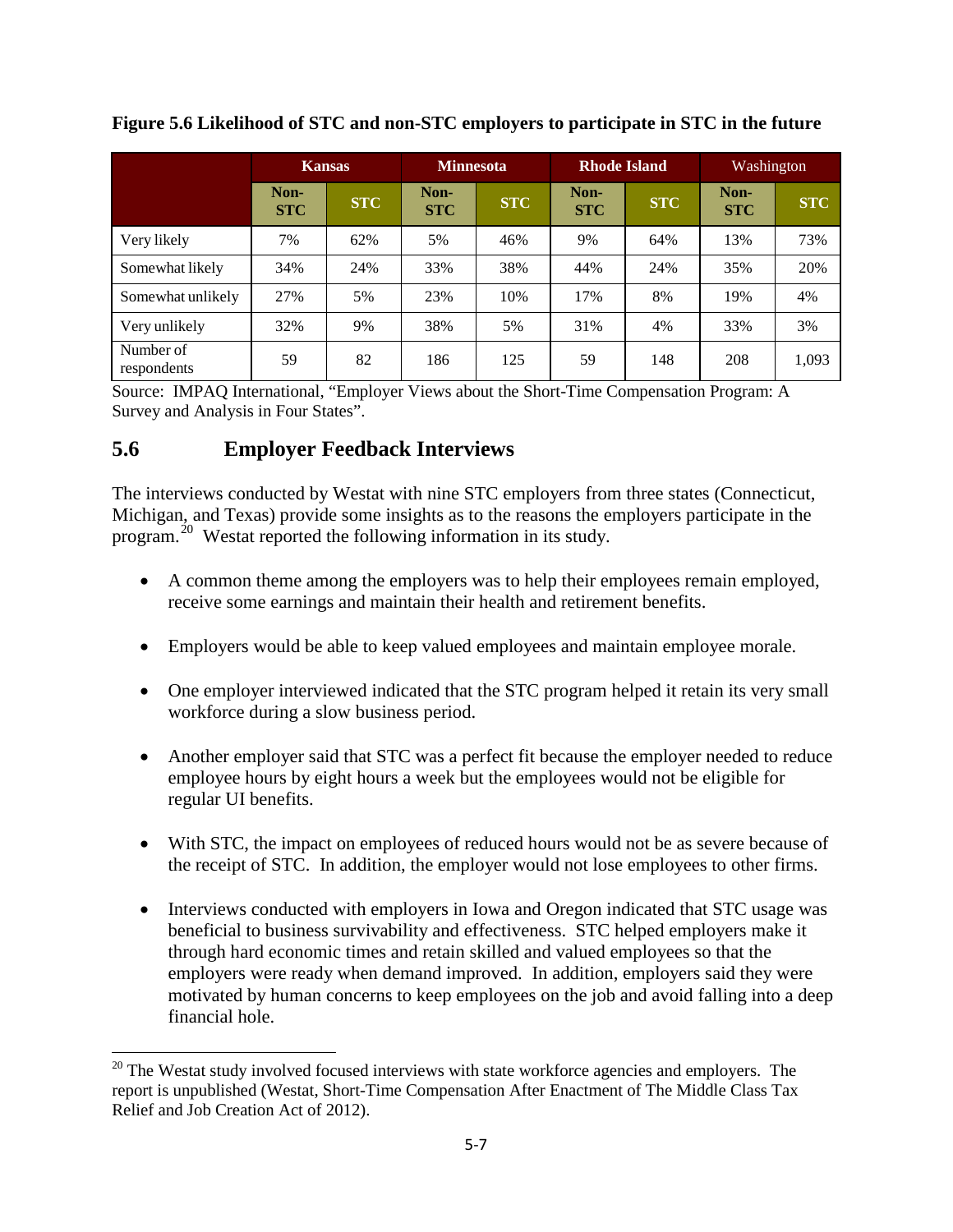# **Section VI: STC Best Practices**

The following information is based on material gathered from interviews conducted by Westat with state UI agencies and from discussions at the 2015 STC Summit about what works well in the administration, promotion and use of STC programs.<sup>[21](#page-39-0)</sup> The STC "best practices" are various practices that have been identified as contributing to the success of STC programs in a number of states. We divide these practices into those improving program administration and use, improving program promotion, and best practices reported by employers.

# **6.1 Administration and Use of STC**

### **6.1.1 Centralize Administration to Support Efficiency and Scalability**

Even though STC is a UI program, it operates differently than regular UI in two significant ways. First, STC is more work intensive than regular UI administration and requires more involvement from both employers and state agency staff per STC participant served. Employers are directly responsible for developing their STC employer plan. Employers must decide whether to use STC, file an application, determine the percentage reduction in work hours, and identify employees to include in the affected STC work unit. In addition, the employers must communicate with their employees about the STC program. To administer the STC program efficiently, states have generally centralized the location of STC operations at the state UI office, allowing for a small number of staff to administer the program and leveraging the experience and expertise of other program experts (including experts on taxes and benefits).

Second, use of the STC program can be highly cyclical, even more so than the regular UI program. For example, while Washington's UI first payments doubled between 2006 and 2009, its STC first payments increased 19 times during the same period. Because the workflow is highly cyclical, with the greatest amount of activity occurring in times of economic recession, states have looked for new and effective ways to administer STC. For example, Oregon has found that by moving STC from a small unit with a small number of staff to a larger UI special programs unit that oversees other UI programs, the agency can cross-train staff so that the program is operated more efficiently and is better able to deal with the ebb and flow of the STC program over the business cycle.

### **6.1.2 Adopt Scalable Operational Procedures**

l

In interviews that Westat conducted with states and in presentations at the 2015 STC Summit, STC states said that a major lesson learned during the Great Recession was that they have to be able to effectively and quickly scale up the STC program when the number of STC applications and the number of STC claims increase dramatically. During the Great Recession, agencies saw the wait time for STC plan approval increase significantly, sometimes undermining the appeal of the STC program to meet employer needs.

The STC program requires more administrative effort than the regular UI program because it involves job attached workers and is an employer-driven program. The agency staff reviews all of the elements of the application and checks the eligibility of the employer and the employees

<span id="page-39-0"></span><sup>&</sup>lt;sup>21</sup> The report is unpublished (Westat, Short-Time Compensation After Enactment of The Middle Class Tax Relief and Job Creation Act of 2012).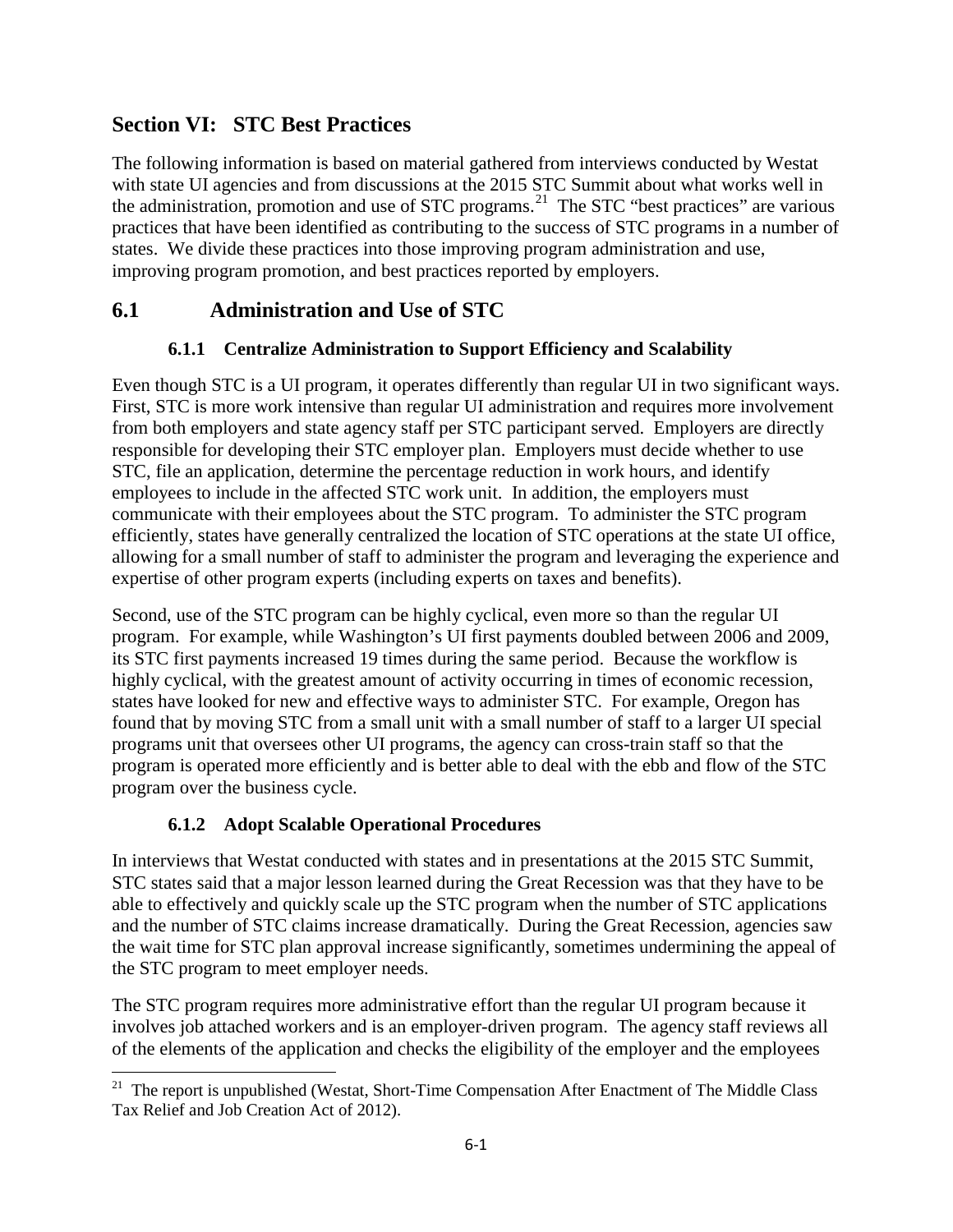listed as those in the affected work unit. It is common for the state agency staff to correspond with an employer by email and telephone a few times during the application process, and again when the initial claims are filed to work through technical issues and to properly oversee the program.

At the 2015 STC Summit, a presenter from Washington State gave an illustration of the magnitude of the change in the average number of days to approve or deny an STC plan in the state between January 2009 and January 2011 and the number of plans approved. The average number of days increased in February 2009 to 49 days from 35 days in the prior month, and was followed by a large increase in the number of approved plans in March 2009 (641 plans in March compared to 141 in February).

When STC applications dramatically increase, states are challenged to have a sufficient number of staff members trained and ready when needed to scale up. This can be accomplished through cross-training of staff that can be brought in when needed. In addition, a number of states indicated that having policies and procedures in place facilitated scaling up operations when needed. For example, at the 2015 STC Summit, an Oregon presenter described having had a single staff member responsible for STC using 100 percent paper and a completely manual process. That approach was not scalable, and there was no reliable way to capture and report data. Oregon moved the STC program to its special programs unit, standardized procedures to remove ad hoc decisions, developed written policies and procedures, and reduced paperwork by creating electronic files (among other process improvement activities). Within the Oregon special programs unit, five staff members have been trained for the STC program. The result is a potential fivefold increase in staffing available during the next recession.

#### **6.1.3 Use a Balance of Process Improvement and Automation of Application and Claims Processes**

States vary considerably with respect to their capacity to use automation for the STC application and claims processes. In some states, both processes are paper dependent. In others, there is partial automation, and in still others, there is full automation as a result of building on an existing or recently updated UI operating systems. Several states are using their STC implementation and improved administration grants to automate their systems. Michigan and Ohio, two new states, were able to build automated systems for the STC program as part of recent upgrades to their state UI benefit payment systems.

Ohio's system provides for real-time employer and employee self-services through a web portal. Through the portal an employer can submit an STC plan application and upload the STC participant list. The Ohio system automatically associates employee benefit claims with the STC plan, calculates the benefit amount and makes the disbursement of the properly prorated amount. Employees go online to attest to the hours reported by the employer. The automated forms are designed to reduce errors through the use of check boxes, drop-down boxes, and autofill from the system records.

In Michigan, STC legislation was enacted in 2012 and their STC grants were approved in May 2013. The STC implementation and improved administration grant was used to automate STC. Under the Michigan STC system employers can manage their plans, including posting employee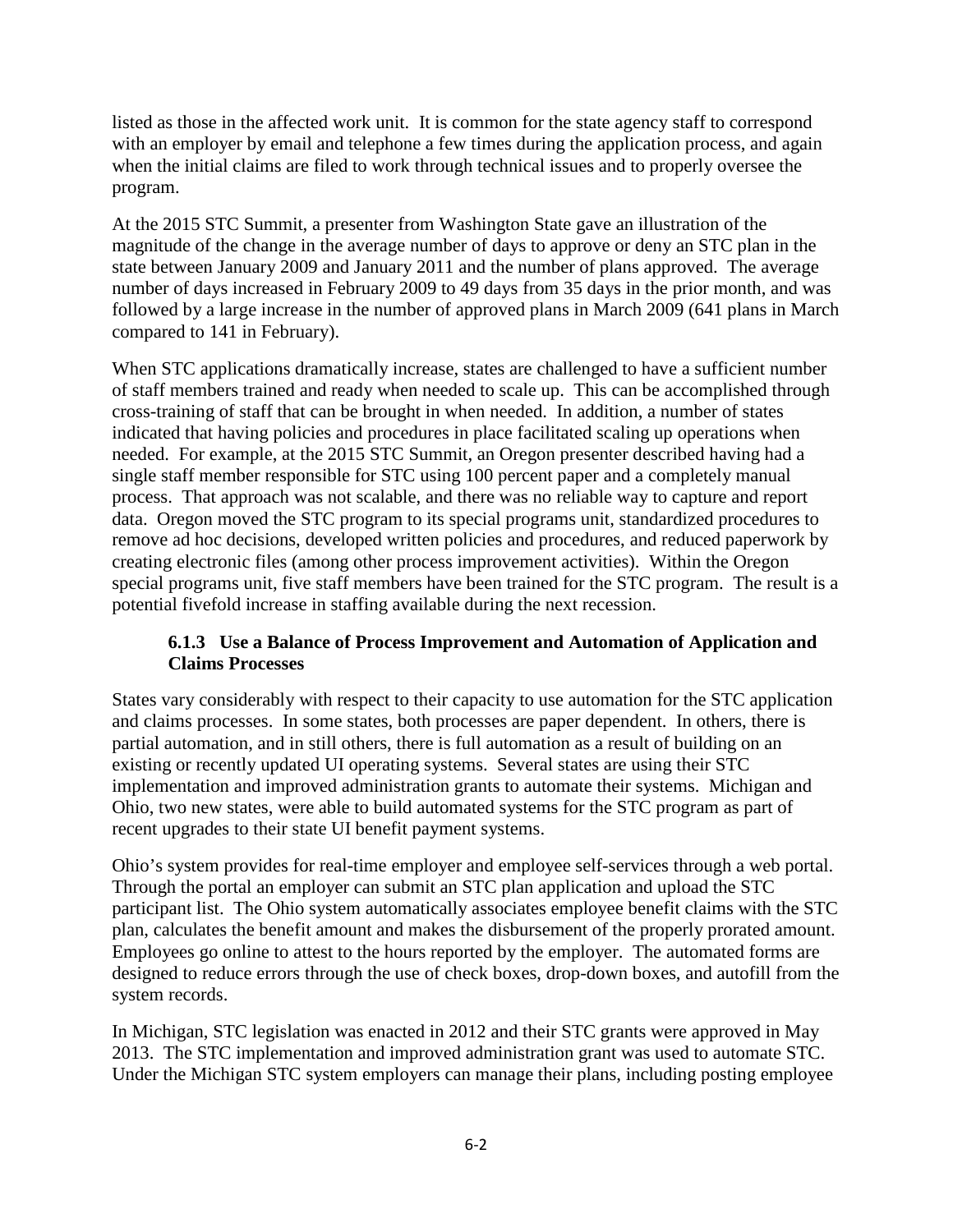hours. Employees also can go online to certify their hours worked. The new system generates reports for the state agency to help manage and audit the program.

In 2013, Florida implemented an automated system for STC, replacing the paper system they used previously. Employers may report weekly hours online. Employees may use it as well to indicate concurrence with the number of hours worked. Employees file their own continuing claims each week. The system performs cross-matches to confirm all information provided is consistent with the STC plan and data on file. Because there is a learning curve for employers and employees who use the new system, the state agency provides training, with a literature tutorial and step-by-step discussion by telephone.

For states without fully automated systems, changes have been made through other process improvements, such as the use of fillable forms or a database to track employer STC plans. In addition, a number of states have recognized the importance of having direct and secure communications with employers about the STC program. Some have established a direct telephone line that will go to staff knowledgeable about the STC program who can answer questions about the program and about an application or a claim. Michigan recently instituted a dedicated support telephone line with five trained individuals to address any issue or question concerning STC. Some states also have established a dedicated secure email address to correspond with employers.

At the 2015 STC Summit, many states agreed that the best way to operate the STC system is by using a combination of a highly automated system and program streamlining that makes the program as effective and efficient as possible. Some states, however, do not have the resources to automate their STC systems, and they work hard to compensate for a more manual system with program streamlining efforts. Other states with almost entirely manual systems plan to automate their STC programs when they further automate their UI benefit payment systems in the future.

#### **6.1.4 Increase Flexibility in STC Administration**

Participating STC employers tend to have week-to-week changes in their need for the STC program, and need an STC plan that is flexible in meeting their needs. Some employees in an STC unit are brought back to full-time work while others remain on STC. The weekly reduction in hours might need to be raised or lowered depending on changing demand for the firm's goods and services. Flexibility allows employers to vary the number and mix of employees using STC each week. Providing such flexibility to employers, however, often results in additional administrative burden to the states.

#### **6.1.5 Use a Dedicated STC Web Page and Promotional Materials with User-friendly Content**

States with active programs generally make STC information available to employers and the general public through the state agency's website. Most of the states have a dedicated STC web page. Use of a dedicated STC web page can enhance the promotion and administration of the program. Some of the promotional aspects include posting fact sheets, brochures, employer testimonials, videos and pre-recorded webinars. For administration, the web page can be used to provide educational information to the employer, such as how to complete an application and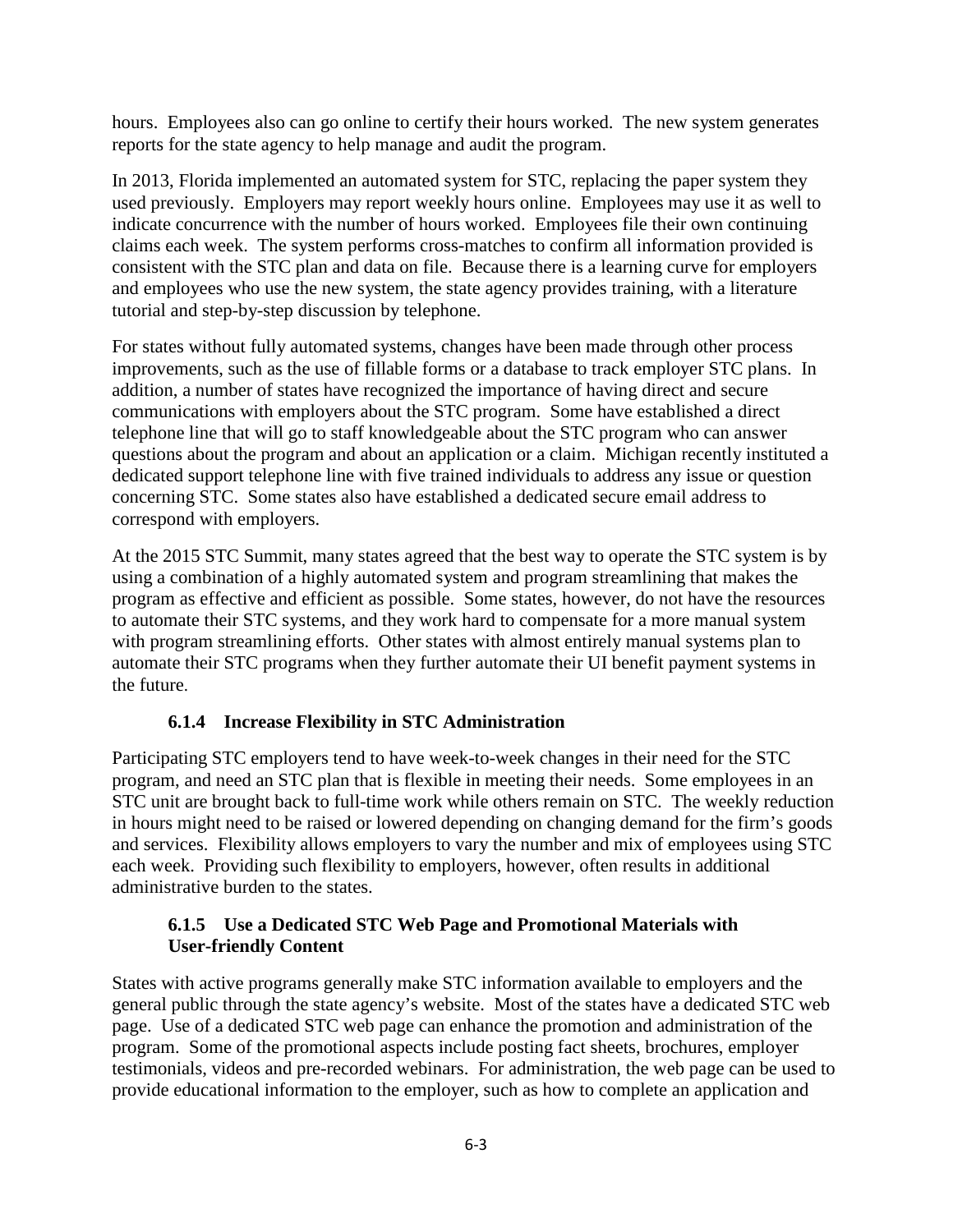how to communicate about the program to employees. It also can be used to provide the necessary forms and a portal for submission of forms. States can also use the website to share best practices for employers based on recommendations from those employers that have used the STC program.

When Washington received its grant in early 2014, it began revising its website. A professional video using clear, simple language was developed through a vendor to explain STC to employers that visit the state STC website. In addition, the content and presentation of the website was revised, making it easy for employers to understand and to use. The website explains what the STC program can do for employers and how they can apply.

Connecticut developed a professional logo and slogan for its STC program and uses them in its promotional materials and on the website. At the 2015 STC Summit, many state attendees responded positively to the Connecticut presentation and materials. Connecticut found that using these new materials along with aggressive outreach efforts increased the number of STC applications despite an improving economy.

Virginia is a new STC state that did not receive an STC grant. It has limited resources for promotion and implementation. Currently, it uses its web page to provide information about the STC legislation and the STC program, posts answers to frequently asked questions on its website, and also has a detailed video on the STC program. The STC application also is available on its web page.

#### **6.1.6 Provide Clear Communications**

Communicating to employers through promotional and educational materials is important to make employers aware of the program. The STC information needs to be clear, easy to understand, informative, and accessible. A dedicated STC web page should be comprehensive. The web page may provide examples of how STC works and explain the potential impact of its use on employers' UI tax rates.

Once employers use the STC program, there should be clear communications from the state STC staff with the employer to address week-to-week issues, as well as to keep the employer informed of the timeline for its STC plan to ensure that the renewal process is understood and that the plan does not expire without the employer knowing in advance about the expiration date. Providing information early and explaining the process will make it easier for employers to use STC when it is needed.

### **6.2 Promotion**

### **6.2.1 Leverage State Agency Resources**

States are leveraging other existing state agency resources to promote STC. Some state agencies are looking beyond the UI office to other workforce offices and agencies that directly engage employers as they conduct their work activities, such as the Rapid Response team which is responsible for working with employers to help them avoid layoffs or the business service representatives responsible for helping employers with job placements. These various points of employer engagement are opportunities to share a brochure or fact sheet or discuss the STC program. States also have looked to special projects as opportunities to interact with employers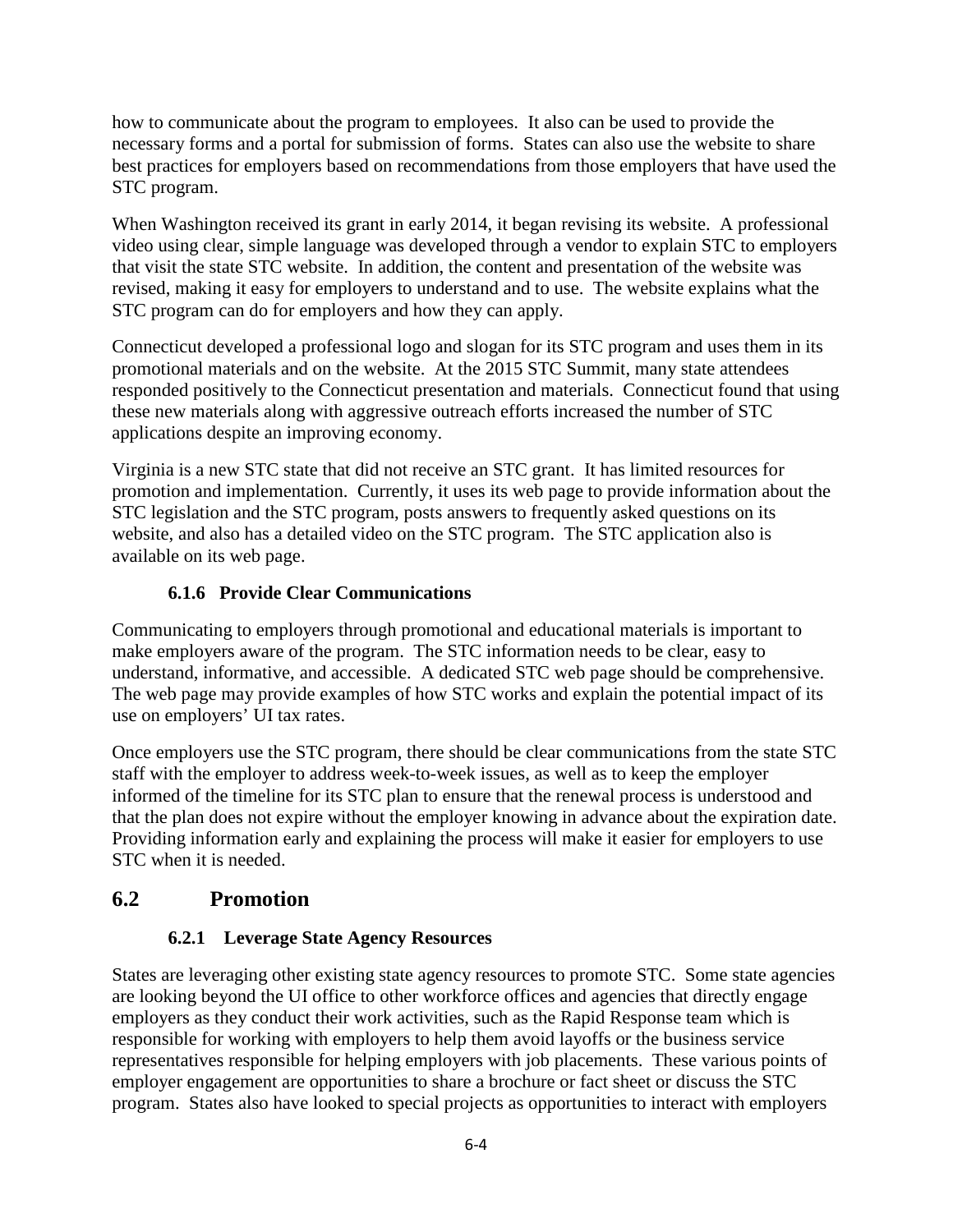and promote STC. For example, Rhode Island has promoted STC during visits to employers for the Step-Up Program (Subsidized Training and Employment Program) that encourages employers to hire veterans.

Massachusetts coordinated promotional activities among several state entities (Economic Development, Workforce Development, One-Stop Centers, and Education). The state observed that many employers did not know about programs available in the state, and at times a number of different state programs would contact employers regarding the workforce programs, leading to employer confusion and frustration. Under the title of "Biz Works," Massachusetts developed a comprehensive guide about the programs and cross-trained about 250 staff members on the various programs. As STC is one of the programs involved, the state STC program is now more visible through the guide (available online), and the trained staff members can promote the program when they interact with employers.

#### **6.2.2 Effectively Brand the STC Program**

Washington and Connecticut have developed state STC branding that helps to inform employers about the program. Washington has been particularly effective at raising STC awareness among both small and large firms and across several industries, and in having employers establish STC plans. As a result, there is a much wider variation in the size and industry of employers that use the Washington STC program. As previously mentioned, Connecticut developed a logo and slogan and is branding all STC promotional materials. It has used these materials to educate employers throughout the state about the STC brand and the STC program.

One problem that arises because each state has its own name for STC is that the names can be different for contiguous states that share a metropolitan area. The result is that it can be challenging for employers to communicate about STC across state lines, and it is difficult to promote the STC program when employers know the STC program only by its own state name. The concern can be addressed by developing a single national brand or a regional brand which would make it much easier to promote the STC program. Such an approach would need to be considered in consultation with states, particularly those that have their own brands established.

### **6.2.3 Use Experienced Marketing Personnel**

Several states used their STC grant funds to improve the professionalism of their STC promotion, either by in-house state agency communication staff or by hiring staff dedicated to the STC program. A number of STC states have found that employer participation increased significantly after implementing an effective promotional campaign. For example, in Missouri one internal staff member conducts a full-time promotional effort throughout the state. In Washington, with use of the STC promotion grant, an outside individual with a strong marketing background was temporarily hired to direct the outreach to employers. At the 2015 STC Summit, Washington presenters described how this temporary hire provided fresh ideas on how to reach out to and communicate with employers. This outreach included emails, newsletters, production of a video, speaking engagements, radio and TV spots, and presentations at trade shows. This presenter indicated that they compiled lists of all the chambers of commerce in the states, as well as the top 25 employer associations and public access channels. Personal emails were sent to each chamber of commerce and resulted in the publication of newsletter articles and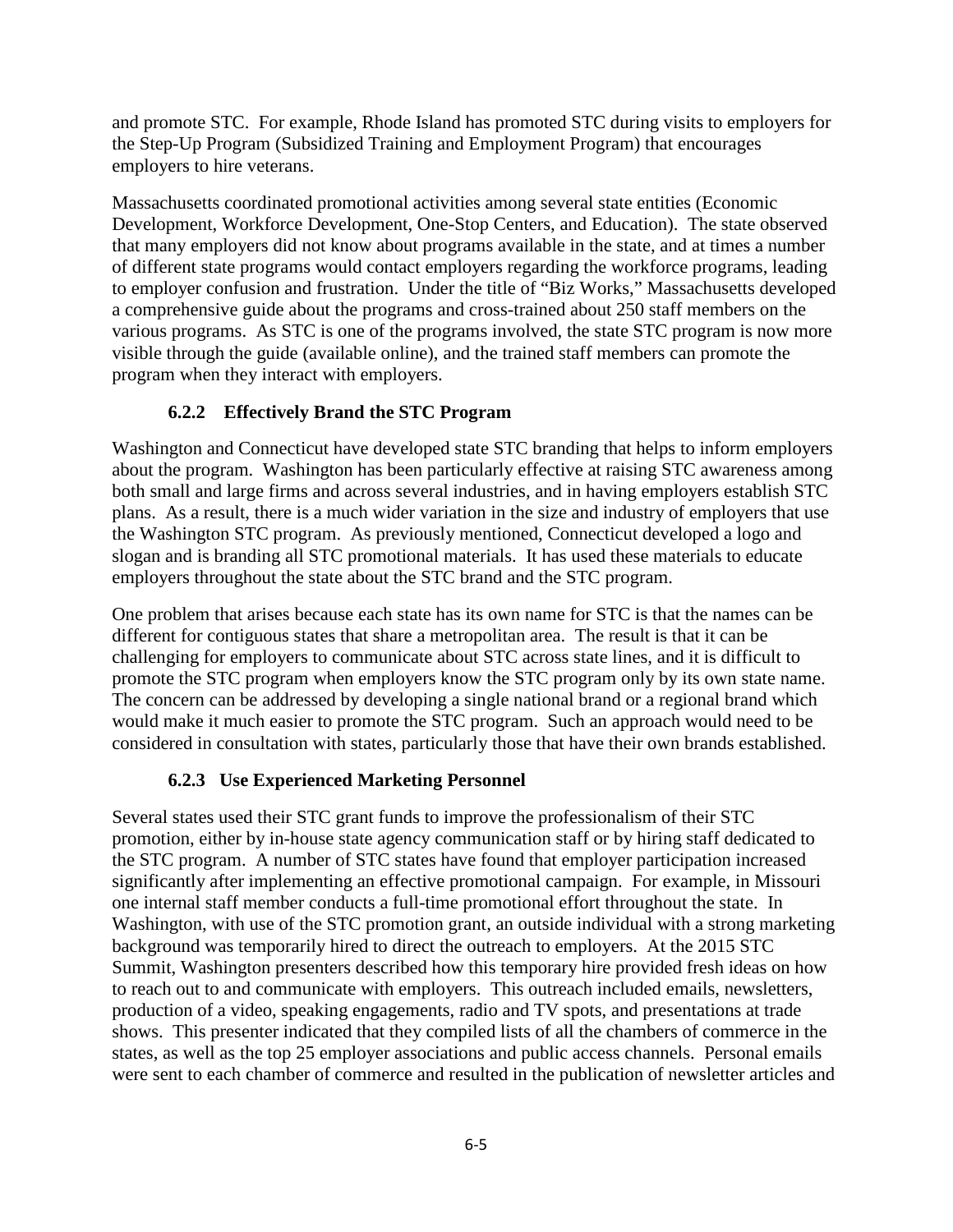social media articles and numerous presentations. Emails were sent to all public access channels in the state and about one-third agreed to run the video.

### **6.2.4 Customize and Personalize Outreach and Promotion**

State presenters at the 2015 STC Summit indicated that, while it is important to promote STC through indirect methods such as advertising and use of websites, it also is important to work directly with individual employers. Direct methods might include visits to individual employers' places of business as well as presentations to employer associations.

Some state agencies are pro-active in seeking out employers who may find the program to be useful to them and their employees. They conduct research about employers in the state that are likely to benefit from STC programs by using economic analyses and labor market information, examining industries or geographic areas that are heavy users of STC, or employers that have considerable experience with temporary layoffs.

# **6.3 Best Practices Recommended by Employers**

Interviews conducted by Westat with nine employers from three states (Connecticut, Michigan, and Texas) produced information on the following suggested practices for employers with an STC plan. These were offered by the employers based on their own STC experiences:

- Before submitting an STC application, contact the state UI agency to determine the parameters for setting up and operating an STC program so that there is no confusion or misunderstanding.
- Learn as much as you can and teach your employees about the STC program. It is important for both parties to know how the program works.
- Tell your STC employees what the STC work schedule will be (which days/hours will be worked) to ensure business operations are sufficiently staffed.
- Be certain that the weekly certification form is completed and sent in on time, and ask the state agency to confirm receipt. If confirmation is not received, contact the agency again.
- Generate a system to accurately report the work hours of STC employees and be sure to put reporting on a calendar. Designate an individual to be a back-up available for the person responsible for reporting.

Two employers made presentations at the 2015 STC Summit and provided important insights about how employers can make effective use of STC. A Rhode Island employer indicated that the key to its success in implementing STC twenty years ago was working with its union representatives and convincing them to try the program and suggested that her company would not be viable now without the option of using the STC program. Since then, this employer has used the program multiple times to avoid layoffs, a result that has been appreciated by its workers. Working closely with her employees and explaining the program and the needs of the company to be effective and efficient in its operations, this employer has found that her employees are highly productive during their shortened workweek, making use of STC cost effective. Another key company practice has been varying the extent of the hour reductions by STC unit within the firm, depending on the company's production needs. This employer considers STC to be critical to the small community in which the company is the largest employer.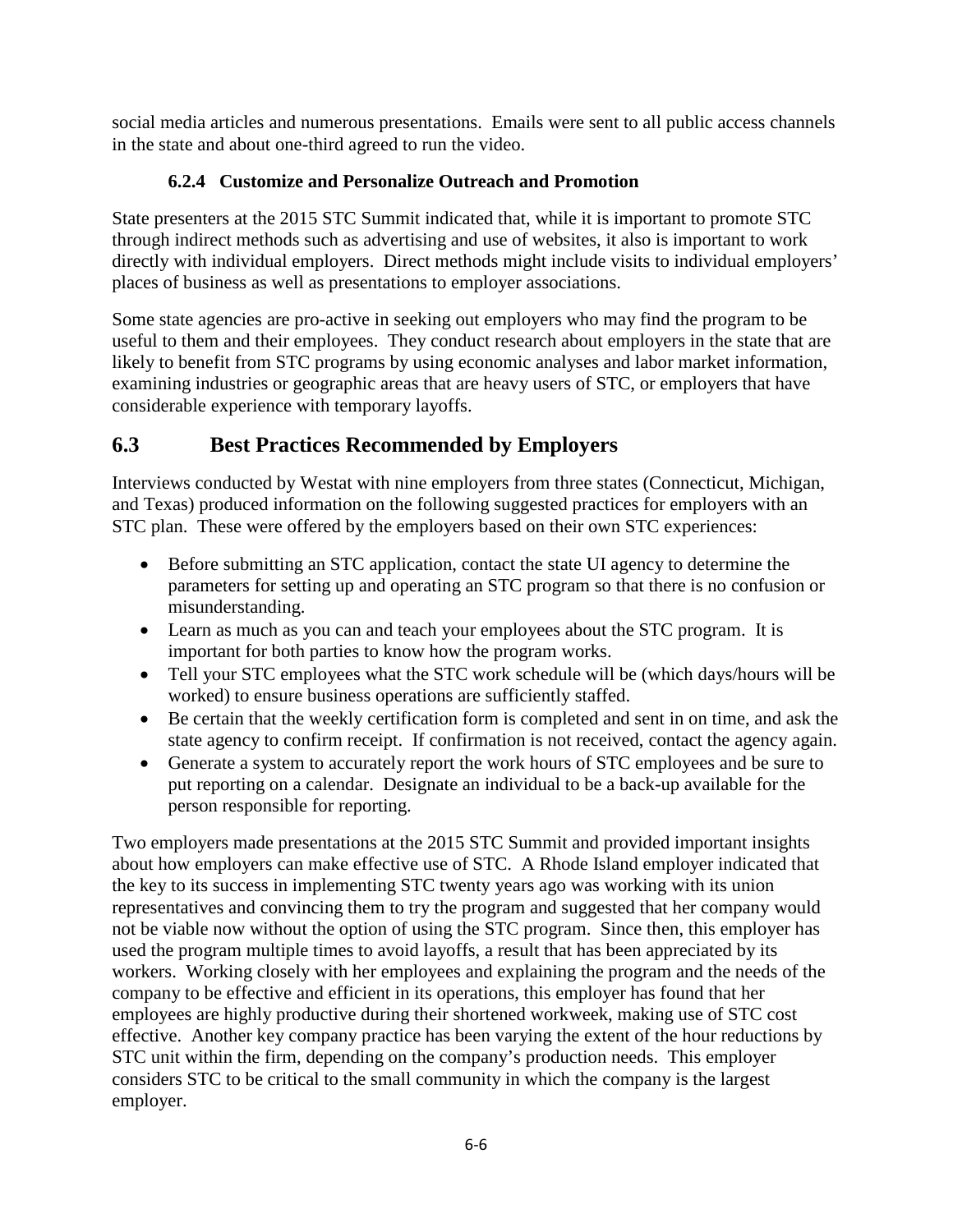An Oregon defense contractor has used STC when there have been delays in the award of Federal contracts. Using STC has allowed this employer to avoid layoffs since it first used the program in 2013. STC is cost effective for this employer because it employs highly skilled workers who take a year and a half to train. This employer reports that no employees object to the program and no one has left the company due to STC use. The company also has taken into consideration the effect layoffs would have on the small community in which it operates.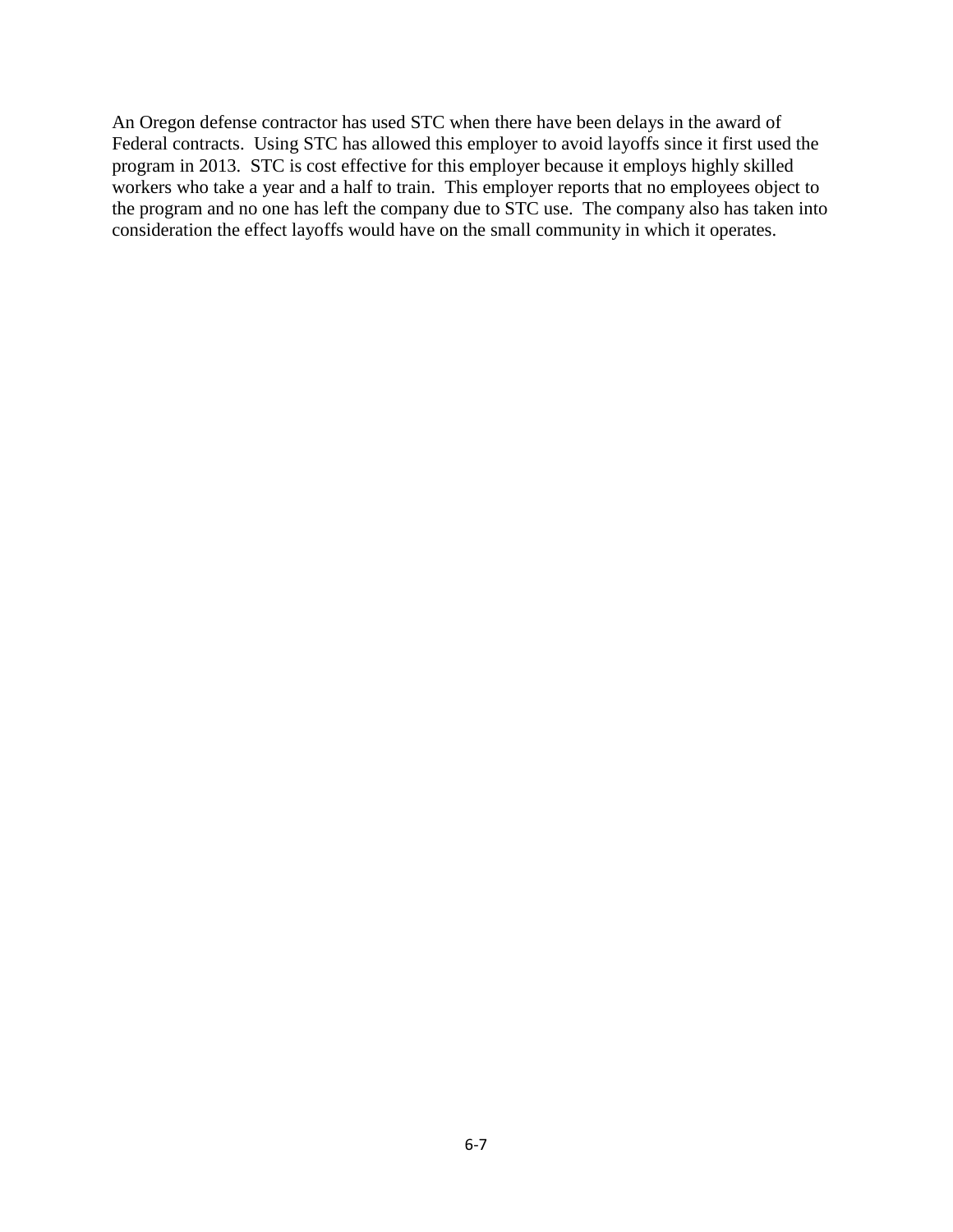# **Section VII: Charting a Path Forward**

As reflected in this report, the STC program is an important layoff aversion strategy for states, employers, and workers, particularly during downturns in the economy and/or an individual employer's business activity. STC is a win-win program for employers and workers and it saves jobs.

The STC provisions in the Act strengthened the program by:

- Increasing the number of states operating STC programs by offering financial incentives;
- Expanding and clarifying the definition of STC, which has been adopted by all states with an STC program;
- Supporting state trust funds during a recessionary period by providing Federal reimbursement of STC benefits to states; and,
- Improving program administration and outreach to employers and expanding the use of the program by providing grants to STC states for promotion and enrollment of employers and for program implementation and administration.

DOL is eager to continue its work to further promote state adoption of STC programs and strengthen the STC programs through ongoing technical assistance and enabling of state peer-topeer sharing of best practices. DOL is also committed to working collaboratively with states to improve employer knowledge and take-up of the STC program.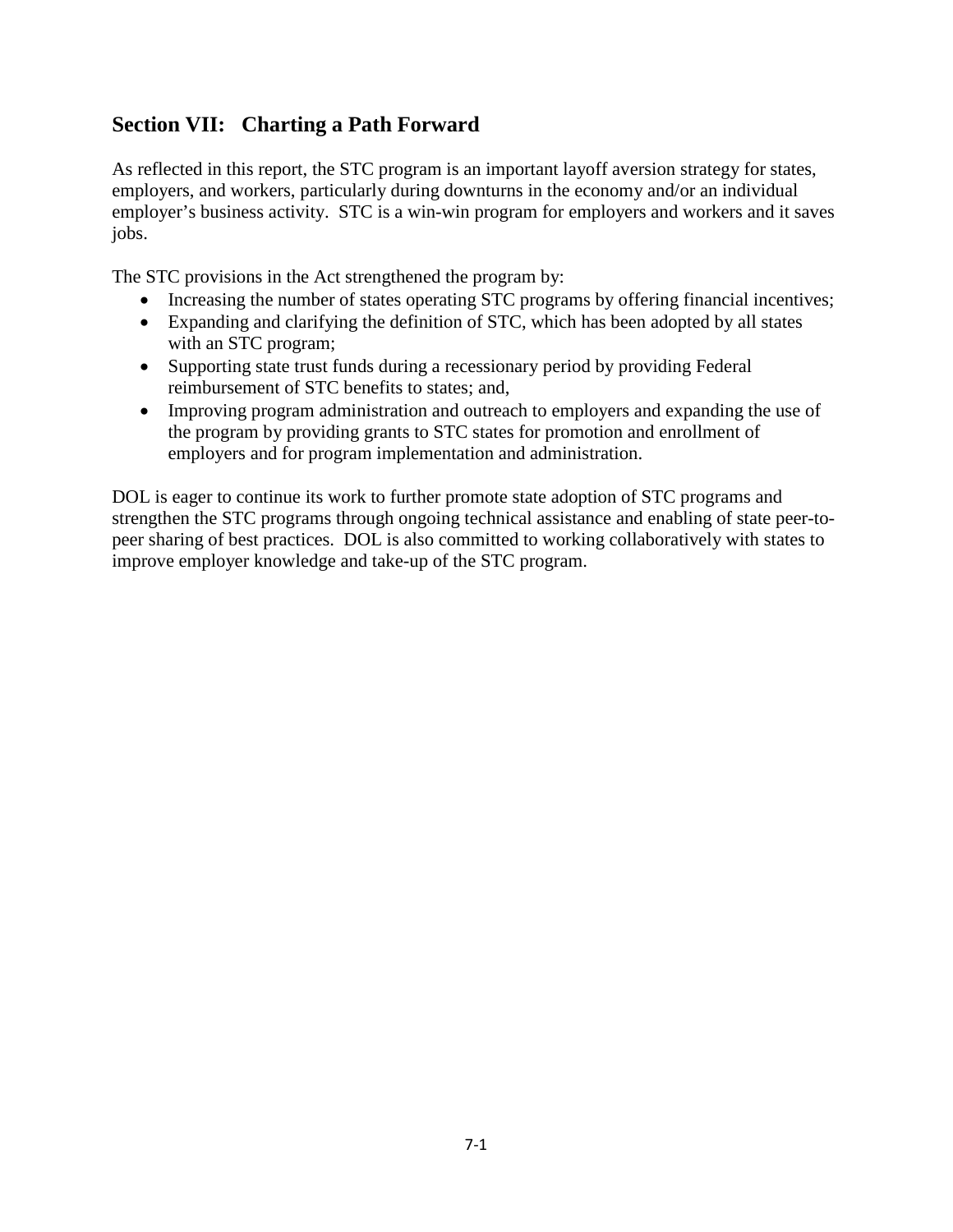### *Appendix A***: Approved Optional Provisions for States' STC Laws**

In reviewing existing state laws, DOL determined that several state STC laws contained common additional provisions that were not inconsistent with Section  $3306(v)(1)$  through (9), FUTA, and were potentially approvable under the flexibility offered under Section  $3306(v)(10)$ , FUTA. In UIPL 22-12, DOL approved the following additional provisions as appropriate for a state STC law at the option of the state<sup>22</sup>.

Section 3306(v)(10), FUTA, provides that "upon request by the State and approval by the Secretary of Labor, only such other provisions are included in the State law that are determined to be appropriate for purposes of a short-time compensation program."

This is a new provision intended to give states the flexibility to include, upon state request and approval by the Secretary, additional STC requirements if the Secretary determines they are appropriate for an STC program. Many state STC laws currently contain additional requirements for employer or employee participation in the STC program. Some of these provisions were part of the model legislation previously issued<sup>[23](#page-47-1)</sup> by the Secretary of Labor. Others were added to state STC laws after the guidance providing the previous model language expired.

Many of these provisions are common in state STC laws and are not inconsistent with the specific requirements of an STC program under Section  $3306(v)(1)$ through (9), FUTA. Accordingly, the following optional provisions are preapproved under Section  $3306(v)(10)$ , FUTA. States are not required to keep or include these provisions in their state STC laws as a conformity requirement. However, if a state law currently contains these provisions, or a state adds them in a new enactment, they will present no conformity issue.

DOL did not provide model legislative language for optional provisions. However, below are generic examples of state laws containing these provisions. Additionally, a state wishing to add these provisions could request individual technical assistance from DOL or consult with other states that have such provisions in their STC laws before adding them to their new state STC law.

> 1. A requirement that, if the affected unit is covered by a collective bargaining agreement, the bargaining representative must agree to the plan.

An affected unit may include employees covered by a collective

l

<span id="page-47-0"></span> $22$  See UIPL 22-12, Change 1, Section K of the Commentary Section to Attachment 1 "Draft Language" and Commentary to Implement a Short-Time Compensation Program.

<span id="page-47-1"></span><sup>&</sup>lt;sup>23</sup> Model legislation was previously issued as Attachment 1 to UIPL 39-83. This program letter had an expiration date of September 30, 1985. After the new definition of a STC program in the Unemployment Compensation Amendments of 1992, it became obsolete.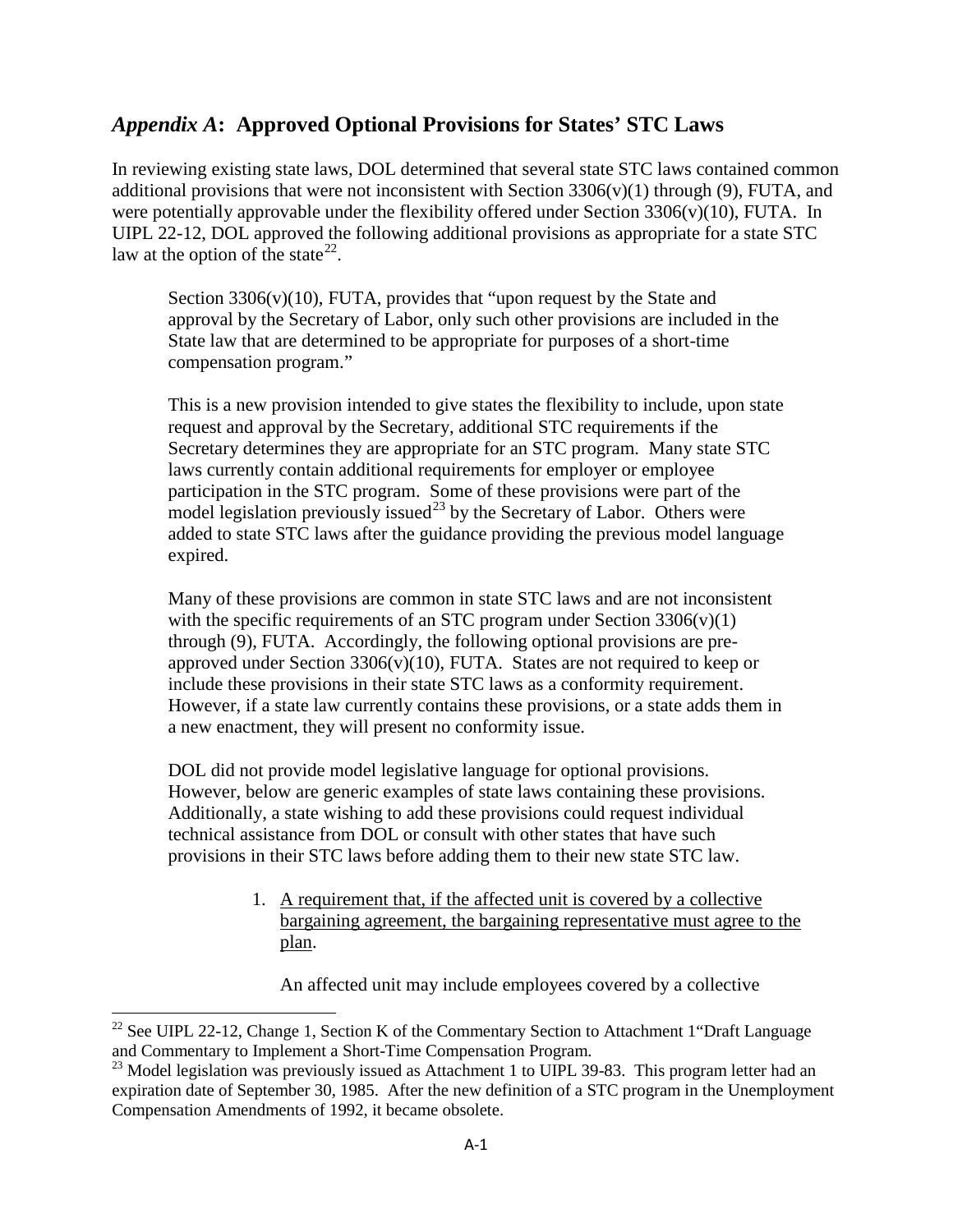bargaining agreement, or more than one collective bargaining agreement. Depending on the variety of skills of the workers in an affected bargaining unit, there may be more than one individual craft union agreement or single industrial union type of agreement. A state STC law may require agreement by the collective bargaining representative(s) involved to ensure that both labor and management are satisfied with the plan and to minimize possible problems in connection with implementation of the plan.

Example of a state law containing this provision, as well as the mandatory notice provision:

A. - The employer certifies that it has obtained the approval of any applicable collective bargaining unit representative and has notified all affected employees who are not in a collective bargaining unit of the proposed short-time compensation plan.

2. A requirement that the employer provide assurances to the Director that it will not hire new employees in the affected unit during the term of the plan.

Since an STC plan involves the reduction in hours of members in the affected unit in lieu of layoffs, it is appropriate for an employer to restore the hours of members of the affected unit to the levels that existed before the beginning of the plan before hiring new personnel in the affected unit when business activity increases for that employer.

Example of a state law containing this provision:

A. - The employer certifies that it will not hire additional part-time or full-time employees for the affected work force while the program is in operation.

B. - The employer provides assurances that it will not hire new employees in, or transfer employees to, the affected unit during the effective period of the short-time compensation plan.

#### 3. Limitations on tenure of workers in affected unit in an STC plan.

As specified in the model language, a state may require that an affected unit contain a reasonable minimum number of employees (but not fewer than 2). These limitations on the size of an affected unit are intended to reduce problems of administering numerous plans, each for relatively few workers. Any size limitation should take into consideration the benefits of layoff aversion and must not be so large as to limit effective participation in STC programs by a state's employers or to exclude all but the largest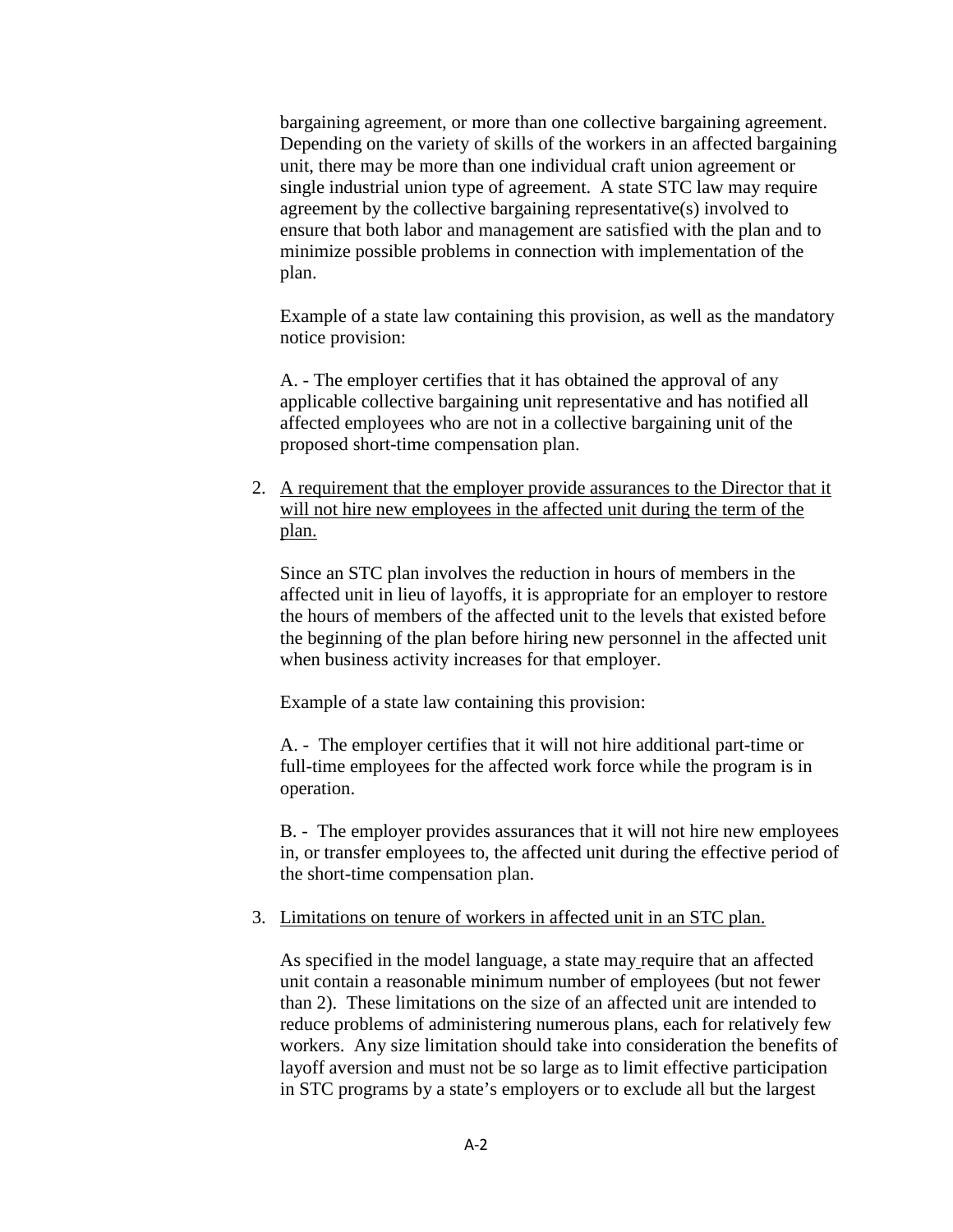employers in a state.

Additionally, some state STC laws contain a limitation that workers in the affected unit must be regularly employed by the employer and require that each worker in the affected unit previously have worked some specified number of hours or weeks for the employer. This limitation is appropriate because an STC plan is not intended to address seasonal variations in economic activities which are an inherent part of the industry or occupation. Therefore, a state may exclude from participation in an STC plan workers who are seasonal, temporary or intermittent employees.

4. A limitation that the STC plan is being implemented to avoid the layoffs of a certain minimum percentage of workers in the affected unit.

Since STC plans are implemented in lieu of layoffs, it is appropriate for a state to require the employer to specify that implementation of the plan will avert the layoffs of a minimum percentage of members of the affected unit. Requiring the employer to demonstrate that the plan will avert the layoff of a certain minimum percentage of workers in the affected unit allows the state to make a proper evaluation of the effectiveness of the plan as a true layoff aversion strategy.

Examples of state STC laws containing this provision:

A. - The plan includes a certified statement by the employer that the aggregate reduction in work hours is in lieu of layoffs that would affect at least 10 percent of the employees in the affected unit and that would have resulted in an equivalent reduction in work hours. The plan applies to at least 10 percent of the employees in the affected unit.

B. - The employer's certification that the implementation of a short-time compensation plan is in lieu of layoffs that would affect at least 15 percent of the employees in the affected unit and would result in an equivalent reduction in work hours.

5. A prohibition against STC plan participation by employers who are delinquent in the payment of contributions, penalties or interest.

It is appropriate for a state to limit participation in the STC program to only those employers who are meeting their obligations under State law, and who are not delinquent in the payment of taxes, penalties, or interest to ensure that there is not a negative impact on the state's account in the unemployment trust fund so the Director can properly administer the UC program in the state.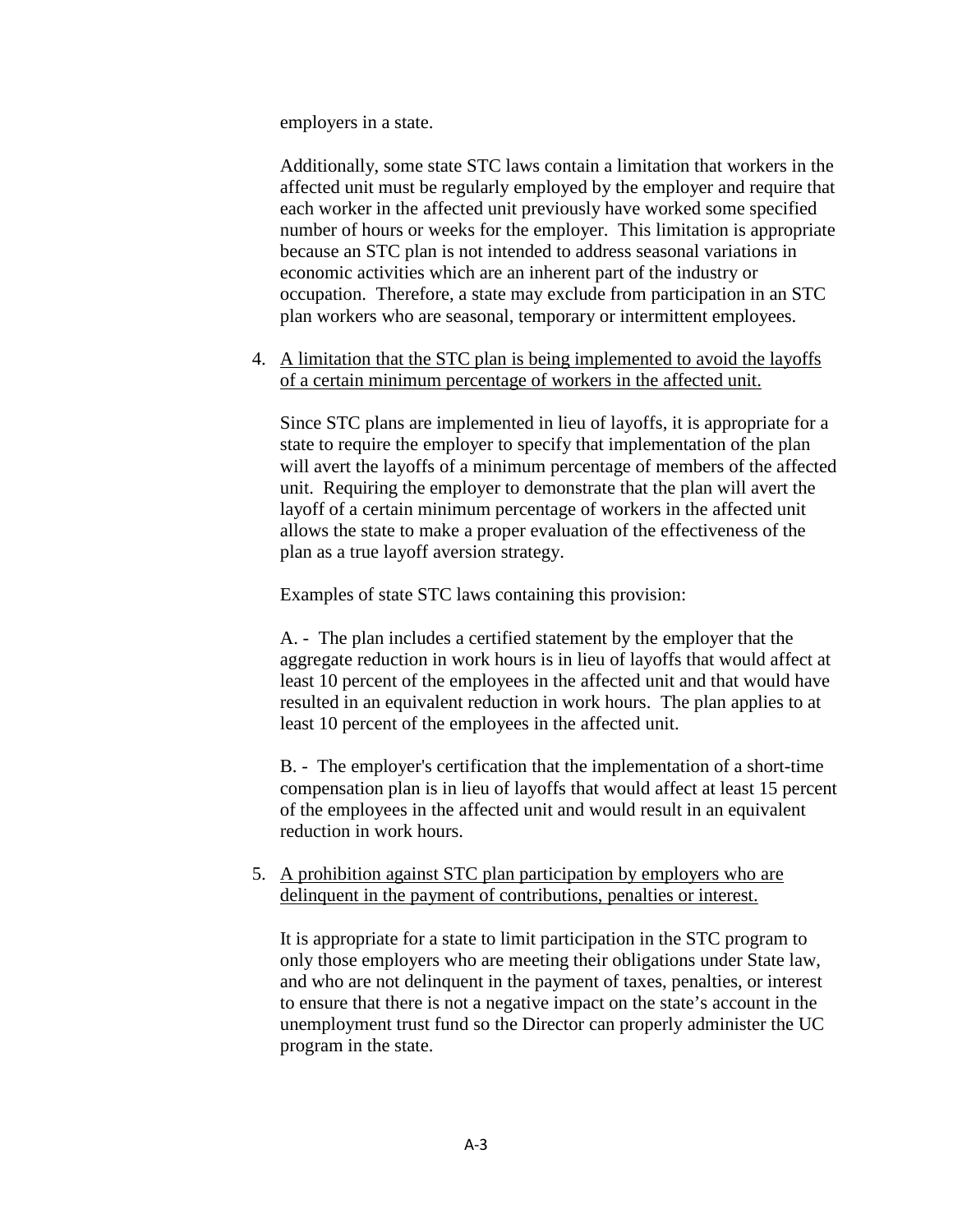Example of a state STC law containing this provision:

A. - A short-time compensation plan will only be approved for an employer that meets all of the following requirements:

B. - The employer has filed all quarterly reports and other reports required under this act and has paid all obligation assessments, contributions, reimbursements in lieu of contributions, interest, and penalties due through the date of the employer's application.  $24$ 

### *Additional Provisions DOL Determined to be Acceptable for STC Programs*

*A. Provisions that exclude certain employers from participation in an STC program.* 

1. Exclude employers with negative unemployment experience from participating in STC.

2. Exclude maximum-rated employers from participating in STC.

3. Exclude employers that are subject to a "new employer" tax rate from participating in STC.

States may prohibit employers with negative unemployment experience; employers who are assigned the maximum tax rate (5.4 percent or greater); or employers who are assigned a fixed "new employer rate" from participation in the STC program. These are all provisions that prevent STC participation by employers who may have a financial incentive to participate for some reason other than avoiding a layoff. Because STC would have little or no effect on the future tax rates of negative or maximum-rated employers, these provisions avoid transferring the costs of STC to other employers in the state. Additionally, because new employer rates are not affected by benefit charges until the employers have a specified level of experience, these STC costs are effectively passed on to other employers during the period that the "new employer rate" is in effect.

#### *B. Assess a surcharge on certain employers who participate in STC.*

l

States may assess certain employers (e.g., employers with negative unemployment experience, maximum-rated employers, or new employers) a surcharge to allow them to participate in STC. This is appropriate because it enables more employers to participate in STC; addresses concerns about solvency; addresses concerns about employers not being effectively charged for

<span id="page-50-0"></span><sup>&</sup>lt;sup>24</sup> Section K of Attachment "Draft Language and Commentary to Implement a Short-Time Compensation Program." to Unemployment Insurance Program Letter 22-12, Change 1.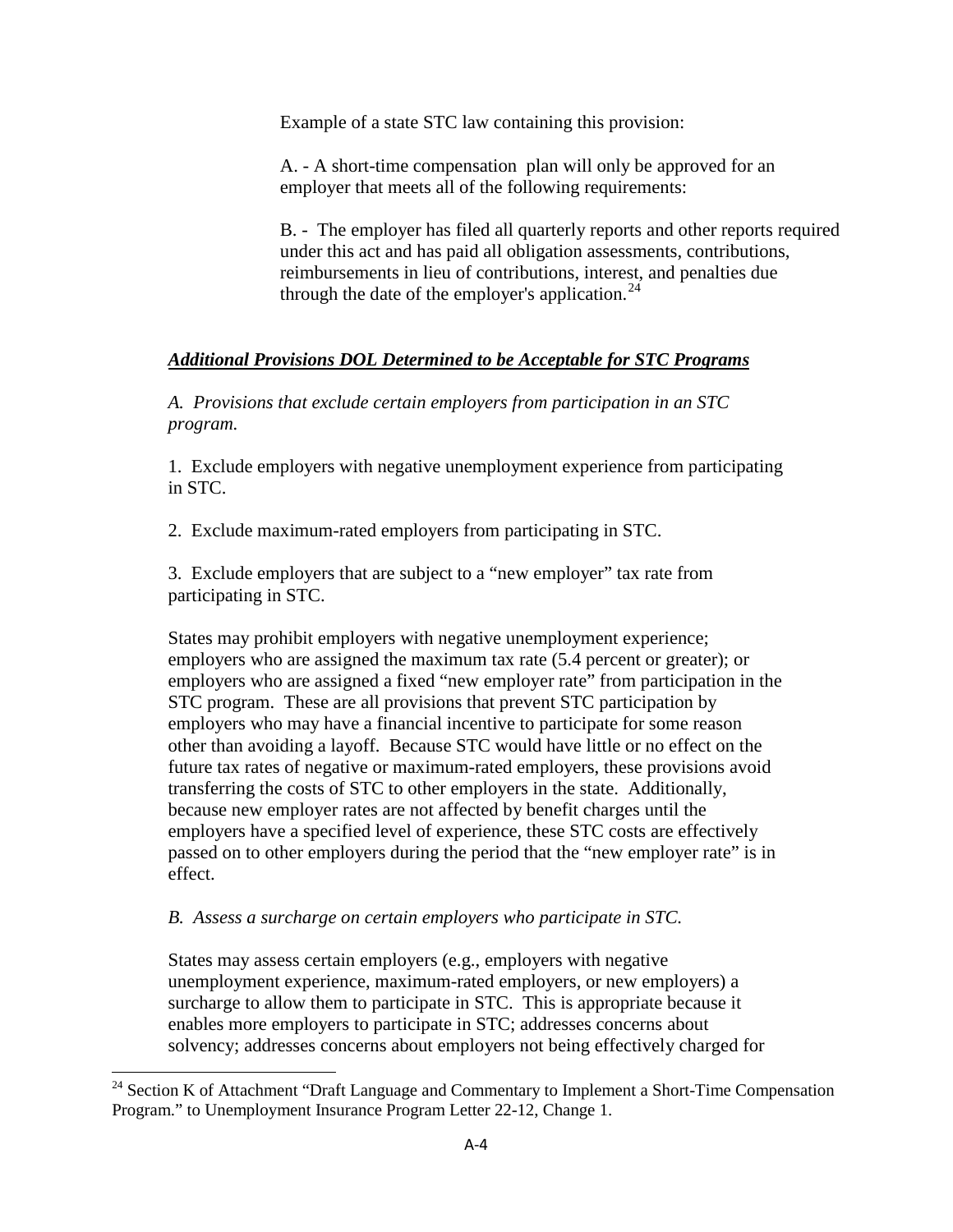STC benefit payments; and ensures STC is truly being used to avoid layoffs. In order to avoid a conformity issue with the experience rating requirements of FUTA, states must continue to charge STC payments to employers who are assessed this surcharge consistent with how STC payments are charged to other employers under state law.

This is an alternative to the exclusions from STC participation described above in paragraph A for addressing these concerns. DOL previously encouraged this option in guidance issued in 1983 when the STC program was first authorized. (UIPL No. 39-83, Attachment 1. NOTE: This UIPL is no longer active and has been superseded by subsequent guidance.)

#### *C. Limit the amount of time workers in an affected unit may be subject to an STC plan.*

States may require an employer to specify the period when the STC plan will be in effect and limit the approval to a specified number of months in a specified time frame for the same work unit. This is appropriate in order to ensure that employers who experience regular cyclical downturns do not incorporate the STC program into their business models, or use STC to avoid the consequences of restructuring the operations of their company to address new, permanent economic realities.

#### *D. Limit STC participation if an employer recently reduced its workforce by a specific percentage within a specific time period specified in state law.*

States may exclude from STC participation employers who recently reduced the workforce in the affected group by imposing layoffs. A state providing for this exclusion must specify in its state law the minimum amount (in percentage) of recent workforce reduction and how recently in time the reduction must have occurred to trigger the STC participation prohibition. While this provision is aimed at encouraging employers to try STC in their initial round of layoffs, it could have the effect of excluding employers who otherwise may be good candidates for STC simply because they have recently had to lay off a certain portion of their staff.

#### *E. Require employers to specify whether the STC plan is a transition to permanent layoffs.*

States may require that an employer provide information about whether the STC plan is intended to be a transition to permanent layoffs. As long as this requirement is for informational purposes only, it is appropriate in order to plan a response to potential eventual layoffs or to provide additional services to claimants. However, states may not exclude employers from STC participation based on their response. Section  $3306(v)$ , FUTA, no longer limits STC plans to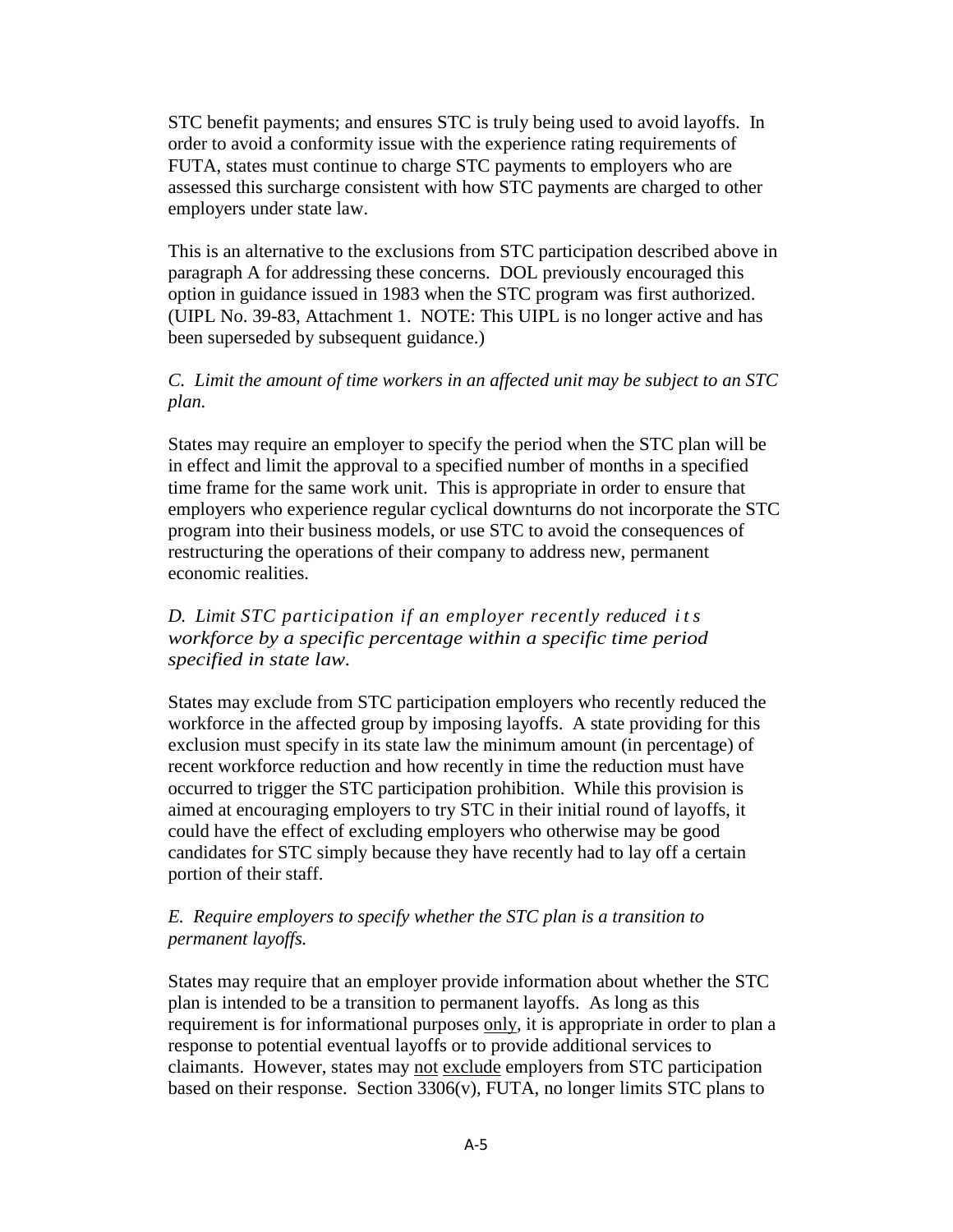averting temporary layoffs. Thus, states may require such information as part of the application, but may not base approval of the plan on the information received.

#### *F. Prohibit employees receiving supplemental unemployment benefits from being included in an STC plan.*

States may prohibit employees receiving supplemental unemployment benefits (SUB) from being included in an STC plan. SUB are paid from a tax-exempt plan or trust funded by an employer, the employee, or a union to provide a benefit to supplement state UC and are designed to help maintain a recipient's preseparation standard of living. Excluding these workers from receiving STC is appropriate because individuals receiving SUB already are receiving income support very similar to STC, so that STC would arguably be duplicative and would not serve the same purpose as it would absent these workers receiving SUB. Indeed, providing STC to these individuals might result in their receiving a higher weekly income than they did before the reduction in their work week. However, an employer with employees receiving SUB may not be wholly excluded from STC participation if it has employees not receiving SUB who the employer wishes to include in an STC plan.

#### *G. Relieve employers of charges for STC paid to individuals who are participating in training with the approval of the state agency.*

States may relieve employers from charges in the state experience rating system for weeks of STC paid to individuals participating in training, as provided in section  $3306(v)(6)$ , FUTA. Most states relieve an employer of charges if UC claimants participate in approved training. This is appropriate because it gives employers an incentive to provide training to upgrade the skills of its employees, which may avoid future layoffs. $^{25}$  $^{25}$  $^{25}$ 

<span id="page-52-0"></span>l  $25$  Section 4 of Unemployment Insurance Program Letter 22-12, Change 2.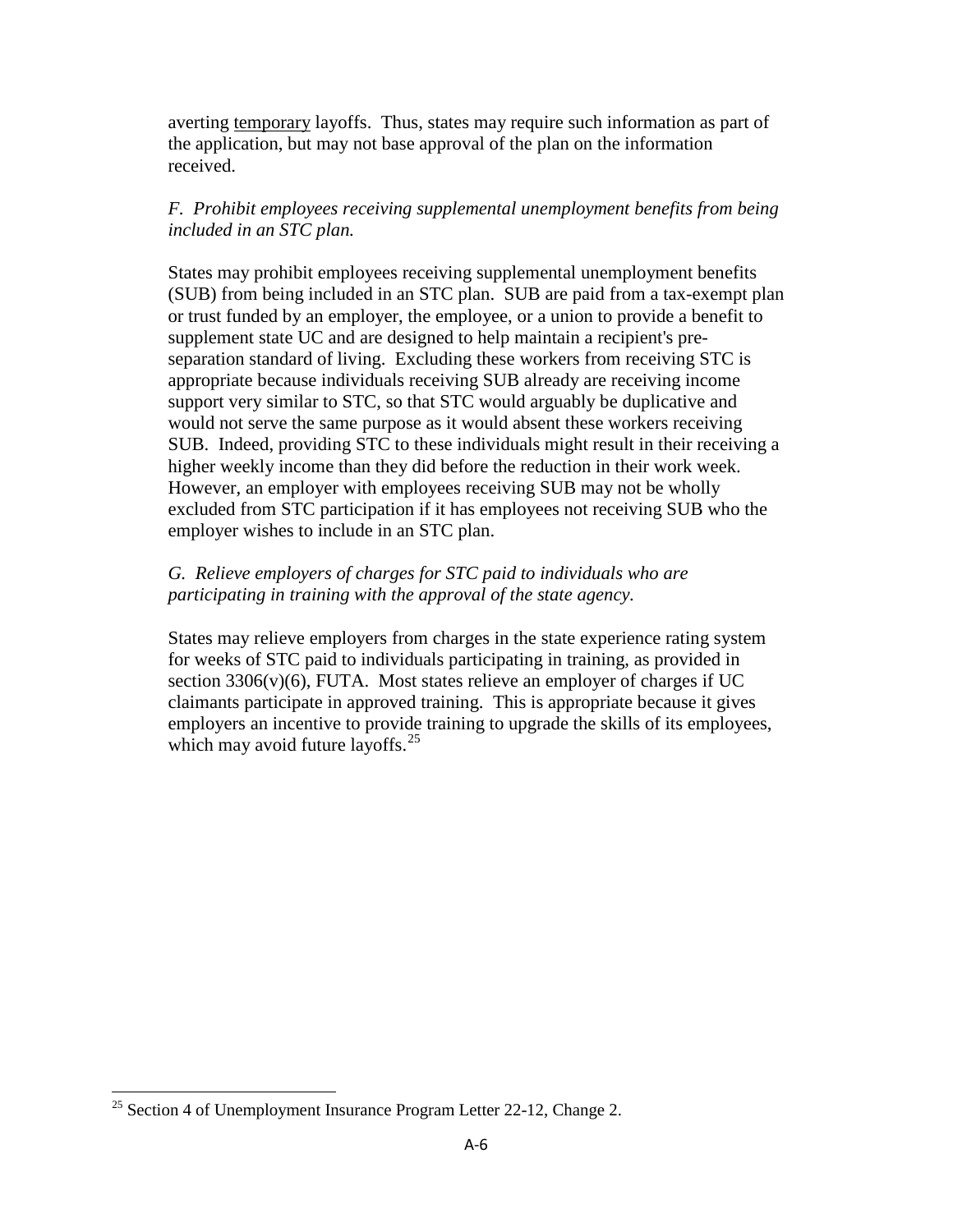# *Appendix B***: State Laws that Conform to the New Definition of STC**

Currently, twenty eight states have amended their STC laws, or enacted a new STC provision in their state UI law, to conform to the new definition of short-time compensation in the Act.

| TABLE SHOWING STATES WITH STC PROGRAMS |                                                       |                                               |                                                                                                                             |                                                    |  |
|----------------------------------------|-------------------------------------------------------|-----------------------------------------------|-----------------------------------------------------------------------------------------------------------------------------|----------------------------------------------------|--|
| <b>State</b>                           | <b>Period of Approved</b><br>Plan                     | <b>Required Reduction of Work</b>             | <b>Maximum Number of</b><br><b>Weeks Payable</b>                                                                            | <b>Continuation of</b><br><b>Benefits Required</b> |  |
| AZ                                     | 1 year                                                | At least 10% but not more than<br>40%         | 26 weeks (limitation does not<br>apply if state IUR consisting<br>of the week and the<br>preceding 12 weeks is $\geq 4\%$ ) | X                                                  |  |
| <b>AR</b>                              | 12 months or date in<br>plan, whichever is<br>earlier | Not less than 10%, but not<br>more than 40%   | 25 weeks                                                                                                                    | X                                                  |  |
| CA <sup>1</sup>                        | 6 months                                              | At least 10%                                  | No limit on weeks, but total<br>paid cannot exceed 26 x<br>WBA <sup>27</sup>                                                | X                                                  |  |
| CO                                     | 12 months or less                                     | At least 10% but not more than<br>40%         | 18 weeks                                                                                                                    | X                                                  |  |
| <b>CT</b>                              | 26 weeks (with 26-week<br>extension possible)         | Not less than 10%, but not more<br>than $60%$ | 26 weeks                                                                                                                    | X                                                  |  |
| DC                                     | 12 months                                             | At least 20%, but not more than<br>40%        | 50 weeks (with 2-week<br>extension possible)                                                                                | $X^2$                                              |  |
| FL                                     | 12 months                                             | Not less than 10%, but not<br>more than 40%   | 26 weeks                                                                                                                    | X                                                  |  |
| <b>IA</b>                              | 52 weeks                                              | Not less than 20%, but not<br>more than 50%   | 26 weeks                                                                                                                    | X                                                  |  |
| $IL^2$                                 | 12 months                                             | Not less than 20%, but not<br>more than 60%   | 52 weeks                                                                                                                    | X                                                  |  |
| <b>KS</b>                              | 12 months                                             | Not less than 20%, but not<br>more than 40%   | 26 weeks                                                                                                                    | X                                                  |  |
| <b>ME</b>                              | 12 months                                             | Not less than 10%, but not<br>more than 50%   | 52 weeks                                                                                                                    | X                                                  |  |
| <b>MD</b>                              | 6 months                                              | At least 20%, not to exceed to<br>50%         | 26 weeks                                                                                                                    | X                                                  |  |
| <b>MA</b>                              | 52 weeks                                              | Not less than 10%, but not<br>more than 60%   | 52 weeks                                                                                                                    | X                                                  |  |
| MI                                     | 52 weeks                                              | Not less than 15% and no more<br>than 45%     | No limit on weeks, but total<br>paid cannot exceed 20 x<br><b>WBA</b>                                                       | X                                                  |  |
| <b>MN</b>                              | At least 60 days, but not<br>more than 1 year         | At least 20%, but not more than<br>50%        | 52 weeks                                                                                                                    | $\mathbf X$                                        |  |
| <b>MO</b>                              | 12 months                                             | Not less than 20%, but not<br>more than 40%   | 52 weeks                                                                                                                    | X                                                  |  |

# **States with Active STC Programs, February 2016[26](#page-53-0)**

 $\overline{\phantom{a}}$ 

<span id="page-53-0"></span> $26$  US Department of Labor, Employment and Training Administration – Office of Unemployment Insurance, *Comparison of State Unemployment Insurance Laws of 2015*, Table 3-6. There have been no new enactments of STC laws since the date of this publication.

<span id="page-53-1"></span> $27$  WBA is the UI weekly benefit amount.